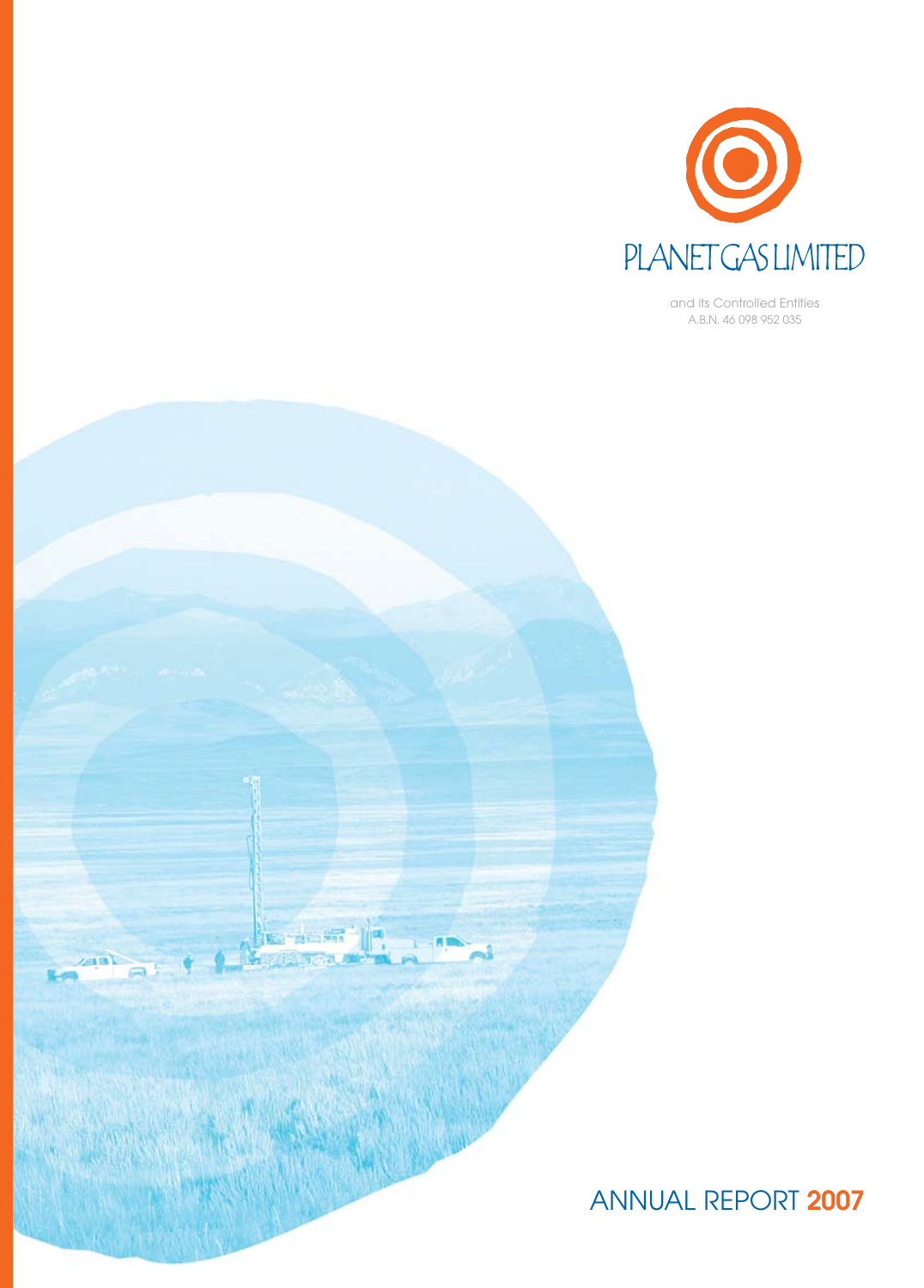# **CONTENTS**

| Chairman's Letter                           | $\mathbf 1$ |
|---------------------------------------------|-------------|
| <b>Review of Operations</b>                 | 2           |
| <b>Statement of Corporate Governance</b>    | 13          |
| Directors' Report                           | 15          |
| Lead Auditor's Independence Declaration     | 19          |
| <b>Income Statements</b>                    | 20          |
| Statements of Recognised Income and Expense | 21          |
| <b>Balance Sheets</b>                       | 22          |
| <b>Statements of Cash Flows</b>             | 23          |
| Notes to the Financial Statements           | 24          |
| Directors' Declaration                      | 44          |
| <b>Independent Audit Report</b>             | 45          |
| Additional Stock Exchange Information       | 46          |
| <b>Corporate Directory</b>                  | <b>IBC</b>  |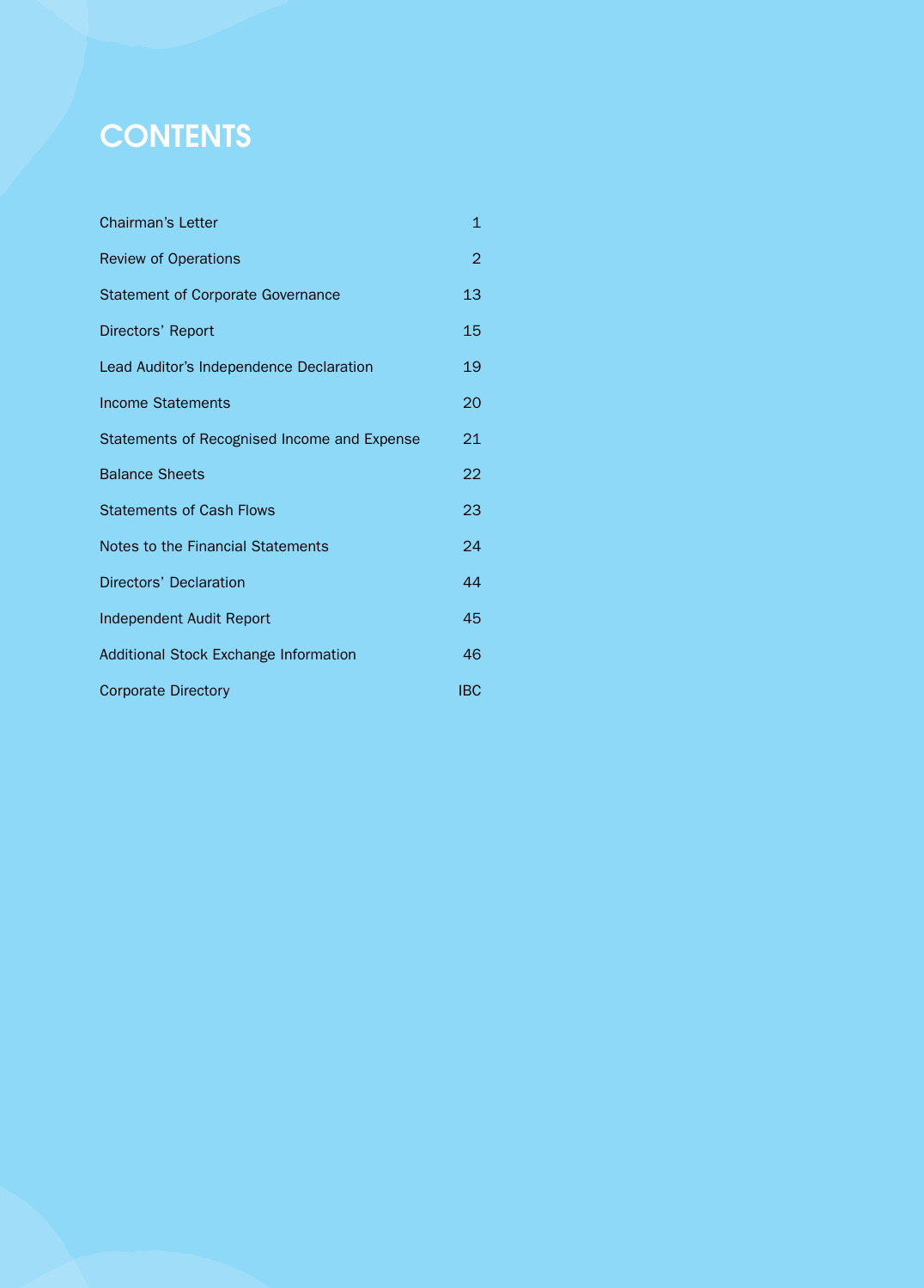# CHAIRMAN'S LETTER



Dear Fellow Shareholder,

As outlined in the Review of Operations in the body of this Annual Report, 2007 was a difficult year for Planet Gas.

The major setback was the fact that our proposed Canadian joint venture partner failed to complete its CDN \$25 million Initial Public Offering. This can be put down to two factors: firstly, the stocks making up the fledgling Canadian CBM industry had experienced poor share market performance, and secondly and more importantly, the parent company of the proposed underwriter experienced financial difficulties during the sub-prime crisis.

The impact on Planet of this failed IPO is that our proposed 50 well development program at West Esponda cannot proceed at present, which in turn most likely means that production from this field will be some way off.

On top of this, significant pipeline capacity constraints were experienced in the Powder River Basin throughout the Northern Autumn, and caused Wyoming Pool gas to be quoted at sub-economic prices for much of that period. Pleasingly the new REX pipeline is now operating and is delivering PRB gas to the populous Eastern regions of the US and, as a direct result, the Wyoming Pool gas price has recovered to much higher levels.

So where to now? Since the gas price has recovered we have received expressions of interest from third parties to farm into some of our PRB assets. There can be no guarantees but discussions are being held.

We have also decided that we should look at the option of purchasing some producing assets. Again, there is no certainty that a deal or deals will be concluded but we are currently reviewing some opportunities.

What I can say with certainty is that your Board is focused on turning around the Company's fortunes and has as its principal aim, the clawing back of the losses experienced in our market capitalisation.

Yours faithfully,

Norman A. Seckold Chairman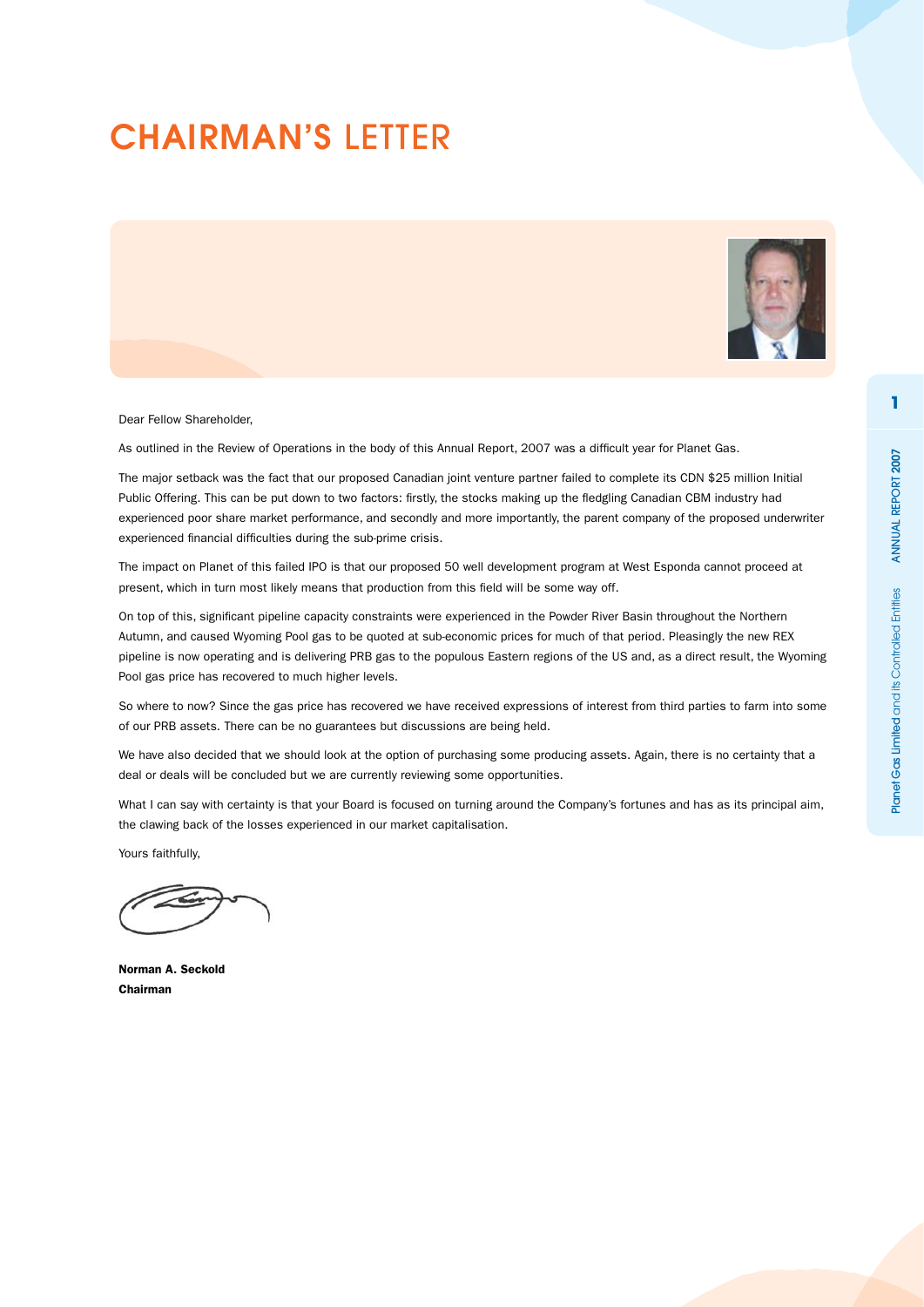# review of operations

## **SUMMARY**

The year ended 31 December 2007 was a difficult year for Planet Gas Limited ('Planet Gas' or 'the Company'), principally due to the non-completion of a major financing transaction caused by North American financial problems.

Despite this set-back, the following significant advances have been achieved since the end of the previous financial year:

- West Esponda project tenement interest increased by 3,787 net hectares (49%) to 11,586 net hectares.
- West Esponda net GIP resources increased by 72.5 Bcf (71%) to 173.8 Bcf.
- Completion of West Esponda project extension program with 8 wells drilled.
- West Esponda pilot production program dewatering continues.
- Oriva Federal conventional oil and gas well completed and tied into production pipelines.
- Gas production (not yet commercial quantities) increasing at East Esponda.
- Formation of a uranium company spin-off, Callabonna Uranium Limited, which has been granted twelve uranium licences and six geothermal licences.
- Conditional sale of the Company's Australian CBM projects to Greenpower Energy Limited.
- Appointment of Robert M. Bell as a Director of the Company.

## **PROJECTS**

The Company is engaged in the acquisition, exploration, development, production and operation of oil, gas and CBM properties in the USA and Australia.

The Company has rights to the following projects in the USA and Australia:

### USA

- Esponda Project, Powder River Basin, Wyoming
- Oriva Project, Powder River Basin, Wyoming
- Skull Creek Project, Cherokee Basin, Kansas

#### Australia

- Gippsland and Otway Basins, Victoria
- Willochra and Eromanga Basins, South Australia
- Gunnedah Basin, New South Wales

| <b>Project</b>      | <b>Location</b>                           | <b>Area Net</b><br><b>Hectares</b> |
|---------------------|-------------------------------------------|------------------------------------|
| <b>USA</b>          |                                           |                                    |
| East Esponda        | Powder River Basin,<br>Wyoming            | 469                                |
| <b>West Esponda</b> | Powder River Basin,<br>Wyoming            | 11,586                             |
| <b>Oriva Throne</b> | Powder River Basin,<br>Wyoming            | 146                                |
| Oriva Federal       | Powder River Basin,<br>Wyoming            | 359                                |
| <b>Skull Creek</b>  | Cherokee Basin,<br>Kansas                 | 11,573                             |
| <b>Australia</b>    |                                           |                                    |
| EL 4500             | Gippsland Basin,<br>Victoria              | 241,600                            |
| <b>EL 4807</b>      | Gippsland Basin,<br>Victoria              | 2,600                              |
| <b>EL 4859</b>      | Gippsland Basin,<br>Victoria              | 5,900                              |
| <b>EL 4860</b>      | Gippsland Basin,<br>Victoria              | 40,500                             |
| EL 4861             | Gippsland Basin,<br>Victoria              | 4,200                              |
| EL 4862             | Gippsland Basin,<br>Victoria              | 2,600                              |
| <b>EL 4877</b>      | Gippsland Basin,<br>Victoria              | 165,100                            |
| EL 4368             | Otway Basin, Victoria                     | 48,379                             |
| EL 4369             | Otway Basin, Victoria                     | 24,190                             |
| EL 4811             | Otway Basin, Victoria                     | 77,800                             |
| <b>PELA 145</b>     | Willochra Basin,<br>South Australia       | 619,432                            |
| <b>PELA 146</b>     | Eromanga Basin,<br>South Australia        | 267,786                            |
| <b>PEL 428</b>      | Gunnedah Basin,<br><b>New South Wales</b> | 150,842                            |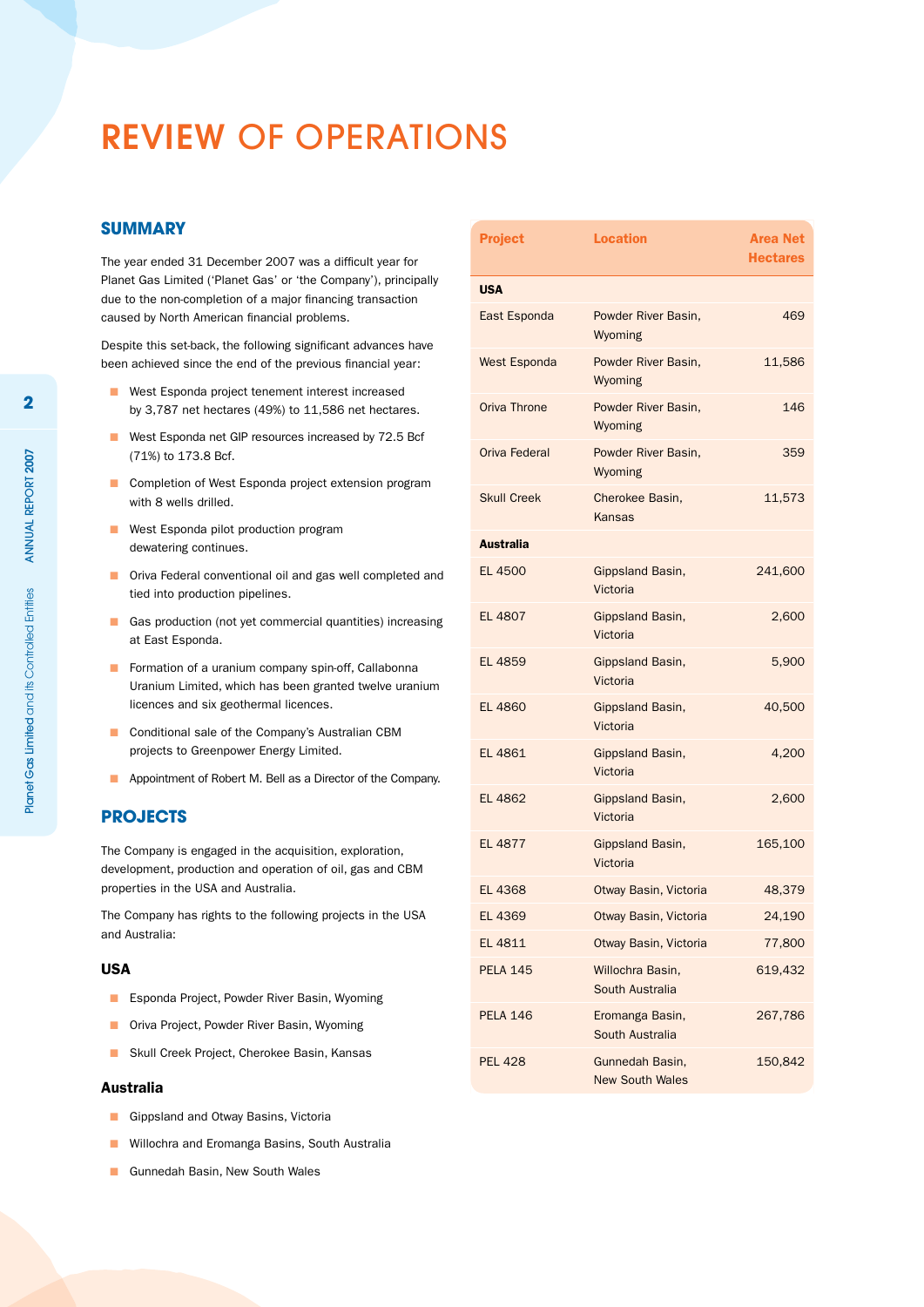## **POWDER RIVER BASIN, WYOMING, USA**

The Powder River Basin encompasses approximately 67,000 square kilometres in the northern Rocky Mountains of the USA straddling the northeast of Wyoming and the southeast of Montana. The Powder River Basin is estimated to contain more than one trillion short tons (0.9 trillion tonnes) of coal with potential CBM resources of over 25 trillion cubic feet. CBM production in the Powder River Basin has increased at a rapid rate since 1995 with production today of around 900 million cubic feet per day from over 15,000 producing wells.

## **ESPONDA PROJECT**

The Esponda Project, which is located approximately 25 kilometres southeast of Buffalo, Wyoming, and totals 12,055 net hectares (29,789 acres) in Townships 47 to 50 North, Ranges 79 and 80 West, Johnson County, Wyoming, comprises two project areas, East Esponda and West Esponda. East Esponda has been developed under joint venture arrangements and continues to be dewatered in advance of the commencement of production. West Esponda includes 10 completed wells in a pilot production program with an additional 8 wells in an extension program having been drilled.

The project lies near the Powder River Basin's asymmetric structural axis, and is situated between the depositional centres of the stratigraphically higher Buffalo-Lake De Smet Coalfield to the west (Eocene Wasatch Formation) and the Gillette Coalfield (Paleocene Fort Union Formation) to the east. Thus, the more shallow Eocene-aged coals are being eroded to the east and south across the region and depositionally splitting with less ash content than its thickest member near Buffalo; and the Big George Coal, a part of the Gillette Coalfield, present at East Esponda is splitting towards the west.

Total coal isopach mapping of this sparsely drilled area of the deep Powder River Basin estimates between 20 to 45 metres of coal is present. This estimate is supported by results from the Company's stratigraphic drilling program which intersected gassy coal with cumulative intersections of up to 50 metres and an average of 35.4 metres, of which the Big George coal seam intervals were between 17 to 22 metres.

## East Esponda

The East Esponda Project is subject to two joint ventures covering 469 net hectares (1,160 acres). It is situated in the Western Gas Indian Creek-Big Cat fields.

### *Development*

To date there have been 23 wells completed within the Company's East Esponda leasehold interests. These include 14 wells in the Big Cat Field and 9 in the Indian Creek Field. Although 3 wells are located exterior to the Company's leasehold, the Company retains an interest in these wells due to the State's mandated 32 hectare spacing orders in its proportional share.

Since the commencement of dewatering, production ranging between ~200 to +1,000 barrels water per day per well (bwpd/well) have been produced.

It is interpreted from the records as reported to the Wyoming Oil and Gas Conservation Commission through November 2007 that the operator of the East Esponda wells has curtailed its efforts to further its dewatering efforts with the late summer price decline and tight pipeline condition. They continue dewatering but, due to water disposal capacity limitations, at a reduced rate.



*East Esponda*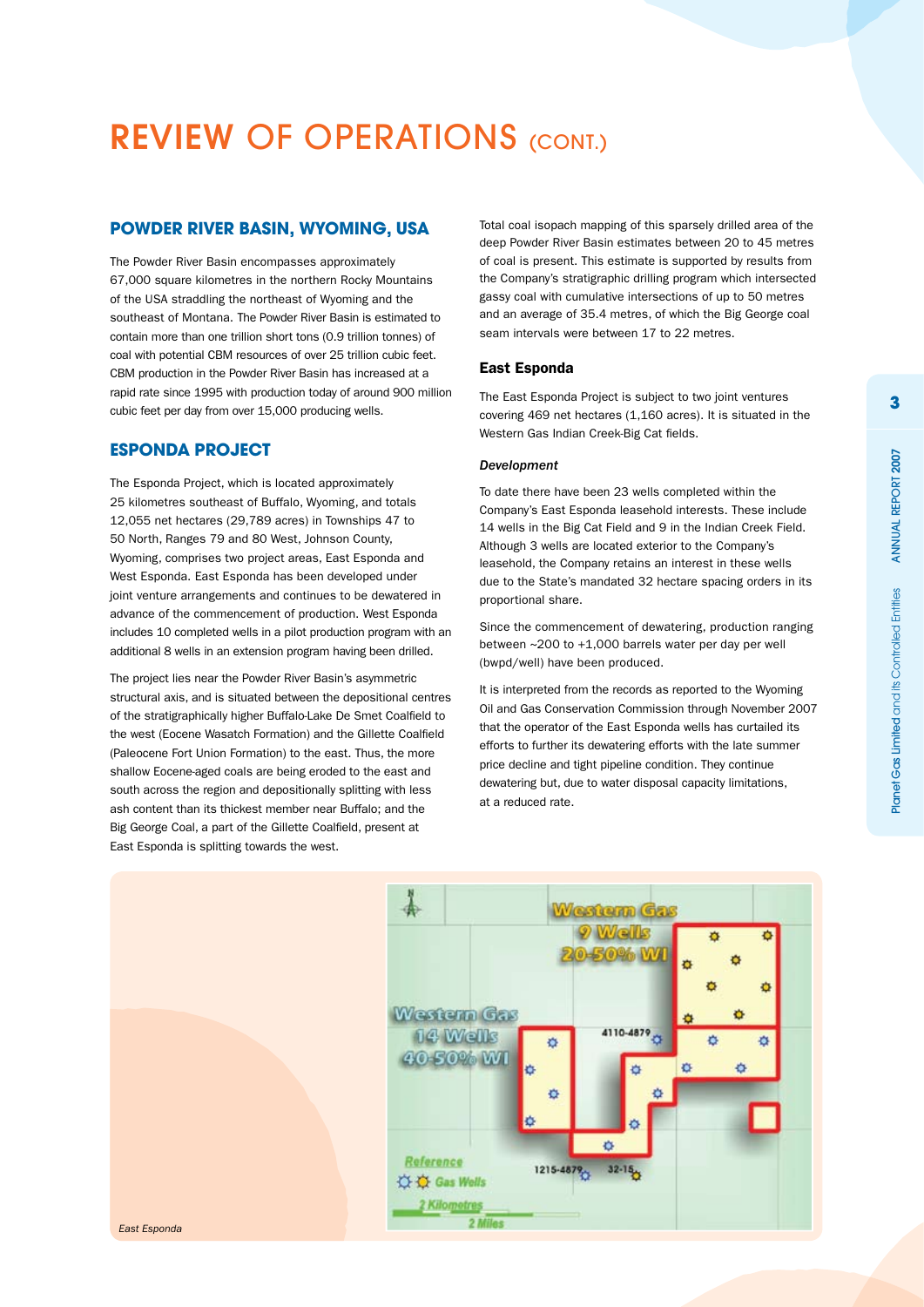#### *Resources*

A Gas-In-Place ('GIP') resource estimate has been completed on the Company's East Esponda Project by Dr. Jimmy E. Goolsby of Goolsby, Finley & Associates of Casper Wyoming, considered to be pre-eminent authorities on the CBM geology of the Powder River Basin.

As detailed below, the GIP resource estimate totalled 21.9 billion cubic feet ('Bcf') (gross) and 7.3 Bcf (net) (ie attributable to the Company) within the Big George Seam:

| <b>Project Area</b> | <b>Coal Seams</b> | <b>Gross GIP</b><br>(MMcf) | <b>Net GIP</b><br>(MMcf) |
|---------------------|-------------------|----------------------------|--------------------------|
| East Esponda        | <b>Big George</b> | 21.912.6                   | 7337.7                   |

The resource estimate was based upon volumetric calculations derived from the well development program and was calculated using 80 acre blocks (legal drill spacing unit), the seam's thickness (closest neighbour interpolation) and a gas content factor of 100 standard cubic feet per ton ('Scf/t').

The gas content factor is an estimation based on a published study by Goolsby, Finley & Associates completed on behalf of the State of Wyoming. Although this is the maximum gas content value at these depths that Goolsby, Finley & Associates utilises in its GIP volumetric calculations, Goolsby, Finley & Associates have been apprised of proprietary gas desorption tests indicating values greater than 100 Scf/t in this general area of the Powder River Basin.

The Big George Seam is completely merged in the Western Gas area but splits into an upper and lower unit in the western portion of Kennedy Oil's area. Where the Big George Seam is merged, its thickness is greater than 24 metres, and where split its total thickness is approximately 20 metres.

### West Esponda

The West Esponda project lies near the Powder River Basin's asymmetric structural axis, and is situated between the depositional centres of the stratigraphically higher Buffalo-Lake De Smet Coalfield to the west (Eocene Wasatch Formation) and the Gillette Coalfield (Paleocene Fort Union Formation) to the east. Thus, the more shallow Eocene-aged coals are being eroded to the east and south across the region and depositionally splitting with less ash content than its thickest member near Buffalo; and the Big George Coal, a part of the Gillette Coalfield, present at East Esponda is splitting towards the west.

Geological mapping based on the Company 's previous West Esponda pilot program wells and stratigraphic bores in this area of the deep Powder River Basin estimates that between 20 to 45 metres of coal is present. This estimate is supported by results from the Company's stratigraphic drilling program which intersected gassy coal with cumulative intersections of up to 50 metres and an average of 35.4 metres, of which the Big George coal seam intervals were between 17 to 22 metres, thereby indicating that the Big George coal horizon can be extended 16 kilometres to the northwest with a total thickness correlative to that present in the western portions of the Company's East Esponda project.

The West Esponda project totals 11,586 net hectares (28,629 acres) and has the capacity for more than 350 wells on the state mandated 32 hectare (80 acre) drill spacing units.

Development of the West Esponda project has begun in the northern portion of the West Esponda project where the Company's tenements have the capacity for approximately 100 contiguous or near contiguous well locations. To date, 10 wells have been completed in a pilot production program with an additional 8 production wells in an extension program having been drilled.



*West Esponda*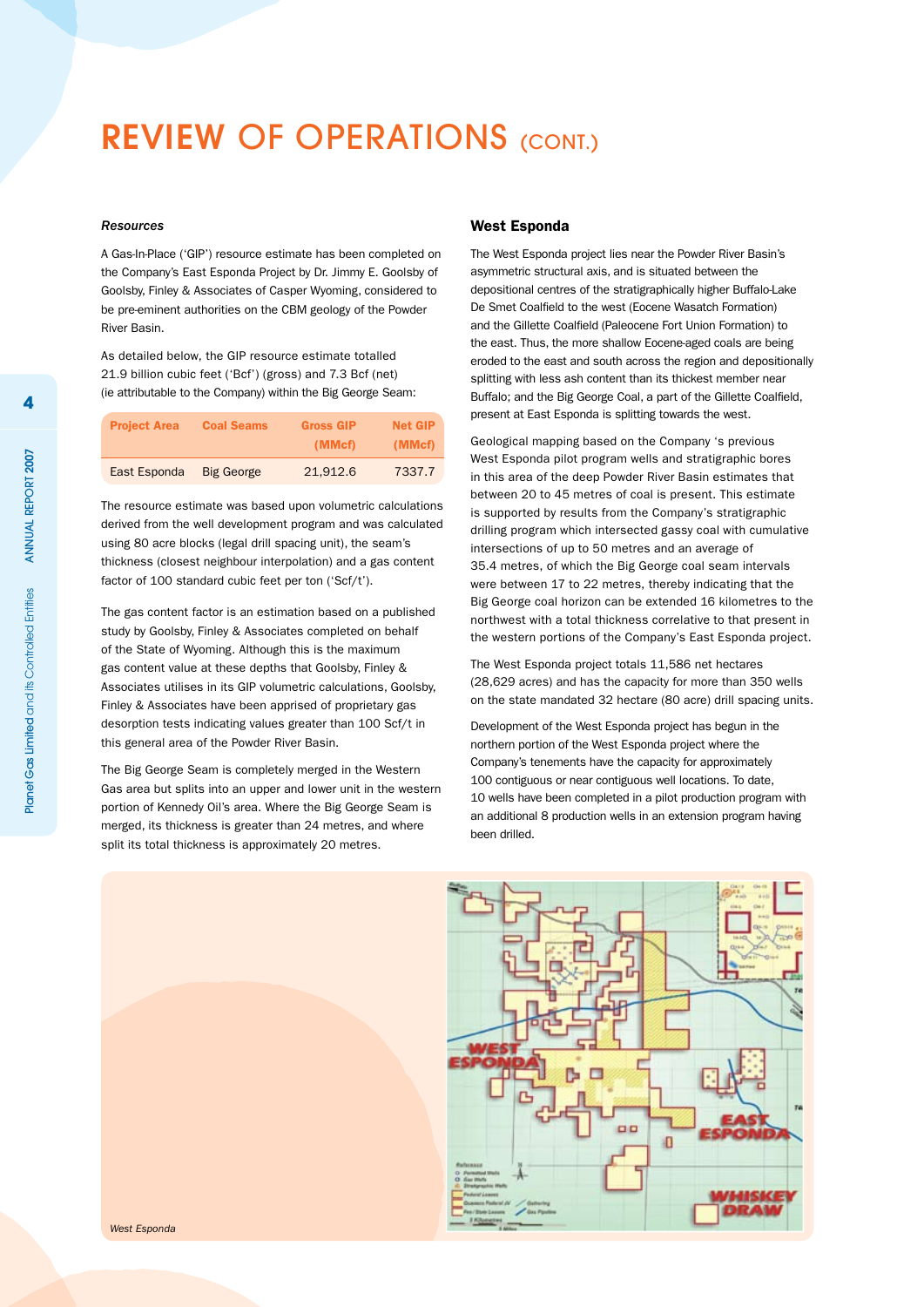### *Acquisitions*

During the year, the Company increased its interest in West Esponda project tenement holdings by 3,787 net hectares (9,358 acres), or approximately 49%.

Ten Federal mineral leases totalling 3,153 net hectares (7,791 acres) have been conveyed from Lance Oil and Gas, a subsidiary of Western Gas Resources-Anadarko to the Company. The new leases are situated either adjoining or within a kilometre of the Company's West Esponda tenements in Townships 48 and 49 North, Ranges 79 and 80 West, Johnson County.

These leases are not restricted to CBM, but, like the Company's Oriva Federal project which is currently developing a conventional oil and gas project, convey all oil and gas rights to the Company. While the primary CBM target is the Big George Seam at depths of approximately 600 metres, conventional oil and gas prospects to depths greater than 2,500 meters are being evaluated.

Federal leases carry a 12.5% Federal royalty and these new leases also have an additional 5.5% to 7.5% overriding royalty payable. Thus, the Company's net revenue interest in these leases ranges between 80% and 82% and averages 80.9%.

In addition to the 10 Federal mineral leases, the Company further consolidated assorted minority freehold interests within the Esponda leasehold during the year. These leases comprised 154 net hectares (380 acres).

Also during the year, the Company entered into joint venture, as described below, with Quaneco, LLC ('Quaneco') over 194 net hectares (480 acres) of Federal oil and gas leases held by Quaneco.

Further strategic acquisitions continue to be investigated.

## Pilot Production Program

Located in the northern portion of the West Esponda project, a pilot production program, comprising 10 wells, has been developed and is currently in the dewatering phase. The commencement of production from these wells will be assisted by the development of the 8 well extension program.

The pilot production program not only tests the most westerly extensions of the Big George coal seam in the Powder River Basin, but will provide invaluable site specific technical knowledge of the reservoir by its initial development, dewatering and production and will provide an evaluation of the completion methodologies.

The 10 well pilot production program in the northern portion of the West Esponda project continues its dewatering period. Down hole mechanical problems have caused the decreased dewatering volumes towards the end of the year.

### Extension Program

The extension program, which comprises 8 wells drilled in a staggered offsetting pattern, totals approximately 5,400 metres of drilling. This development is situated immediately northwest of the existing 10 well pilot production program at West Esponda. All wells have been fully cased on reaching total depth. Well completions, including downhole cleanup, seam perforations, formation enhancement, pump installation, and in-field reticulation is anticipated to begin in the near future.



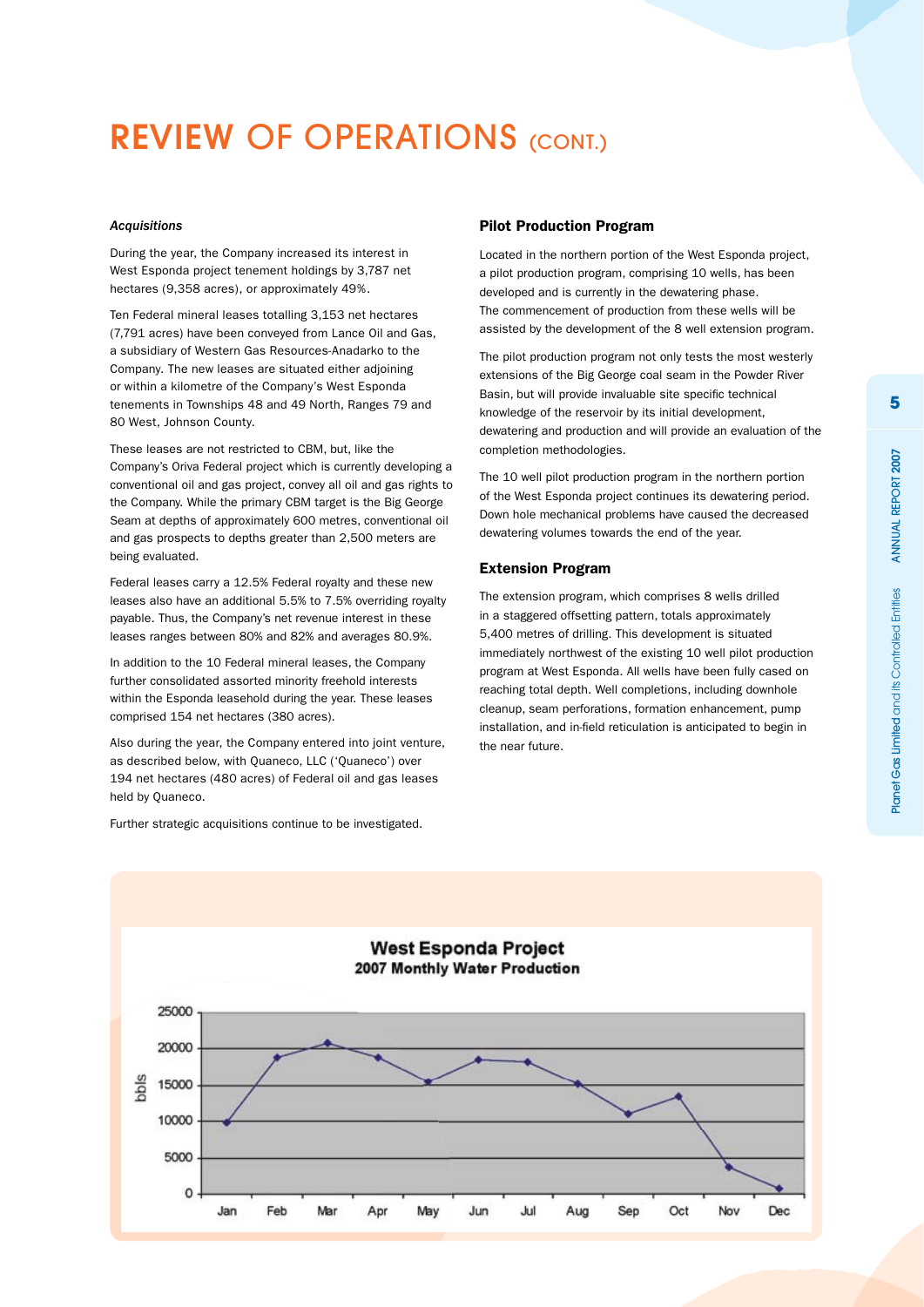Wells drilled to date have recorded the following coal seam intercept results:

| <b>Well Name</b> | <b>Total</b><br><b>Logged</b><br><b>Depth</b><br>(metres) | <b>Total Coal</b><br><b>Intercepts</b><br>(metres) | <b>Total Big</b><br>George<br><b>Interval</b><br>(metres) |
|------------------|-----------------------------------------------------------|----------------------------------------------------|-----------------------------------------------------------|
| Esponda 9-5      | 700.3                                                     | 31.1                                               | 14.6                                                      |
| Esponda 9-9      | 671.5                                                     | 32.9                                               | 14.9                                                      |
| Esponda 9-7      | 662.3                                                     | 35.7                                               | 17.7                                                      |
| Esponda 9-1      | 662.1                                                     | 31.4                                               | 13.1                                                      |
| Esponda 8-1      | 680.8                                                     | 29.0                                               | 13.7                                                      |
| Esponda 9-3      | 671.8                                                     | 39.6                                               | 21.0                                                      |
| Esponda 4-15     | 671.8                                                     | 35.1                                               | 15.8                                                      |
| Esponda 4-13     | 662.6                                                     | 33.2                                               | 16.6                                                      |

### Quaneco Joint Venture

A Letter of Intent was executed with effect from 10 September 2007 with Quaneco of Willoughby Hills, Ohio and Woodland Hills, California. The Letter of Intent will be followed by a comprehensive agreement providing for a joint venture over 194 net hectares (480 acres) of Federal oil and gas leases held by Quaneco.

The joint venture provides that in return for Quaneco's contribution of its leasehold, the Company shall pay all expenses associated with preparation and submittal of a Plan of Development ('POD') required by the Federal Bureau of Land Management, which, upon approval, will grant the Company the permits necessary to fully develop the subject lease with respect to coalbed natural gas resources.

The agreement shall further provide that development costs, following POD expenses, will be paid 55% by the Company and 45% by Quaneco. The Company plans development of this lease in conjunction with adjoining leasehold interests in which the Company owns 100% interests.

## **ORIVA PROJECT**

The Oriva Project comprises two contiguous project areas, Oriva Throne which is in production and Oriva Federal which has been permitted for development, scheduled for mid year. The Oriva Project is located approximately 21 kilometres west of Gillette, Wyoming, and totals 505 net hectares (1,248 acres) in Sections 8, 9 and 10, Township 50 North, Range 74 West, Campbell County.

The Oriva Project contains nearly all productive coals in the Powder River Basin: Felix, Smith, and Anderson seams (depths 60 to 300 metres), Canyon/Cook and Wall seams (depths 300 to 500 metres). In addition to these primary coal bed targets, there are two deeper seams, Moyer and Danner at depths of approximately 750 metres.

In addition to the CBM potential of Oriva Federal, a conventional oil and gas prospect in the Lower Cretaceous Muddy Formation has been farmed out and is under development.

The proximity of Oriva Throne to Oriva Federal is of strategic importance, not only for the addition of reserves but to the overall project development with access to existing infrastructure and operations.

### *Resources*

An independent study completed by Dr. Jimmy E. Goolsby of Goolsby, Finley & Associates in 2005 concluded that the Company's Oriva Throne and Oriva Federal tenements contain GIP resources of 19.5 Bcf (gross) and 15.2 Bcf (net).

As described below, a further 6.0 Bcf (gross) potential resource is estimated to be contained in deeper coal seams beyond the scope of this GIP resource estimate.

The following table summarises the Oriva Project GIP resources within 6 coal seams of the Wasatch and Fort Union Formations:

| <b>Project Area</b> | <b>Coal Seams</b>            | <b>Gross GIP</b><br>(MMcf) | <b>Net GIP</b><br>(MMcf) |
|---------------------|------------------------------|----------------------------|--------------------------|
| Oriva Throne        | Wasatch/Fort<br>Union        | 5,974.8                    | 3,629.7                  |
| Oriva Federal       | Wasatch/Fort<br>Union        | 13,570.4                   | 11,602.7                 |
| <b>Totals</b>       | Wasatch/Fort<br><b>Union</b> | 19,545.2                   | 15,232.4                 |

The GIP resource is based on a volumetric analysis of the 6 Wasatch and Fort Union coal seams actual or projected thickness using 32 hectare (80 acre) blocks, and a gas content factor, depending upon the depth of the coal seam, between 10 and 85 Scf/t. The gas content factor is a well defined estimation based on a published study by Goolsby, Finley & Associates completed on behalf of the State of Wyoming.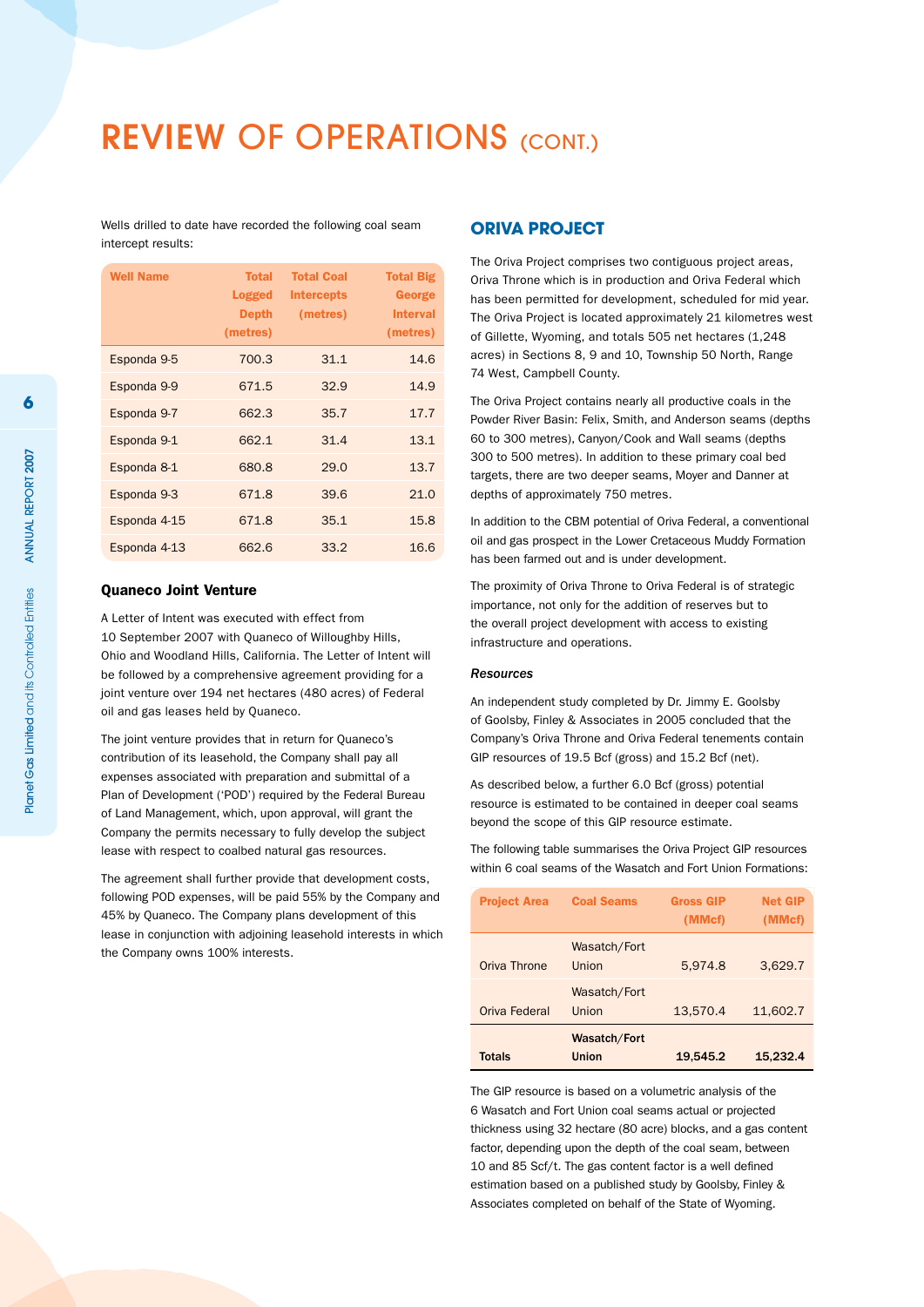Although beyond the scope of this GIP resource estimate, Dr. Goolsby estimates the deeper (+600 metre) multiple Moyer coal seams may contain an additional potential resource of approximately 6.0 Bcf (gross), if the combined Moyer coals remain similar to what has been observed in logs drilled to date. Further, based on limited past production, Dr. Goolsby considers that the surrounding area may contain shallow (<800 metre) Fort Union Formation sands containing trapped natural gas derived from the adjacent CBM coals. These sands have the potential to further increase the GIP resource.

## Oriva Throne

The Company holds a 75.975% Working Interest (60.75% Net Revenue Interest) in the Oriva Throne tenements which total 146 net hectares (361 acres). Oriva Throne is operated by Emerald Operating Company and Rocky Mountain Exploration of Denver, Colorado which holds the remaining 24.025% Working Interest (19.25% Net Revenue Interest). The entire leasehold interest is subject to a 20% land/mineral owner royalty.

Production during the year at Oriva Throne was from the 5 state mandated 32 hectare (80 acre) spacing CBM pad sites each of which have been developed with 3 wells, producing CBM from the Anderson, Felix and Wall Coal seams plus 3 'exception location' Wall seam wells.

CBM production from the Oriva Throne tenements for the year ended 31 December 2007 was as follows:

| <b>Coal Seam</b> | <b>CBM Production</b><br>(Mcf) | <b>Net Revenue</b><br><b>Interest (Mcf)</b> |
|------------------|--------------------------------|---------------------------------------------|
| Anderson         | 74.431                         | 45.217                                      |
| Felix            | 12.273                         | 7,456                                       |
| Wall             | 5.955                          | 3,618                                       |
| Totals           | 92,659                         | 56,290                                      |

CBM production was sold for an average of US\$3.88 per Mcf in 2007 for total net revenues of US\$218,221. CBM production is delivered to Western Gas's Richard Compression Station situated in Section 9, Township 50 North, Range 74 West on the Company's Oriva Federal tenements.

The Company is reviewing opportunities to acquire additional producing acreage in the proximity of the Oriva Project.

### Oriva Federal

The Oriva Federal leasehold is located approximately 21 kilometres west of Gillette, Wyoming, and totals 359 net hectares (887 acres) in Sections 8, 9 and 10, Township 50 North, Range 74 West, Campbell County. The Company holds a 100% Working Interest (85.5% Net Revenue Interest) in the Oriva Federal tenements. The entire leasehold interest is subject to a 12.5% Federal royalty and a 2% overriding royalty.

### *Oriva Federal CBM*

The Oriva Federal project will develop 11 pad sites on the State mandated 32 hectare well spacing with three CBM production wells on each pad. Overall project development will involve the drilling of 33 wells totalling approximately 13,400 metres (44,000 feet), in-field for gas and water gathering 20,000 metres (66,000 feet), underground electrification for its pumping requirements, and construction of multiple water retention reservoirs and pits. The Company's Water Management Plan provides for standard CBM style reservoirs either along or in ephemeral channels with the project designed to fully contain its water output of nearly 25,000 barrels of water per day in constructed earthen pits, called Off-Channel Containment Pits.



*Oriva*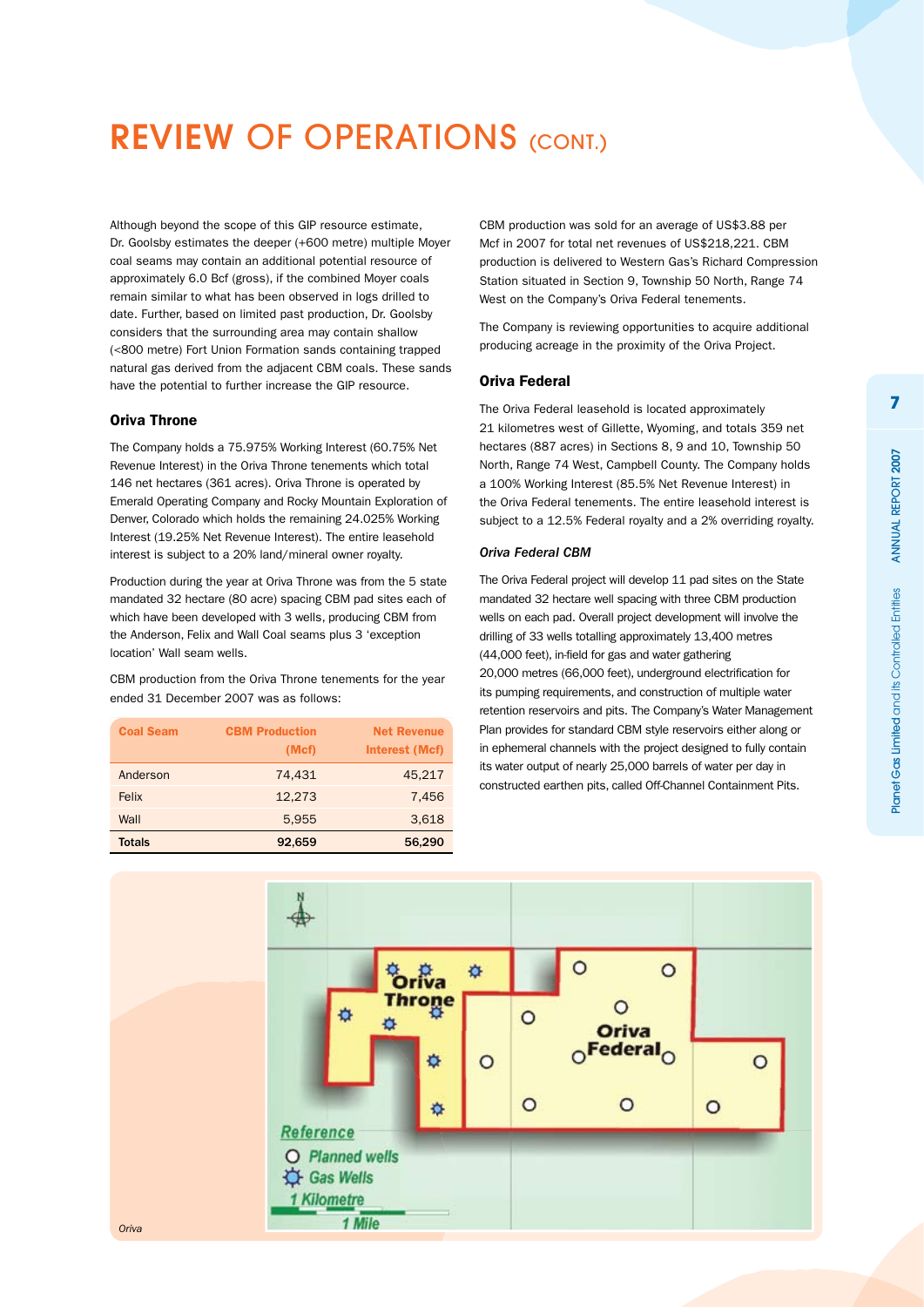#### *Oriva Federal Conventional Oil and Gas*

Under the terms of the Conventional Oil and Gas Farmout Agreement, Carpenter & Sons and North Finn ("C&S-NF") of Casper Wyoming, as Operator, will earn an 81% Net Revenue Interest to conventional oil and gas (not coalbed methane which is retained by the Company) production in one half of the Oriva Federal leasehold by drilling this test well. The completion of a second well will earn-in C&S-NF to the remaining leasehold interest.

The Company retains a 19% Net Revenue Interest which will cover all royalties (totalling 14.5%) and will retain a 4.5% Net Revenue Interest to conventional oil and gas production from the Oriva Federal leasehold. Further, for future wells, the Company has the option to convert its 4.5% Net Revenue Interest to a participating 20% Working Interest.

Late in 2006, the Oriva Deep Federal No 9-8A conventional oil and gas well on the Company's Oriva Federal property was completed to a depth of 2,949 metres (9,676 feet). The well has been cased to 2,944 metres (9,660 feet) in the Cretaceous Muddy Formation, the primary target, as a potential natural gas and condensate or oil producer.

In addition to the primary Cretaceous Muddy Formation target, gassy Cretaceous aged fractured shales situated above the primary target were intercepted and will continue to be evaluated for potential oil and gas production. The Muddy pay zone found in Well No.9-8A is similar to that found in the nearby Amos Draw field, located 3 miles northwest, which has a cumulative production of 2.7 MMBO (million barrels of oil) and 67 Bcf of gas since its discovery in 1982. The Kingsbury Creek field has also produced commercial oil and gas since its discovery in 1968; it is located 1 mile southeast, and has produced 627,000 barrels of oil and 11 Bcf of gas.

The Company has been advised by C&S-NF that production testing initially commenced before the Oriva Deep Federal No 9-8A well had been tied into an existing Western Gas-Anadarko pipeline which is less than 1.6 kilometres (1 mile) from the well. Western Gas-Anadarko has advised the Operator that it will restrict the daily gas production to its compressor due to the high pipeline pressure that the Oriva Deep Federal No 9-8A is delivering. The Operator is evaluating piping alternatives while production testing continues.

The first oil and gas income from the Oriva Deep Federal well were received during the September quarter. During the December quarter the Company's 4.5% NRI share of production was sold for total net revenues of US\$2,380.

In addition to Oriva Deep Federal well No 9-8A, on the basis of 65 hectare (160 acre) spacings, there are an additional 5 Muddy well locations which are able to be developed on the Oriva Federal project.

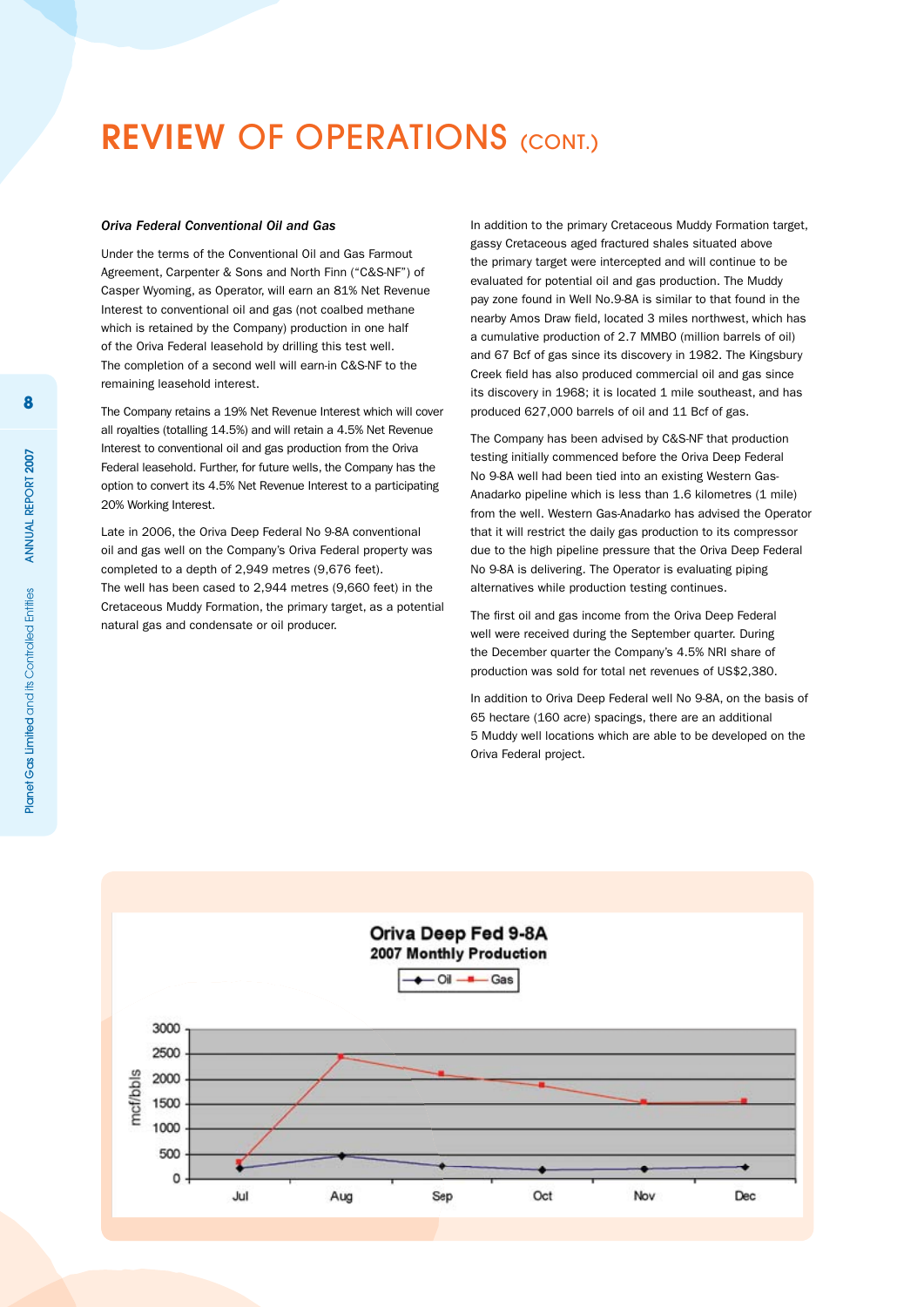## **CHEROKEE BASIN, KANSAS, USA**

The Cherokee Basin contains nearly two dozen Pennsylvanian aged coals with thickness ranging up to 9 metres but more typically up to 4 metres with gas contents ranging from 150 to 375 Scf/t. The cyclic nature of the deposits makes it possible to intersect multiple coal seams in a single well. The major Cherokee Group coal beds make up the largest portion of this resource and include the "Aw", Bevier, Mineral, Riverton, and Weir-Pittsburg coals. The Cherokee Group coals are Pennsylvanian in age and typically of high-volatile A and B bituminous rank.

The Weir-Pittsburg Seam has been actively mined by both open pit and underground methods in southeast Kansas since the 1900s. With the exception of the Weir-Pittsburg coal these as well as the "Bw", Drywood and Tebo coals are present within the Skull Creek Project.

## **SKULL CREEK PROJECT**

The Skull Creek Project is located in the western portion of the Cherokee Basin of southeast Kansas. The tenement occupies 11,573 net hectares (28,598 acres) in Cowley, Elk and Chautauqua Counties near existing infrastructure and within a receptive State regulatory regime.

The Company has a 50% working interest in the Skull Creek Project and can further increase its working interest to 75% by completion of a 5 well pod and is further able to increase to a 100% working interest in the un-drilled leasehold area by making a further final payment of US\$750,000 or by incurring certain additional project drilling and well completion expenditures.

The principal CBM target coal seams occur in the Cabaniss and Krebs Formations of the Cherokee Group at depths of approximately 600 metres. The leases are not restricted to CBM, but convey all oil and gas rights to the Company. Conventional oil and gas targets may also exist in the Skull Creek Project and will be evaluated during any future drilling operations. Underlying the region is Mississippian and Ordovician aged carbonates that yield conventional hydrocarbons. Also, the Ordovician sediments serve as a water disposal zone for co-produced coalbed methane water. Additional conventional hydrocarbon occurrences in the overlying strata of the Kansas City-Lancing Group are potential targets.



*Skull Creek*

### *Exploration*

The first of multiple zones on the FR11-31 (which was drilled in 2005) has been completed in the Tebo B at a depth of 844 metres (2,768 feet). Initial testing showed water volumes more than 40 barrels of water per day with some associated gas (not measured). The static fluid level indicated a reservoir pressure gradient of 0.32 psi/ft from the Tebo B zone which is consistent with the range of pressure gradients in the Cherokee from 0.25 to 0.43 psi/ft.

Currently the company is in dispute with its joint venture partner as to the extent of work undertaken and the Company's obligations. A proposal to resolve the dispute has been put to the joint venturer but there is no indication that will be achieved. No further work is likely until the dispute is resolved.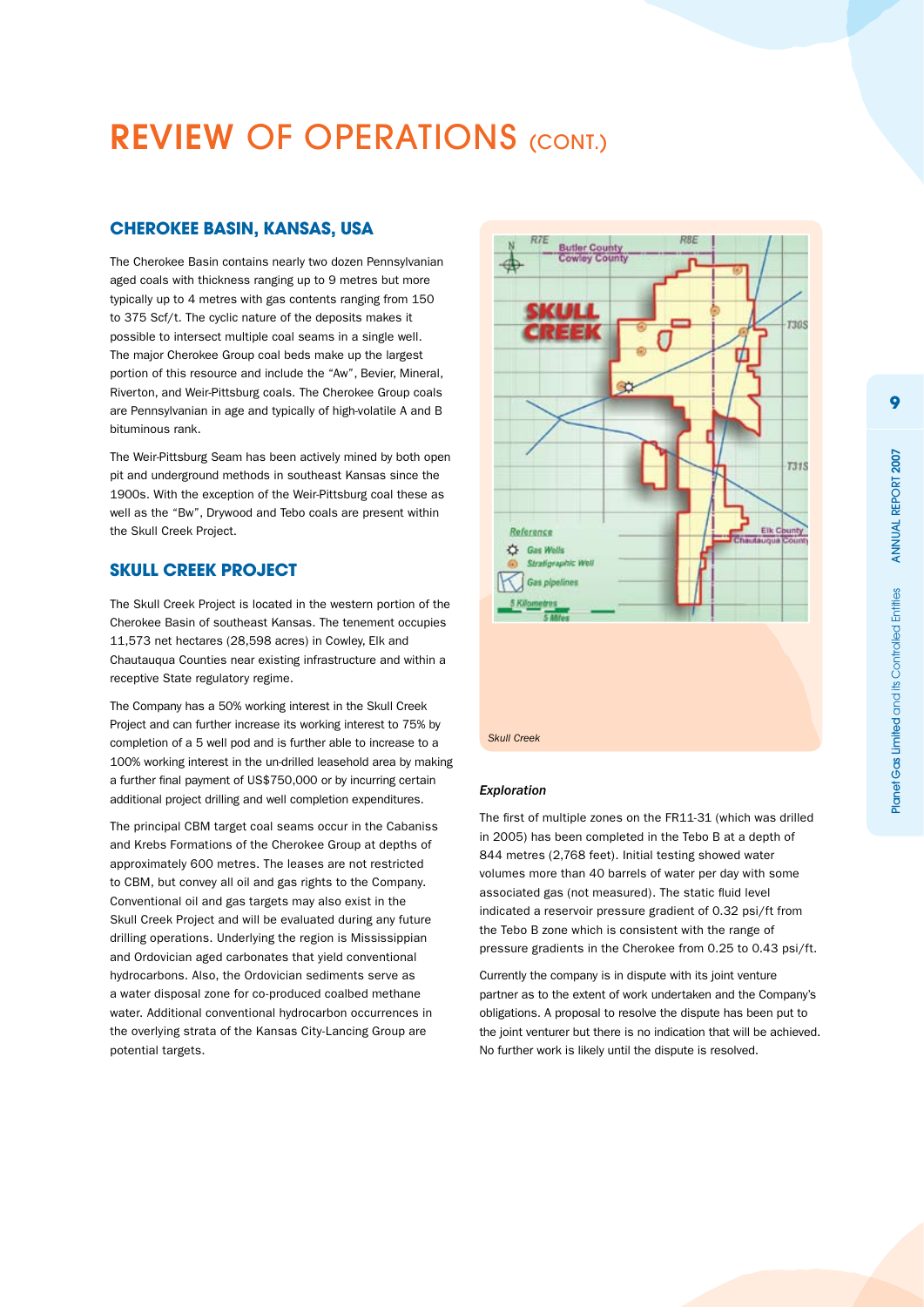## **AUSTRALIAN OPERATIONS**

The Company holds rights to prospective CBM projects in the Gippsland and Otway Basins of Victoria, the Eromanga and Willochra Basins of South Australia and the Gunnedah Basin of New South Wales. As described below, the Company has entered into an agreement with Greenpower Energy Limited ('Greenpower') to sell the Company's Australian CBM projects to Greenpower upon successful completion of ASX listing. The Company has been advised that applications for the Greenpower IPO have closed, conditional Listing Approval was granted to Greenpower by the ASX in January 2008 and ASX listing of Greenpower is expected in March 2008. Due to the progress of the Greenpower IPO, field activities during the year have been minimal.

### Gippsland Basin, Victoria

The Gippsland Basin Project is located to the southeast of metropolitan Melbourne between Dandenong, Wonthaggi, Leongatha and Moe.

The CBM potential in the Gippsland Basin occurs in the black coals of the Early Cretaceous Strzelecki Group. The Gippsland Basin is a complex rift basin system with the northeast trending structural lineaments composed of anticlines, synclines, monoclines, extensional and compressional faults.

During the year a number of tenements in Gippsland were subject to statutory reductions as prescribed by the Department of Primary Industries, Victoria. The Company now controls a total area of approximately 3,843 square kilometres.

All of the Gippsland ELs have active registered work plans.

### Otway Basin, Victoria

The Otway Basin Project is adjacent to the South Australian border and alongside the route of the South East Australia gas pipeline. During the year ELs 4368 and 4369 were granted and it is now possible to start exploration work on this area which is adjacent to EL 4811.

A work program to facilitate the drilling of up to four 1,200 metre stratigraphic test holes on EL 4811 has been approved and registered with the Department of Primary Industries.

### Gunnedah Basin, New South Wales

PEL 428 covers an area of 6,021 square kilometres in northern New South Wales and lies immediately north and west of Eastern Star Gas Limited's ('Eastern Star Gas') PEL 238 permit which contains the Coonarah Gas Field, the Wilga Park Power Station and the Bohena coal seam gas pilot. Eastern Star Gas is funding Comet Ridge Limited's expenditure commitment at present and is the operator. No significant exploration work was completed during the year but a planned Seismic Survey on PEL 428 was successfully completed during August 2007.

Interests in PEL 428 after Eastern Star Gas has fulfilled its earning obligation will be:

| Planet Gas Limited (through its wholly owned |     |
|----------------------------------------------|-----|
| subsidiary Davidson Prospecting Pty Limited) | 20% |
| <b>Eastern Star Gas Limited</b>              | 60% |
| <b>Comet Ridge Limited</b>                   | 20% |

### Willochra and Eromanga Basins, South Australia

The Willochra Basin is located approximately 200 kilometres north of Adelaide and to the northeast of Port Augusta. The southeast of the Basin is situated approximately 50 kilometres from the main gas pipeline between Moomba and Adelaide, which may facilitate the sale of any gas discovered directly into Adelaide.

The Eromanga Basin is a large on-shore sedimentary basin that covers southwest Queensland, northeast South Australia and northern New South Wales. The underlying Cooper Basin straddles the border area of southwest Queensland and northeast South Australia. The Cooper Basin has been responsible for large scale conventional gas and oil production on-shore in Australia.

The Company has a 100% interest in two licence applications in South Australia, PELAs 145 and 146, which total approximately 8,872 square kilometres. These are greenfield projects where no CBM exploration has yet been undertaken.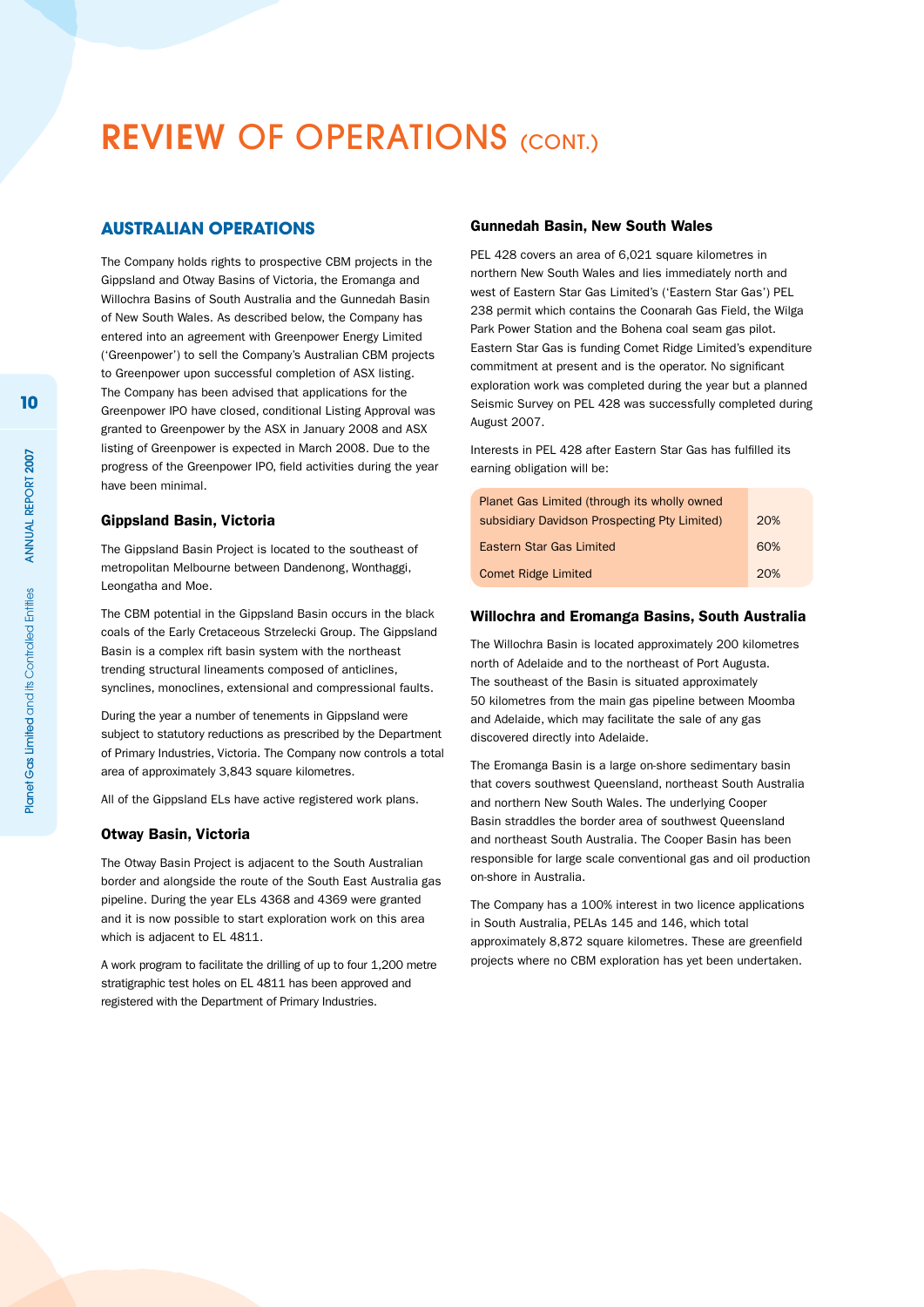# **CORPORATE ACTIVITIES**

### Callabonna Uranium Limited IPO

During the year, the Company entered into a binding Heads of Agreement with Touchstone Management Pty Ltd ('Touchstone') to form the basis of Callabonna Uranium Limited which is proposed to be listed for quotation by the ASX.

Callabonna's operating activities will be focused on uranium exploration, initially in South Australia and the Northern Territory. In summary, Callabonna has rights to exploration licences with uranium potential totalling approximately 8,835 square kilometres in South Australia and the Northern Territory ('Project Area').

Callabonna's commercial intent and principle business will be the exploration and exploitation of the uranium potential of the Project Area.

Planet Gas Limited shareholders will be offered an entitlement to participate in the Callabonna IPO and the Company will hold a substantial investment in Callabonna.

The Company has been granted three mineral exploration licences. These mineral exploration licences cover an area of approximately 4,128 square kilometres in the Northern Territory. Existing exploration licence areas previously held by Touchstone in the Frome Embayment near Lake Callabonna in South Australia (known as the Curnamona project) have been transferred to Frome Uranium Pty Ltd, a wholly owned subsidiary of Callabonna. These six licences cover an area of approximately 3,370 square kilometres. A further three applications made by Touchstone for mineral licences in the Northern Territory have been granted. These three licences cover an area of approximately 1,337 square kilometres and will be transferred to Arunta Uranium Pty Ltd, a wholly owned subsidiary of Callabonna.

| <b>Tenement</b> | <b>Location</b>           | Area (Km <sup>2</sup> ) |
|-----------------|---------------------------|-------------------------|
| FI3844          | South Australia           | 131.0                   |
| FI 3845         | South Australia           | 777.0                   |
| FI3846          | South Australia           | 908.0                   |
| FI 3847         | South Australia           | 528.0                   |
| FI 3841         | South Australia           | 125.0                   |
| FI 3842         | South Australia           | 901.0                   |
| FI 25956        | <b>Northern Territory</b> | 957.7                   |
| FI 25957        | <b>Northern Territory</b> | 1,624.0                 |
| FI 25958        | <b>Northern Territory</b> | 1,546.0                 |
| FI 26006        | <b>Northern Territory</b> | 797.3                   |
| FI 26012        | <b>Northern Territory</b> | 376.6                   |
| FI 26040        | <b>Northern Territory</b> | 163.3                   |
| <b>Total</b>    |                           | 8.834.9                 |

All of these areas are considered to be prospective for uranium and will form the basis for Callabonna's exploration activities and IPO.

Callabonna also holds via its 100% owned subsidiary Callabonna Energy Pty Limited Geothermal Exploration Licence Applications (GELAs 296, 304, 305, 306, 307 and 350) in South Australia, in the north-eastern Curnamona Craton. Following the end of the December quarter, these six licences have been offered to Callabonna, and are provisional simply on the payment of the first year's annual rent for each licence and a security deposit. Potential exists for Callabonna to discover thermal conditions required for geothermal energy production in this area based on its interpretation of the geology of the GELs and the heat flow parameters already established in the region.

Geothermal energy may be extracted from hot rocks at depth by engineering the movement of water through the hot rocks, heating the water, bringing the water to surface, extracting the heat, and thereby driving a turbine to produce electricity. Once established, such a system may produce geothermally generated power for decades.

| <b>Tenement</b> | <b>Location</b> | Area (Km <sup>2</sup> ) |
|-----------------|-----------------|-------------------------|
| GELA296         | South Australia | 497.1                   |
| GELA304         | South Australia | 497.5                   |
| GELA305         | South Australia | 473.7                   |
| GFI A306        | South Australia | 428.0                   |
| GELA307         | South Australia | 481.6                   |
| GELA350         | South Australia | 500.0                   |
| Total           |                 | 2.877.8                 |

Callabonna's initial focus will be to explore the Curnamona project located in the Frome Embayment in South Australia. The first stage will be an airborne electromagnetic survey to map channels and structure throughout the region with infill in the areas where channels or structure are indicated from previous work. Based on the results from this airborne survey and interpretation of existing data, Callabonna expects to target favourable structural belts and channels for follow up drilling.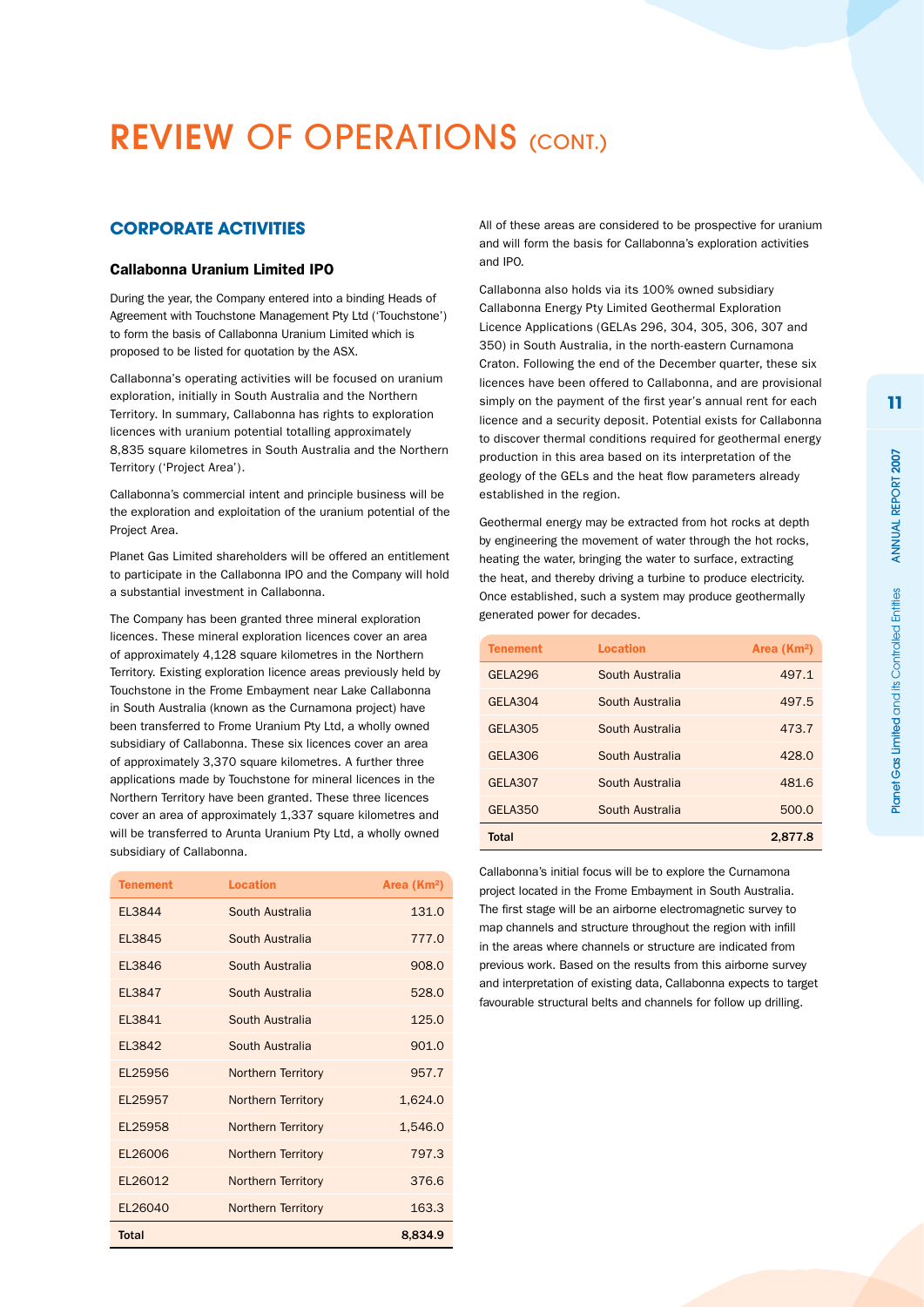### Greenpower Energy Limited

During the year, the Company has entered into an agreement with Greenpower to sell the Company's Australian CBM projects to Greenpower for 12.5 million fully paid ordinary shares upon successful completion of ASX listing. The Company has been advised applications for the Greenpower Energy Limited IPO have closed, conditional Listing Approval was granted to Greenpower by the ASX in January 2008 and ASX listing of Greenpower is expected in March 2008.

Greenpower's operating activities will be focused the exploration, appraisal, drilling and development of CBM projects in Australia, including two hydrocarbon exploration permits it currently holds in the Perth Basin of Western Australia and the Planet Gas exploration projects in the Gippsland and Otway Basins of Victoria, the Willochra and Eromanga Basins of South Australia and the Gunnedah Basin of New South Wales. Greenpower will also consider new acquisitions.

With the Company's focus on its USA based CBM projects, particularly the Powder River Basin projects, this proposed transaction will facilitate increased exploration and development of the Company's Australian CBM projects whilst allowing the Company to retain an interest in the future possible success of the projects.

### Share Placements

During the year the Company issued 6,664,817 new shares to Cornell Capital, LP as full repayment of a \$2.0 million convertible loan facility which was drawn down on 11 December 2006.

On 4 May 2007 the Company completed a placement of 9,000,000 new shares at an issue price of \$0.31 per share to raise \$2.79 million to provide funds for the continued development and exploration of the Company's CBM projects and for working capital purposes.

On 18 October 2007 the Company issued 4,000,000 ordinary shares at a fair value of 22.5 cents each to nominees of Touchstone Management Pty Ltd as part consideration for Touchstone's exploration licences that go to form part of the suite of properties for the Callabonna Uranium IPO.

### Responsibility Statements

The information in this report that relates to exploration results is based on information compiled by Bruce F. Riederer who was Executive Director of Exploration and Development of Planet Gas Limited during the year and supervised by Dr. Richard Haren who is a Member of The Australasian Institute of Mining and Metallurgy and who has sufficient experience which is relevant to the style of mineralisation and type of deposit under consideration and to the activity undertaken to qualify as a Competent Person as defined in the 2004 Edition of the Australasian Code for Reporting of Exploration Results, Mineral Resources and Ore Reserves. Dr. Richard Haren is self employed and has consented to the inclusion in this report of the matters based on his information in the form and context in which it appears.

The information in this report that relates to CBM resources is based on information compiled by Dr. Jimmy E Goolsby, Wyoming Registered Professional Geologist No. 56, of Goolsby, Finley & Associates, Casper Wyoming and John W. Sinclair, Wyoming Registered Professional Engineer (Petroleum) No. 9233 of CBM International Engineering LLC, Cody Wyoming and supervised by Bruce F. Riederer and Dr. Richard Haren who is a Member of The Australasian Institute of Mining and Metallurgy and who has sufficient experience which is relevant to the style of mineralisation and type of deposit under consideration and to the activity undertaken to qualify as a Competent Person as defined in the 2004 Edition of the Australasian Code for Reporting of Exploration Results, Mineral Resources and Ore Reserves. Dr. Richard Haren is self employed and has consented to the inclusion in this report of the matters based on his information in the form and context in which it appears.

The information in this report that relates to CBM reserves is based on information compiled by John G. Hattner, Texas Registered Professional Geoscientist No. 559, of Netherland, Sewell & Associates, Inc, Dallas Texas and Dan Paul Smith, Texas Registered Professional Engineer No. 49093 of Netherland, Sewell & Associates, Inc, Dallas Texas and supervised by Bruce F. Riederer and Dr. Richard Haren who is a Member of The Australasian Institute of Mining and Metallurgy and who has sufficient experience which is relevant to the style of mineralisation and type of deposit under consideration and to the activity undertaken to qualify as a Competent Person as defined in the 2004 Edition of the Australasian Code for Reporting of Exploration Results, Mineral Resources and Ore Reserves. Dr. Richard Haren is self employed and has consented to the inclusion in this report of the matters based on his information in the form and context in which it appears.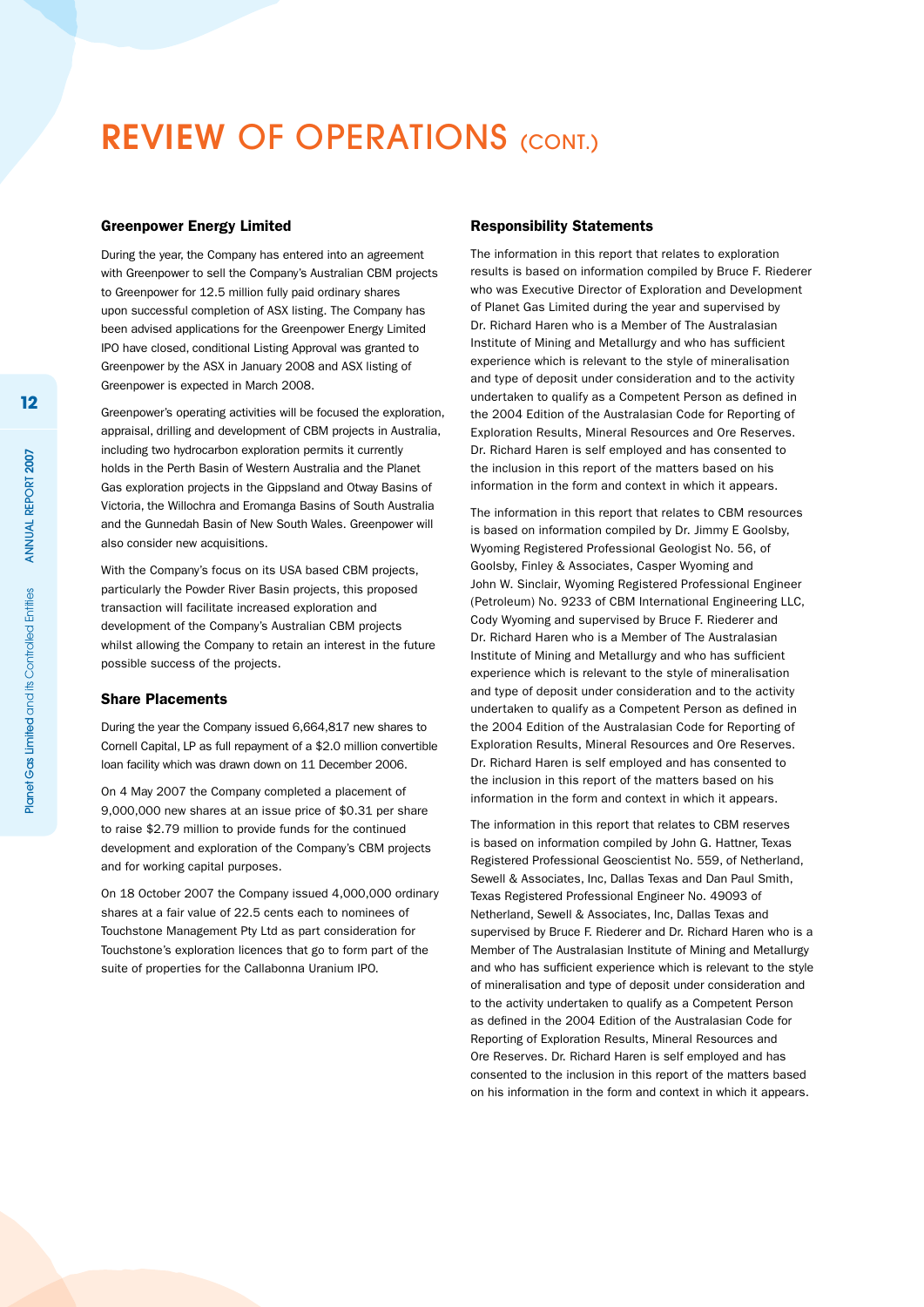# STATEMENT OF CORPORATE GOVERNANCE

This statement outlines the main Corporate Governance practices that were in place throughout the financial year, unless otherwise stated.

## Board of Directors

The board is responsible for the overall Corporate Governance of the Group including its strategic direction, establishing goals for management and monitoring the achievement of these goals. Because of the small number of directors, a Nomination Committee, a Remuneration Committee and an Audit Committee have not been established.

The board of directors has two executive and three non-executive directors. The two executive directors of the Company are actively involved in the operations of the Group. Having regard to the current membership of the board and the size, organisational complexity and scope of operations of the Company, the board does not believe that creating a board having a majority of independent directors or having an independent Chairman is appropriate for the Company at this time.

The composition of the board has been determined on the basis of providing the Group with the benefit of a broad range of technical, administrative and financial skills, combined with an appropriate level of experience at a senior corporate level. The names, terms of office, skills, experience and expertise of the board are disclosed in the Directors' Report.

The Chairman reviews the composition of the board annually to ensure that it provides the Group with the appropriate levels of both expertise and experience.

When a vacancy exists, through whatever cause, or where it is considered that the board would benefit from the services of a new director with particular skills, the board identifies a panel of candidates with appropriate expertise and experience. A selection procedure is then completed and the board appoints the most suitable candidate who must stand for election at the next general meeting of shareholders.

Directors are subject to re-election by the shareholders at least every three years.

Each director has the right to seek independent professional advice at the Group's expense. Prior approval of the Chairman is required, but such approval is not unreasonably withheld.

### Remuneration

The remuneration of the directors is determined by the board as a whole, with the director to whom a particular decision relates being absent from the meeting during the time that the remuneration level is discussed and decided upon. As stated above, given the nature of the Company the board has chosen not to establish a Remuneration Committee.

For details on the amount of remuneration for each director, refer to the Directors' Remuneration note to the financial statements and the Remuneration Report in the Directors' Report.

### Internal Controls

The board of directors acknowledges that it is responsible for the overall internal control framework, but recognises that no cost effective internal control system will preclude all errors and irregularities. The system of internal control adopted by the Group seeks to provide an appropriate division of responsibility and careful selection and training of personnel relative to the level of activities and size of the Group.

The full board takes responsibility for reviewing financial reporting procedures, internal controls and the performance of the financial management and the external auditors. The full board reviews financial statements and other information distributed externally prior to distribution.

The CEO and CFO state in writing to the board that the Company's financial statements present a true and fair view, in all material respects, of the Company's financial condition and operational results and are in accordance with relevant accounting standards.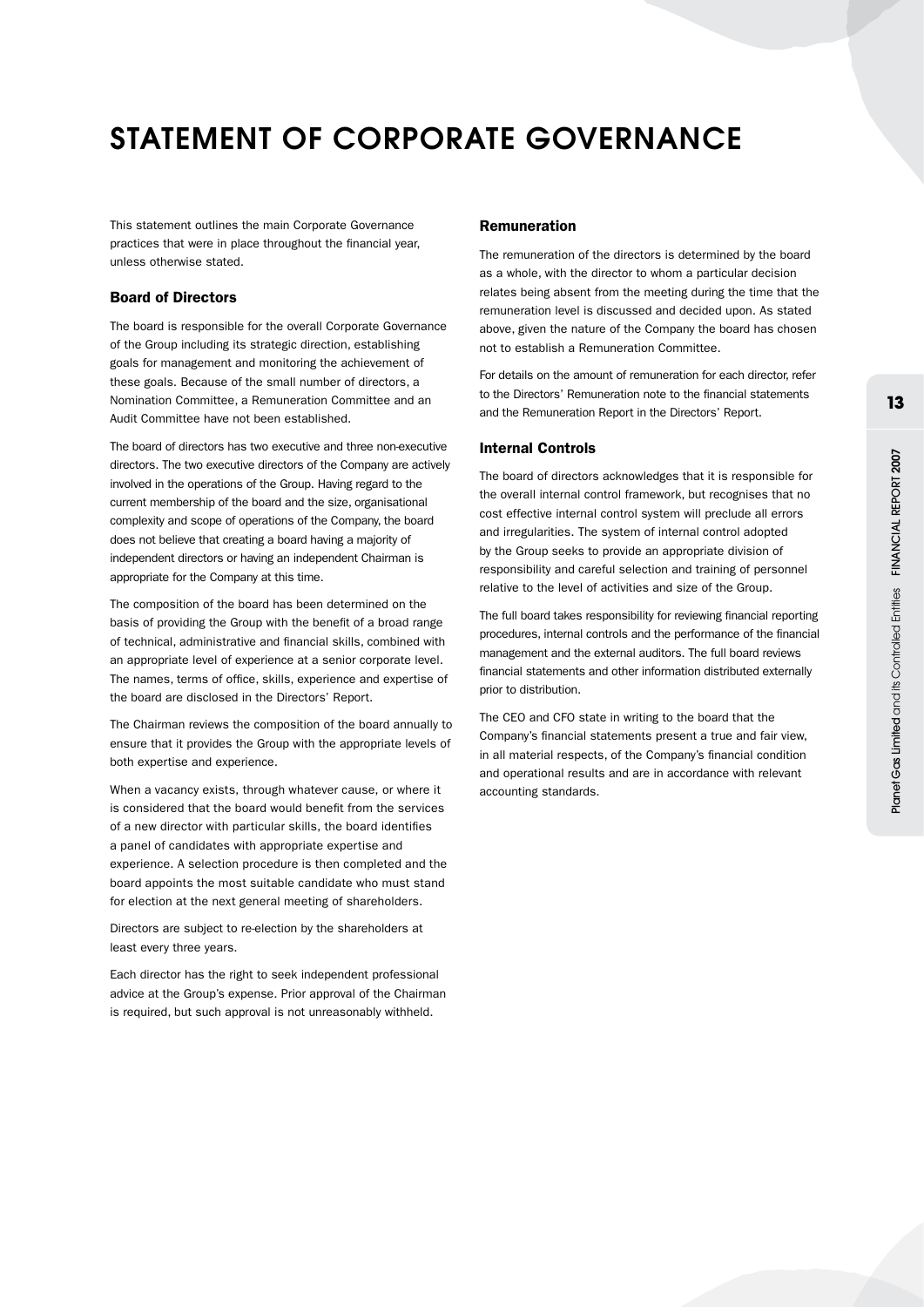# STATEMENT OF CORPORATE GOVERNANCE (cont.)

#### External Auditors

The board reviews the performance of the external auditors and the Chairman and CFO meet with them at the commencement of the half yearly review and annual audit to discuss any issues that have arisen with respect to accounting policies, any significant operational issues and level of proposed audit fees.

The auditors also meet regularly with the CFO to discuss the scope of the audit work to be performed, and during the course of the audit.

Should a vacancy arise, through whatever reason, the board will invite submissions from a panel of suitable firms to undertake the position of auditor, and having carried out a selection process, nominate the most suitable candidate for election at the next general meeting of shareholders. KPMG, the Company's auditors, were appointed in March 2005.

### Significant Business Risks

Each director reviews the business risks affecting his particular area of expertise annually and reports to the board.

The board then determines the appropriate actions to eliminate or minimise the identified business risks.

### **Performance**

Given the nature of the Company, the board has adopted an informal ad-hoc performance evaluation process of its key executives.

### Ethical Standards

All directors, managers and employees are expected to act with the utmost integrity and objectivity, endeavouring at all times to enhance the performance and reputation of the Group. Each director is expected to act with the utmost integrity and objectivity, striving at all times to enhance the reputation and performance of the Company.

Directors, officers and employees are permitted to trade in the Company's securities only in accordance with the provisions of the Corporations Act and ASX Listing Rules. The directors are under an obligation to report any dealings by them in the Company's securities.

### The Role of Shareholders

The board ensures that the shareholders are informed of all major developments affecting the Group by the following means:

- distribution of the annual report to all shareholders who elect to recieve a copy which contains relevant information about the operations of the entity during the year in addition to disclosures required by the Corporations Act 2001;
- lodgement of the half yearly report with the ASX, which contains summarised and audit reviewed financial information. Copies of the half year financial statements prepared in accordance with the Corporations Act 2001, are available to any shareholder on request;
- lodgement of quarterly reports with the ASX which show summarised financial information and a report on operations for the quarter. Copies of these reports are available to shareholders on request;
- announcements to the ASX concerning any significant development in the Group's operations, financing and administration. All announcements are immediately available to the general public; and
- disclosure of all major announcements to the ASX on the Company's website.

The shareholders are responsible for voting on the appointment of directors.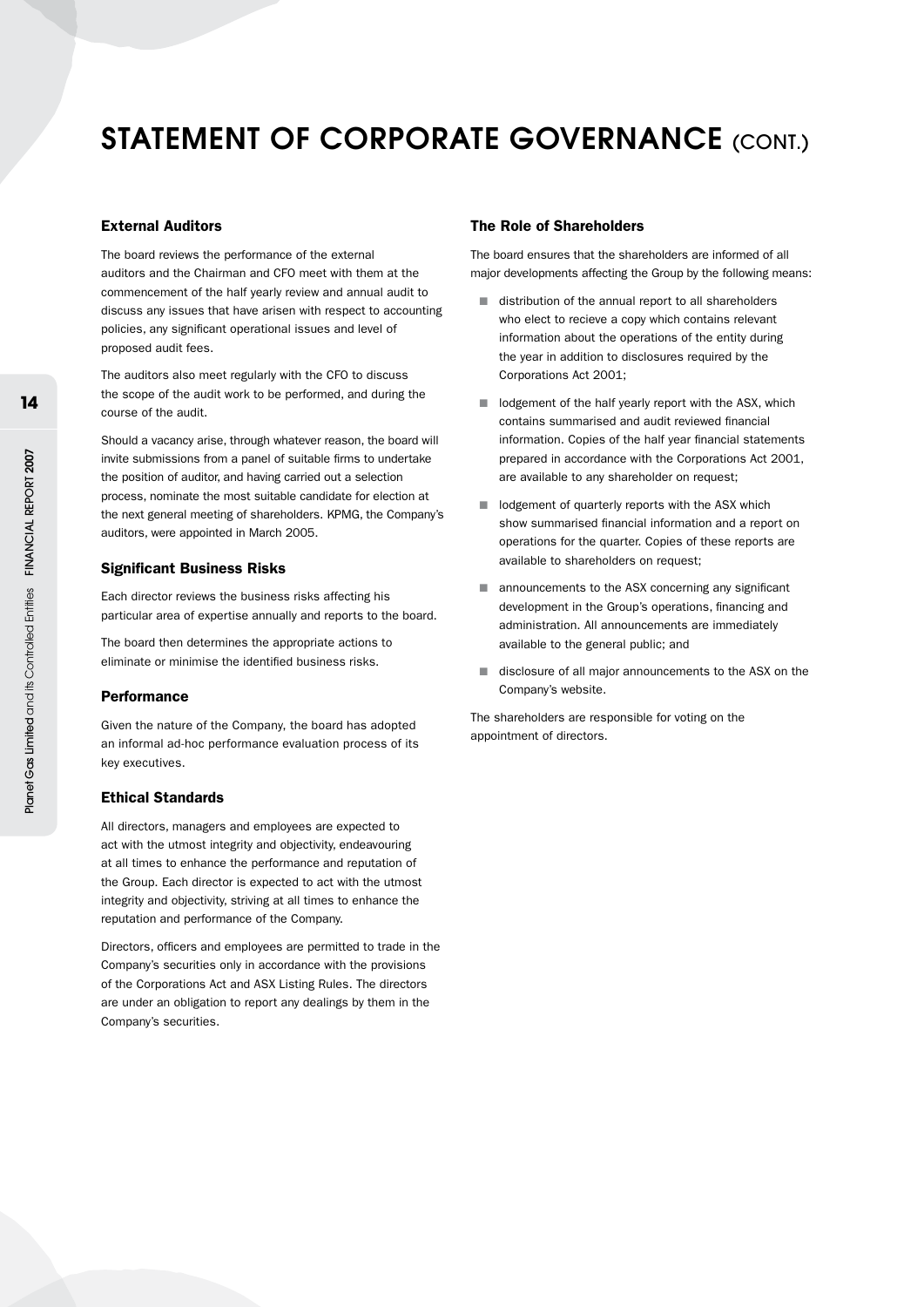# DIRECTORS' REPORT

The directors present the consolidated financial report of Planet Gas Limited ('Planet Gas' or 'the Company') and its controlled entities for the financial year ended 31 December 2007. In order to comply with the provisions of the Corporations Act 2001, the directors report as follows:

### **Directors**

The names and particulars of the directors at any time during or since the financial year are:

#### *Norman Alfred Seckold, Executive Chairman and CEO*

Director since 4 December 2001.

Norman Seckold graduated with a Bachelor of Economics degree from the University of Sydney in 1970. He has spent more than 25 years in the full time management of natural resource companies, both in Australia and overseas.

Mr. Seckold has been the Chairman of a number of publicly listed companies including Moruya Gold Mines (1983) N.L., which acquired the Golden Reward heap leach gold deposit in South Dakota, USA, Pangea Resources Limited, which acquired and developed the Pauper's Dream gold mine in Montana, USA, Timberline Minerals, Inc. which acquired and completed a feasibility study for the development of the MacArthur copper deposit in Nevada, USA, Perseverance Corporation Limited, which discovered and developed the Nagambie gold mine in Victoria, Valdora Minerals N.L., which developed the Rustler's Roost gold mine in the Northern Territory and the Ballarat East Gold Mine in Victoria, Viking Gold Corporation, which discovered a high grade gold deposit in northern Sweden and Mogul Mining N.L., which drilled out the Magistral and Ocampo Gold deposits in Mexico and Bolnisi Gold N.L, which discovered and is currently developing the Palmarejo and Guadalupe gold and silver deposits in Mexico.

Mr. Seckold is currently a director of Cockatoo Coal Limited, an Australian coal exploration and project development company, Kings Minerals N.L., a company exploring for precious and base metals in Australia and its Canadian listed subsidiary San Anton Resources Inc which is exploring for precious and base metals in Mexico.

#### *Peter James Nightingale, Executive Director, Secretary and CFO*

Director since 4 December 2001.

Peter Nightingale graduated with a Bachelor of Economics degree from the University of Sydney and is a member of the Institute of Chartered Accountants in Australia. He has worked as a chartered accountant in both Australia and the USA.

As a director or company secretary Mr. Nightingale has, for the past 20 years, been responsible for the financial control, administration, secretarial and in-house legal functions of a number of private and public listed companies in Australia, the USA and Europe including Pangea Resources Limited, Timberline Minerals Inc., Perseverance Corporation Limited, Valdora Minerals N.L., ETT Limited and Bolnisi Gold N.L..

Mr. Nightingale is currently a director or company secretary of Biotron Limited, BMDi International Limited and Cockatoo Coal Limited.

### *Robert M. Bell, Independent and Non-Executive Director*

Director since 30 October 2007.

Bob Bell graduated from Birmingham University in 1960 and moved to Australia in 1964, working as a geologist on the Roma gas fields. After a time with the Queensland Government Mines Department in the late 1970s he established his own consultancy business, specialising in oil and gas exploration in Australia and overseas. He was one of the first geologists in Australia to recognise the enormous potential of CBM in Queensland.

He has a continuing interest in the Peat CBM field and was a founder of, and a major investor in, Queensland Gas Company.

#### *Anthony John McClure, Independent and Non-Executive Director*

Director since 27 August 2003.

Anthony McClure graduated with a Bachelor of Science (Geology) degree from Macquarie University in 1986. Mr. McClure has over 20 years technical, management and financial experience in the resource sector within Australia, Africa and the Americas in project management and executive development roles. He has worked in the financial services sector and stockbroking, primarily as a resource analyst covering both mineral and energy sectors.

Mr. McClure is currently a director of European Gas Limited.

### *Anthony John McDonald, Independent and Non-Executive Director*

Director since 19 November 2003.

Anthony McDonald graduated with a Bachelor of Laws degree from the Queensland University of Technology in 1981. He was admitted as a solicitor in 1982 and has been in private legal practice in Brisbane since that time.

Mr. McDonald has been a director, secretary and/or legal advisor to a number of listed and unlisted public companies in the resources sector. He is currently a director of Deep Yellow Limited and Industrea Limited.

### *Norman Joseph Zillman, Independent and Non-Executive Director*

Director from 20 August 2002 to 13 February 2007.

Norman Zillman graduated with a Bachelor of Science Honours degree from the University of Queensland in 1966. Mr. Zillman is a professional geologist with over 35 years experience in the petroleum and coal industries in Australia and internationally. He has extensive worldwide experience in oil and natural gas exploration and production having worked in Australia, the USA, Asia, and Europe. His initial training was as a petroleum geologist with international companies Aquitaine Petroleum in Papua New Guinea and Union Oil Company of California (UNOCAL) in Indonesia.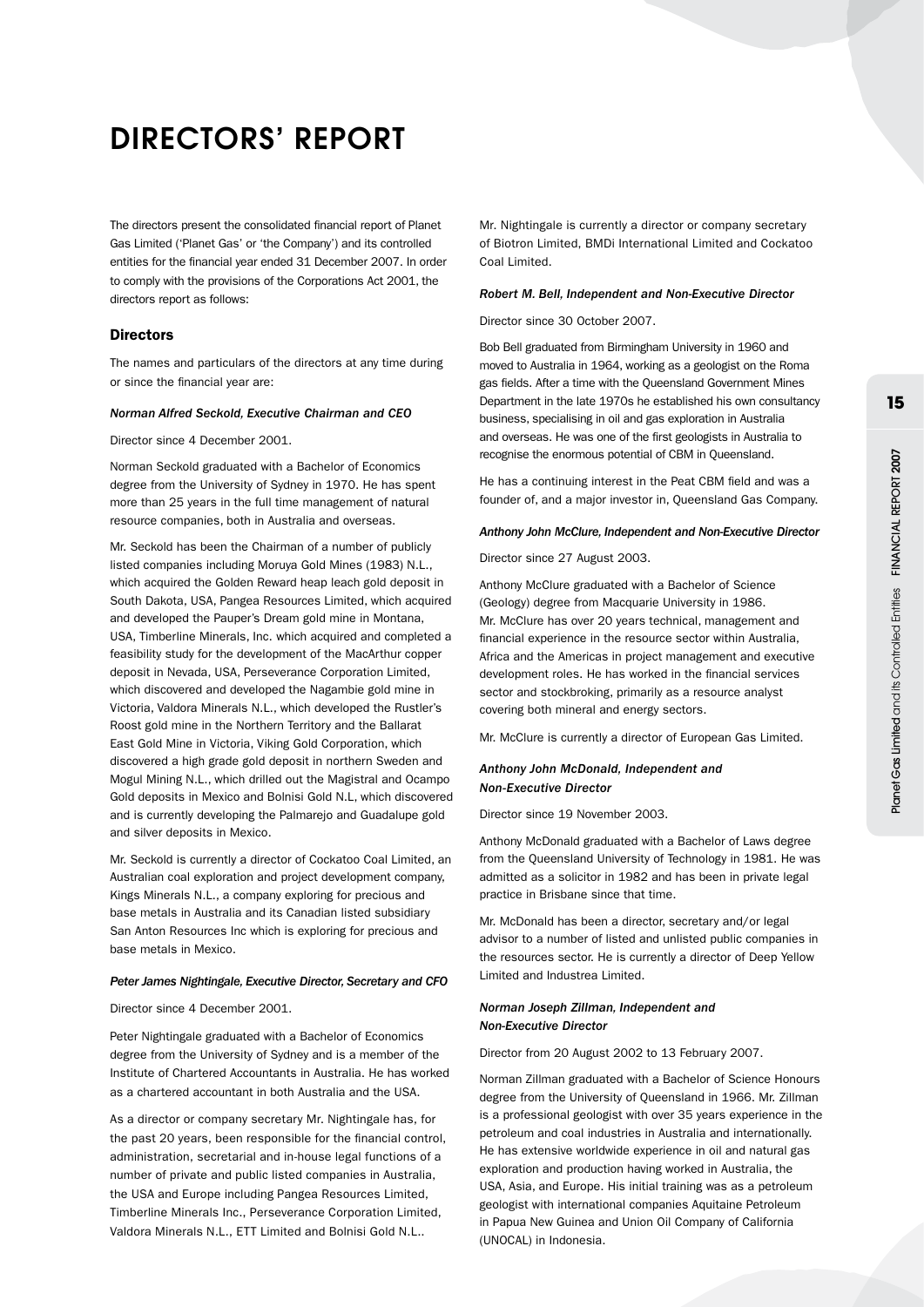# DIRECTORS' REPORT (CONT.)

Mr. Zillman was the CEO of Crusader Petroleum and was the Manager of the Petroleum Branch of the Queensland Department of Mines and Energy. Mr. Zillman's most recent position was Managing Director of Queensland Gas Company Limited, a publicly traded CBM company in Australia. He is currently the non-executive Chairman of Great Artesian Oil and Gas Limited, and a member of the Australasian Institute of Mining and Metallurgy and the Petroleum Exploration Society of Australia.

## *Bruce Fullerton Riederer, Executive Director of Exploration and Development*

Director from 10 September 2003 to 8 January 2008.

Bruce Riederer graduated with a Bachelor of Geoscience (Geology) degree from the University of Arizona in 1974. Mr. Riederer is a professional geologist and has over 30 years experience in the mining and resources industry.

For a number of years he has conducted a consulting practice in the management of CBM and conventional oil and gas exploration and development programs in the Powder River, Wind River and Green River Basins in Wyoming, the Cherokee Basin in Kansas, and the Gippsland and Otway Basins in Australia.

### Directors' Interests

Directors' beneficial shareholdings at the date of this report are:

| <b>Director</b>      | <b>Fully Paid Ordinary Shares</b> |
|----------------------|-----------------------------------|
| Norman A. Seckold    | 23,250,003                        |
| Peter J. Nightingale | 3.625.001                         |
| Anthony J. McClure   | 3,000,000                         |
| Anthony J. McDonald  | 3.000.000                         |
| Robert M. Bell       |                                   |

### Directors' Meetings

The number of directors' meetings and number of meetings attended by each of the directors (while they were a director) of the Company during the year are:

| <b>Director</b>      | <b>Board Meetings</b> |          |
|----------------------|-----------------------|----------|
|                      | <b>Held</b>           | Attended |
| Norman A. Seckold    | 5                     | 5        |
| Peter J. Nightingale | 5                     | 5        |
| Bruce F. Riederer    | 5                     | 5        |
| Anthony J. McClure   | 5                     | 3        |
| Anthony J. McDonald  | 5                     | 4        |
| Robert M. Bell       |                       |          |
| Norman J. Zillman    | 1                     |          |

### Directors' and Executives' Remuneration

For details on the amount of remuneration for each director, refer to the Remuneration Report below.

### Principal Activities

The Company is engaged in the acquisition, exploration, development, production and operation of oil, gas, and coalbed methane projects.

### Financial Results

The consolidated loss after income tax attributable to members of the Company for the year was \$1,867,776  $(2006 - $1,684,394)$ .

### Review of Operations

The Review of Operations is set out on pages 2 to 12 of this Annual Report.

### Dividends

The directors do not recommend the payment of a dividend in respect of the financial year ended 31 December 2007. No dividends have been paid or declared during the financial year.

### Changes in State of Affairs

In the opinion of the directors, significant changes in the state of affairs of the Group that occurred during the year ended 31 December 2007 were as follows:

- West Esponda project tenement interest increased by 3,787 net hectares (49%) to 11,586 net hectares.
- West Esponda net GIP resources increased by 72.5 Bcf (71%) to 173.8 Bcf.
- Completion of West Esponda project extension program with 8 wells drilled.
- West Esponda pilot production program dewatering continues.
- Oriva Federal conventional oil and gas well completed and tied into production pipelines.
- Gas production (not yet commercial quantities) increasing at East Esponda.
- Formation of a uranium company spin-off, Callabonna Uranium Limited, which has been granted twelve uranium licences and six geothermal licences.
- Conditional sale of the Company's Australian CBM projects to Greenpower Energy Limited.
- Issue of 15,664,817 fully paid ordinary shares for the repayment of a \$2.0 million convertible loan facility and \$2.79 million cash.
- Issue of 4,000,000 fully paid ordinary shares as part consideration for the Company's interest in Callabonna Uranium Limited.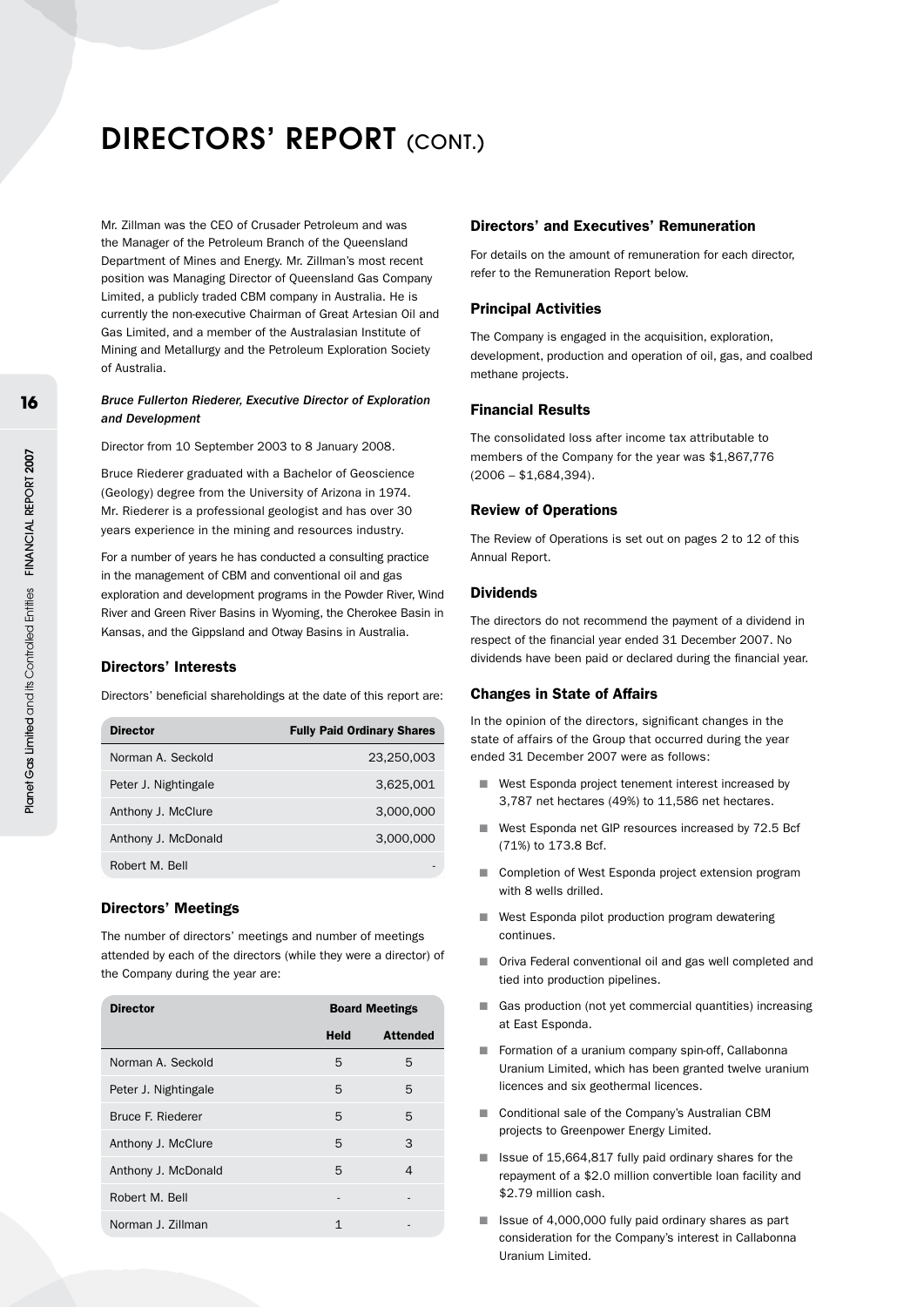### Environmental Regulations

The Company's operations are subject to significant environmental regulations under both Australian Commonwealth and State legislation in relation to its activities.

The board of directors regularly monitors compliance with environmental regulations. The directors are not aware of any breaches of these regulations up to the date of this report.

### Subsequent Events

There has not arisen in the interval between the end of the financial year and the date of this report any item, transaction or event of a material or unusual nature likely, in the opinion of the directors of the Company, to affect significantly the operations of the Group, the results of those operations, or the state of affairs of the Group, in future financial years.

### Likely Developments

Further information as to likely developments in the operations of the Group and the expected results of those operations in subsequent years has not been included in this report because disclosure of this information would be likely to result in unreasonable prejudice to the Company.

### Indemnification of Officers and Auditors

During or since the financial year, the Company has not indemnified or made a relevant agreement to indemnify an officer or auditor of the Company against a liability incurred as such an officer or auditor. In addition, the Company has not paid or agreed to pay, a premium in respect of a contract insuring against a liability incurred by an officer or auditor.

### Remuneration Report

The broad remuneration policy is to ensure the remuneration package properly reflects the persons' duties and responsibilities, and that remuneration is competitive in attracting, retaining and motivating people of the highest quality.

The directors are not employed directly by the Company. Their services are compensated by way of arrangements with related parties. The remuneration disclosed below represents the cost to the Group for the services provided under these fee arrangements.

No directors or executives receive performance related remuneration.

Details of the nature and amount of each major element of the remuneration of each director of the Company and each of the named executive officers of the Company and Group are:

|                                              | Year | Fees<br>s | <b>Total</b><br>S |
|----------------------------------------------|------|-----------|-------------------|
| <b>Specified Directors</b>                   |      |           |                   |
| <b>Executive directors</b>                   |      |           |                   |
| Norman A. Seckold                            | 2007 | 90,000    | 90,000            |
| (Chairman and CEO)                           | 2006 | 90,000    | 90,000            |
| Peter J. Nightingale                         | 2007 | 67,500    | 67,500            |
| (Director, Secretary<br>and CFO)             | 2006 | 60,000    | 60,000            |
| <b>Bruce F. Riederer</b>                     | 2007 | 164,482   | 164,482           |
| (Director of Exploration<br>and Development) | 2006 | 183,488   | 183,488           |
| <b>Non-executive directors</b>               |      |           |                   |
| Anthony J. McClure                           | 2007 | 35,417    | 35,417            |
|                                              | 2006 | 35,000    | 35,000            |
| Anthony J. McDonald                          | 2007 | 66,000    | 66,000            |
|                                              | 2006 | 60,000    | 60,000            |
| Robert M. Bell                               | 2007 | 4,000     | 4,000             |
|                                              | 2006 |           |                   |
| Norman J. Zillman                            | 2007 |           |                   |
|                                              | 2006 | 24,000    | 24,000            |
| Total, all specified directors               | 2007 | 427,399   | 427,399           |
|                                              | 2006 | 452,488   | 452,488           |

There are no executive officers of the Company or Group that are not directors and no options or bonuses were granted to directors or executive officers as part of their remuneration.

## Non-audit Services

During the year ended 31 December 2007 KPMG, the Company's auditor has not performed other services in addition to their statutory audit duties.

|                                                                    | 2007<br>s | 2006   |
|--------------------------------------------------------------------|-----------|--------|
| <b>Statutory audit</b>                                             |           |        |
| Auditors of the Company<br>- audit and review of financial reports | 47.158    | 49.985 |
| Services other than statutory audit                                |           |        |
| - corporate structure advice                                       |           |        |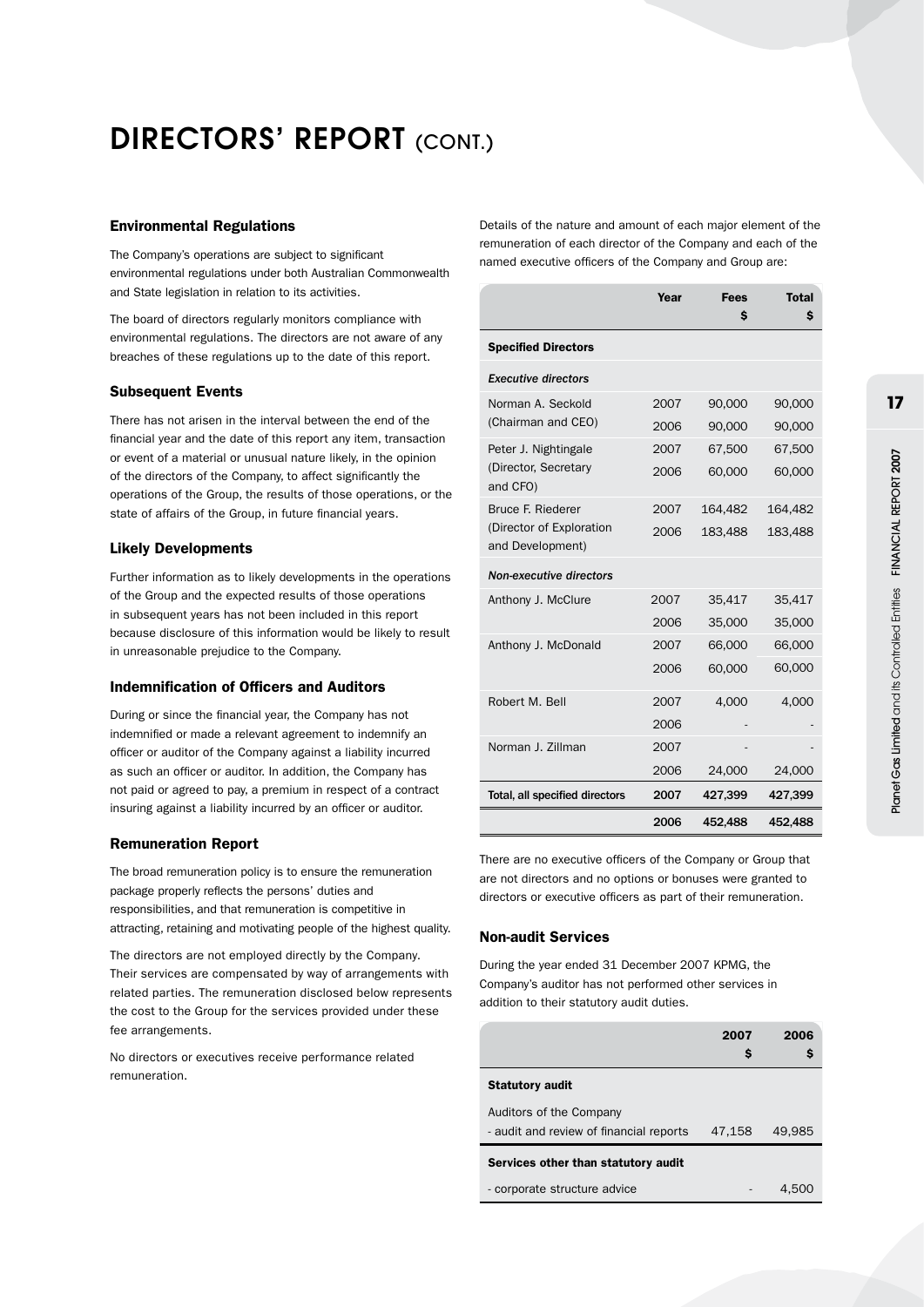# DIRECTORS' REPORT (CONT.)

## Lead Auditor's Independence Declaration under Section 307C of the Corporations Act 2001

The lead auditor's independence declaration is set out on page 19 and forms part of the directors' report for the year ended 31 December 2007.

Signed at Sydney this 29th day of February 2008 in accordance with a resolution of the Board of Directors:

Norman A. Seckold Director

Peter J. Nightingale Director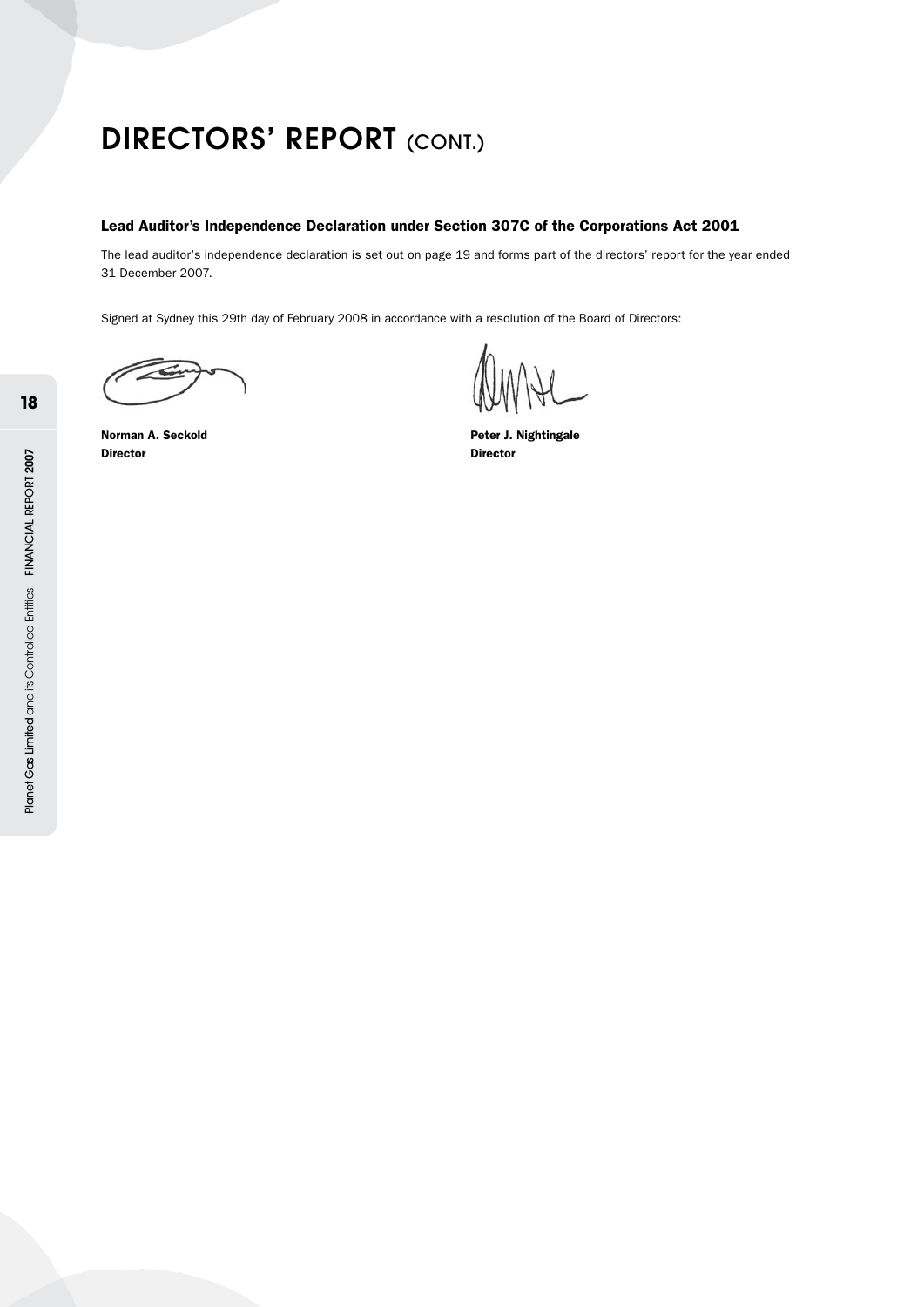# Lead Auditor's Independence Declaration



## Lead Auditor's Independence Declaration under Section 307C of the Corporations Act 2001 to the Directors of Planet Gas Limited

I declare that, to the best of my knowledge and belief, in relation to the audit for the year ended 31 December 2007, there have been:

(i) no contraventions of the auditor independence requirements as set out in the Corporations Act 2001 in relation to the audit; and

(ii) no contraventions of any applicable code of professional conduct in relation to the audit.

MG

KPMG 29 February 2008

 $\overline{M}$ 

S.J. Board Partner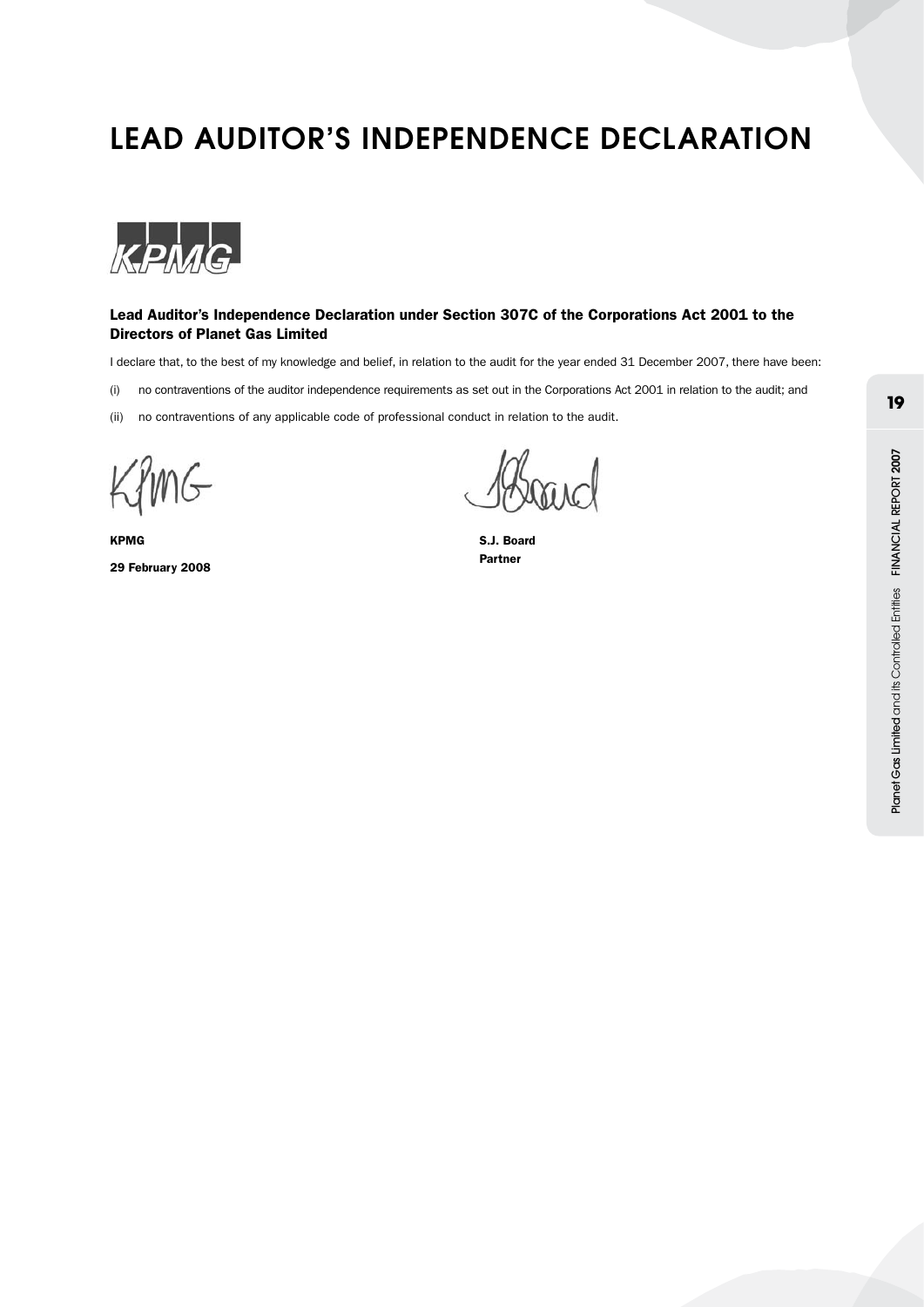# INCOME STATEMENTS FOR THE YEAR ENDED 31 DECEMBER 2007

|                                          | <b>Notes</b>   | <b>Consolidated</b> |                | <b>Company</b> |             |
|------------------------------------------|----------------|---------------------|----------------|----------------|-------------|
|                                          |                | 2007                | 2006           | 2007           | 2006        |
|                                          |                | \$                  | \$             | \$             | \$          |
| Revenue from the sale of coalbed methane |                | 261,069             | 486,456        |                |             |
| Financial income                         | 2              | 42,925              | 60,030         | 41,604         | 59,496      |
| <b>Financial expenses</b>                | 2              | (182,053)           | (307, 475)     | (52, 658)      | (53, 248)   |
| <b>Net finance costs</b>                 |                | (139, 128)          | (247, 445)     | (11,054)       | 6,248       |
| Production and transport costs           |                | (594, 322)          | (795, 987)     |                |             |
| Consultants' and administration expenses |                | (832, 303)          | (798, 867)     | (817, 624)     | (798, 389)  |
| Depreciation expense                     | 2              | (6,201)             | (9,857)        | (3,251)        | (4,933)     |
| Amortisation expense                     | $\overline{2}$ | (428, 800)          | (170, 175)     |                |             |
| Impairment loss                          |                |                     | $\blacksquare$ | (1,913,896)    | (2,020,476) |
| Impairment reversal                      |                |                     |                |                | 11,833,696  |
| Other expenses                           |                | (128,091)           | (148, 519)     | (114, 638)     | (54, 937)   |
| Profit/(Loss) before income tax expense  |                | (1,867,776)         | (1,684,394)    | (2,860,463)    | 8,961,209   |
| Income tax expense                       | 3              |                     |                |                |             |
| Profit/(Loss) for the period             |                | (1,867,776)         | (1,684,394)    | (2,860,463)    | 8,961,209   |
| <b>Basic loss per share</b>              | 15             | 0.97 cents          | 0.95 cents     |                |             |
| <b>Diluted loss per share</b>            | 15             | 0.97 cents          | 0.95 cents     |                |             |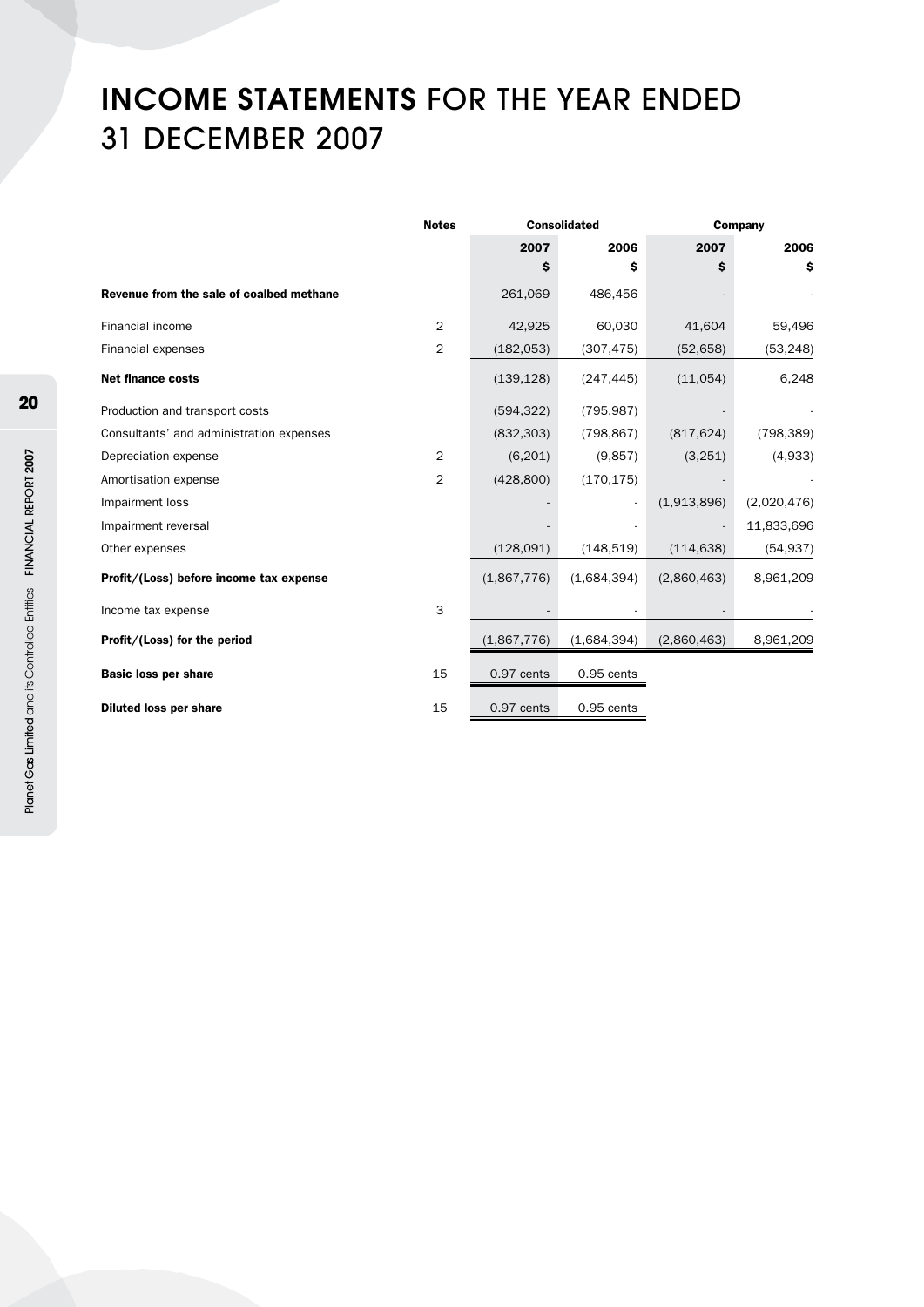# STATEMENTS OF RECOGNISED INCOME AND EXPENSE for the year ended 31 december 2007

|                                           | <b>Consolidated</b> |             | Company     |           |
|-------------------------------------------|---------------------|-------------|-------------|-----------|
|                                           | 2007                | 2006        | 2007        | 2006      |
|                                           | \$                  | \$          | Ş           | \$        |
| Foreign exchange translation differences  | (1,790,565)         | (1,253,696) |             |           |
| Net expense recognised directly in equity | (1,790,565)         | (1,253,696) |             |           |
| Profit/(Loss) for the period              | (1,867,776)         | (1,684,394) | (2,860,463) | 8,961,209 |
| Total recognised income and expense       |                     |             |             |           |
| for the period                            | (3,658,341)         | (2,938,090) | (2,860,463) | 8.961.209 |

Other movements in equity arising from transactions with owners as owners are set out in Note 13.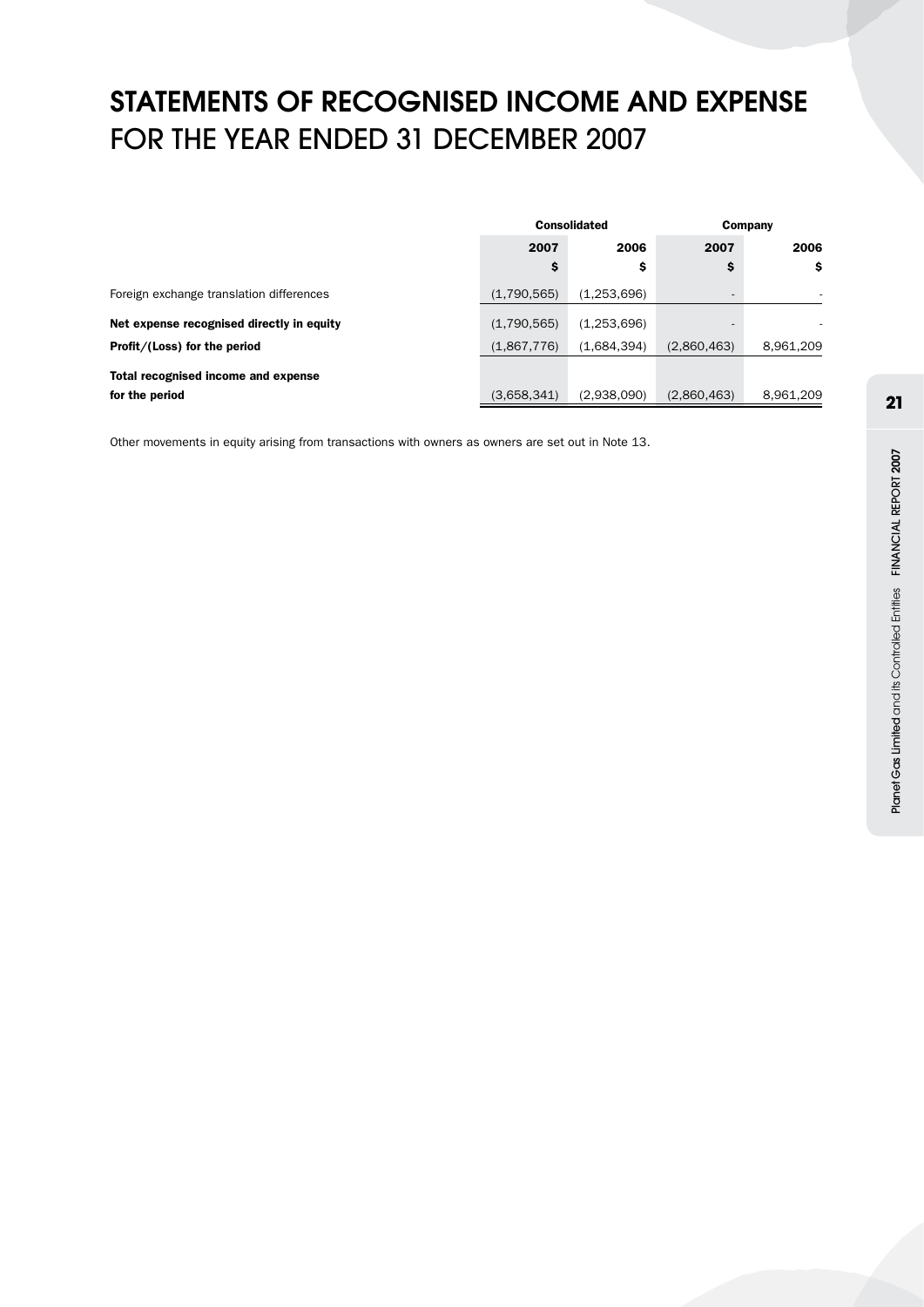# BALANCE SHEETS AS AT 31 DECEMBER 2007

|                                               |                                        | <b>Notes</b> | <b>Consolidated</b> |             | <b>Company</b> |            |
|-----------------------------------------------|----------------------------------------|--------------|---------------------|-------------|----------------|------------|
|                                               |                                        |              | 2007                | 2006        | 2007           | 2006       |
|                                               |                                        |              | \$                  | \$          | \$             |            |
|                                               | <b>CURRENT ASSETS</b>                  |              |                     |             |                |            |
|                                               | Cash and cash equivalents              |              | 84,485              | 1,065,779   | 38,060         | 1,065,115  |
|                                               | Trade and other receivables            | 4            | 99,895              | 153,540     | 21,711         | 32,415     |
|                                               | Prepayment                             |              |                     | 141,485     |                | 141,485    |
|                                               | Assets classified as held for sale     | 8            | 2,506,609           |             | 112,441        |            |
| 22                                            | <b>TOTAL CURRENT ASSETS</b>            |              | 2,690,989           | 1,360,804   | 172,212        | 1,239,015  |
|                                               | <b>NON-CURRENT ASSETS</b>              |              |                     |             |                |            |
|                                               | Investments                            | 5            |                     |             | 16,905,198     | 15,849,840 |
|                                               | Property, plant and equipment          | 6            | 16,660,620          | 15,868,596  | 6,089          | 9,340      |
|                                               | Exploration and evaluation expenditure | 7            | 2,353,256           | 5,067,856   |                | 84,782     |
|                                               | Other                                  | 9            | 1,187,971           | 189,515     | 1,029,997      | 20,000     |
| FINANCIAL REPORT 2007                         | <b>TOTAL NON-CURRENT ASSETS</b>        |              | 20,201,847          | 21,125,967  | 17,941,284     | 15,963,962 |
|                                               | <b>TOTAL ASSETS</b>                    |              | 22,892,836          | 22,486,771  | 18,113,496     | 17,202,977 |
|                                               | <b>CURRENT LIABILITIES</b>             |              |                     |             |                |            |
|                                               | Trade and other payables               | 10           | 870,565             | 852,583     | 646,703        | 775,803    |
|                                               | <b>Borrowings</b>                      | 12           | 250,000             | 1,900,418   | 250,000        | 1,900,418  |
| Planet Gas Limited and ts Controlled Entities | <b>TOTAL CURRENT LIABILITIES</b>       |              | 1,120,565           | 2,753,001   | 896,703        | 2,676,221  |
|                                               | <b>NON-CURRENT LIABILITIES</b>         |              |                     |             |                |            |
|                                               | Other payables                         | 10           | 1,560,807           | 1,502,689   |                |            |
|                                               | Provisions                             | 11           | 88,224              |             |                |            |
|                                               | <b>TOTAL NON-CURRENT LIABILITIES</b>   |              | 1,649,031           | 1,502,689   |                |            |
|                                               | <b>TOTAL LIABILITIES</b>               |              | 2,769,596           | 4,255,690   | 896,703        | 2,676,221  |
|                                               | <b>NET ASSETS</b>                      |              | 20,123,240          | 18,231,081  | 17,216,793     | 14,526,756 |
|                                               | <b>EQUITY</b>                          |              |                     |             |                |            |
|                                               | Issued capital                         | 13           | 28,539,389          | 22,988,889  | 28,539,389     | 22,988,889 |
|                                               | Option premium reserve                 | 14           | 46,058              | 46,058      | 46,058         | 46,058     |
|                                               | Foreign currency translation reserve   | 14           | (3,410,813)         | (1,620,248) |                |            |

Accumulated losses 16 (5,051,394) (3,183,618) (11,368,654) (8,508,191) TOTAL EQUITY 20,123,240 18,231,081 17,216,793 14,526,756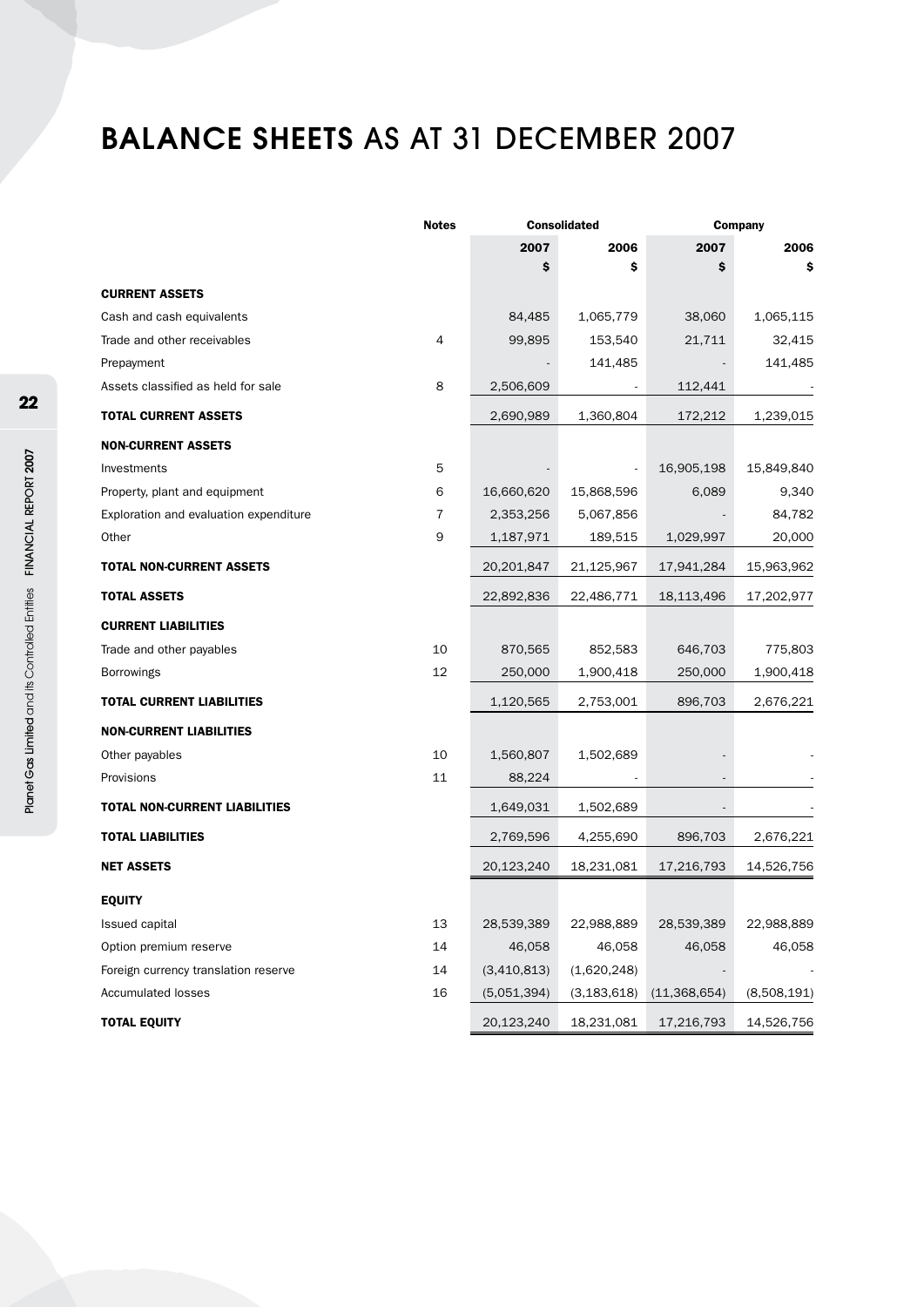# STATEMENTS OF CASH FLOWS FOR THE YEAR ENDED 31 DECEMBER 2007

|                                                            | <b>Notes</b> | <b>Consolidated</b> |             | Company       |             |
|------------------------------------------------------------|--------------|---------------------|-------------|---------------|-------------|
|                                                            |              | 2007                | 2006        | 2007          | 2006        |
|                                                            |              | \$                  | s           | \$            | s           |
| Cash flows from operating activities                       |              |                     |             |               |             |
| Cash receipts from customers                               |              | 305,245             | 629,027     |               |             |
| Cash paid to suppliers                                     |              | (619, 251)          | (1,001,920) | (589, 882)    | (960, 361)  |
| Payments for production                                    |              | (563, 417)          | (928, 171)  |               |             |
| Cash generated from operations                             |              | (877, 423)          | (1,301,064) | (589, 882)    | (960, 361)  |
| Interest received                                          |              | 42,924              | 67,335      | 41,603        | 66,801      |
| Net cash used in operating activities                      | 17           | (834, 499)          | (1,233,729) | (548, 279)    | (893, 560)  |
| Cash flows from investing activities                       |              |                     |             |               |             |
| Investments in controlled entities                         |              |                     |             | (3, 133, 938) | (5,686,811) |
| Payments for security deposits                             |              |                     | (311, 016)  |               |             |
| Payments for development                                   |              | (2,613,911)         | (4,083,718) |               |             |
| Payments for capitalised production costs                  |              | (25, 340)           | (93, 878)   |               |             |
| Payments for exploration and evaluation                    |              | (134, 828)          | (459, 881)  | (6,830)       | (8, 172)    |
| Payments for deferred expenditure                          | 9            | (129, 997)          |             | (129, 997)    |             |
| Payments for acquisitions of exploration areas             |              | (31, 673)           | (406, 687)  |               |             |
| Payments for plant and equipment                           |              |                     | (628)       |               | (1,550)     |
| Net cash used in investing activities                      |              | (2,935,749)         | (5,355,808) | (3,270,765)   | (5,696,533) |
| Cash flows from financing activities                       |              |                     |             |               |             |
| Proceeds from issue of shares                              |              | 2,790,000           | 4,250,000   | 2,790,000     | 4,250,000   |
| Costs of issue                                             |              | (139,500)           | (26, 125)   | (139,500)     | (26, 125)   |
| Interest paid                                              |              | (55, 693)           | (7, 190)    | (52, 658)     | (7, 190)    |
| Proceeds from borrowings                                   |              | 250,000             | 1,900,418   | 250,000       | 1,900,418   |
| Net cash provided by financing activities                  |              | 2,844,807           | 6,117,103   | 2,847,842     | 6,117,103   |
| Net decrease in cash held                                  |              | (925, 441)          | (472,434)   | (971, 202)    | (472,990)   |
| Cash and cash equivalents at 1 January                     |              | 1,065,779           | 1,530,861   | 1,065,115     | 1,530,753   |
| Effect of exchange rate adjustments on cash held           |              | (55, 853)           | 7,352       | (55, 853)     | 7,352       |
| Cash and cash equivalents at the end of the financial year | 17           | 84,485              | 1,065,779   | 38,060        | 1,065,115   |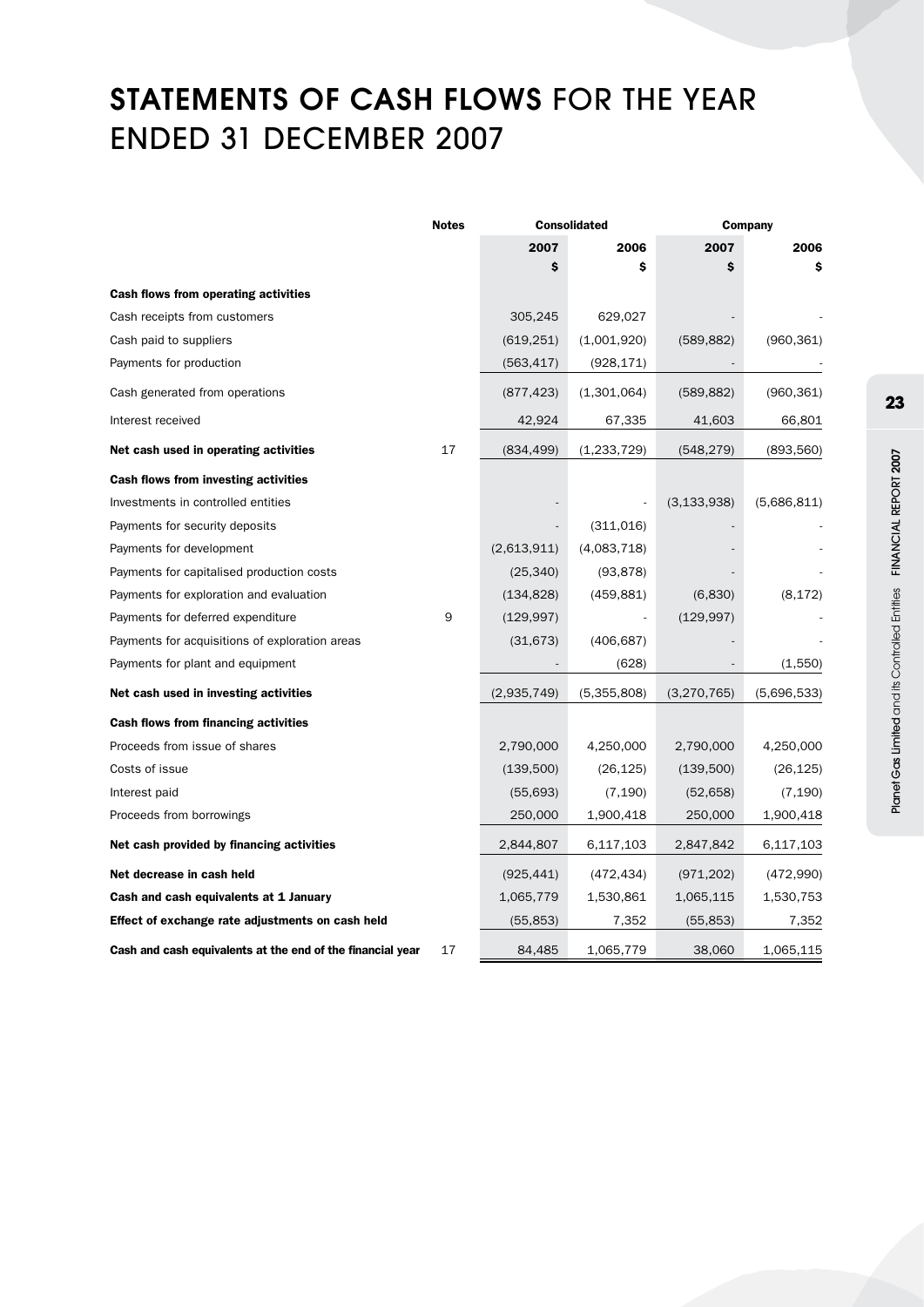# NOTES TO THE FINANCIAL STATEMENTS

### 1. Reporting entity

 Planet Gas Limited (the 'Company') is a company domiciled in Australia. The address of the Company's registered office is Level 8, 261 George Street, Sydney, NSW, 2000. The consolidated financial report of the Company for the year ended 31 December 2007 comprises the Company and its subsidiaries (together referred to as the 'Group'). The Group is engaged in the acquisition, exploration, development, production and operation of oil, gas and CBM properties in the USA and Australia.

## 2. Basis of preparation

### (a) Statement of compliance

 The financial report is a general purpose financial report which has been prepared in accordance with Australian Accounting Standards ('AASBs') adopted by the Australian Accounting Standards Board ('AASB') and the Corporations Act 2001. The consolidated financial report of the Group and the financial report of the Company comply with the International Financial Reporting Standards (IFRSs) and interpretations adopted by the International Accounting Standards Board (IASB).

The financial report was authorised for issue by the directors on 29 February 2008.

### (b) Basis of measurement

The consolidated financial statements have been prepared on the historical cost basis.

#### (c) Functional and presentation currency

These financial statements are presented in Australian dollars, which is the Company's functional currency.

#### (d) Use of estimates and judgements

 The preparation of financial statements requires management to make judgements, estimates and assumptions that affect the application of accounting policies and the reported amounts of assets, liabilities, income and expenses. Actual results may differ from these estimates.

 Estimates and underlying assumptions are reviewed on an ongoing basis. Revisions to accounting estimates are recognised in the period in which the estimate is revised and in any future periods affected.

 In particular, information about significant areas of estimation uncertainty and critical judgements in applying accounting policies that have the most significant effect on the amount recognised in the financial statements are described in the following notes:

- $\blacksquare$  Note 5 investments
- Note 6 property, plant and equipment
- Note 10 trade and other payables

### 3. Significant accounting policies

 The accounting policies set out below have been applied consistently to all periods presented in these consolidated financial statements, and have been applied consistently by entities in the Group.

The Group has elected to early adopt the following accounting standards and amendments:

- AASB 101 *Presentation of Financial Statements (October 2006)*
- AASB 2007-4 Amendments to Australian Accounting Standards arising from ED 151 and other amendments.

### New standards and interpretations not yet adopted

 The following standards, amendments to standards and interpretations have been identified as those which may impact the entity in the period of initial application. They are available for early adoption at 31 December 2007, but have not been applied in preparing this financial report:

■ AASB 2007-2 Amendments to Australian Accounting Standards arising from AASB Interpretation 12 makes amendments to AASB 1 *First-time Adoption of Australian Equivalents to International Financial Reporting Standards*, AASB 117 *Leases*, AASB 118 *Revenue*, AASB 120 *Accounting for Government Grants and Disclosures of Government Assistance*, AASB 121 *The Effects of Changes in Foreign Exchange Rates*, AASB 127 *Consolidated and Separate Financial Statement*, AASB 131 *Interest in Joint Ventures*, and AASB 139 *Financial Instruments: Recognition and Measurement*. AASB 2007-2 is applicable for annual reporting periods beginning on or after 1 January 2008 and must be applied at the same time as Interpretation 12 Service Concession Arrangements.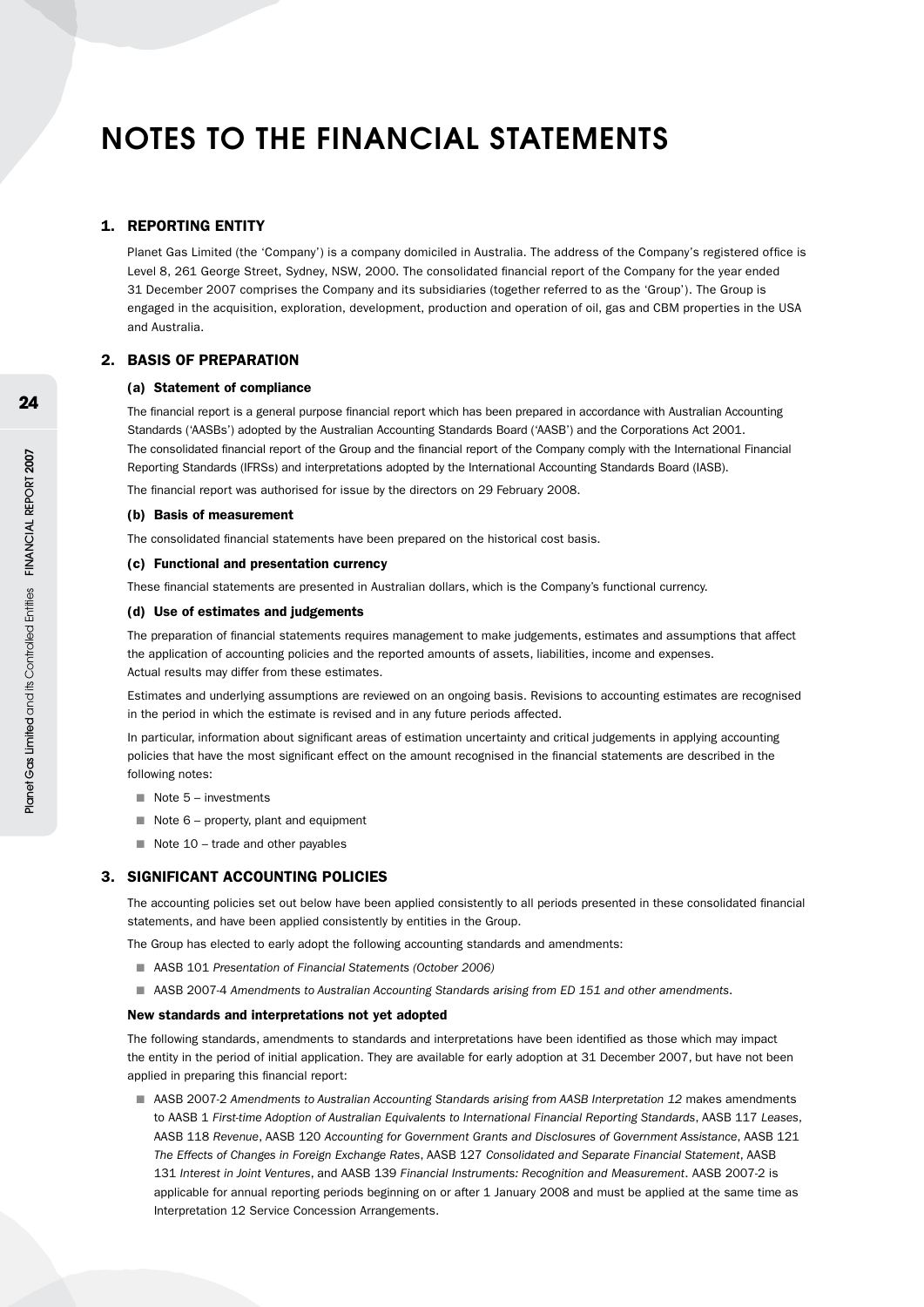### 3. Significant accounting policies (CONT.)

- AASB 2007-3 Amendments to Australian Accounting Standards arising from AASB 8 makes amendments to AASB 5 *Non-current Assets Held for Sale and Discontinued Operations*, AASB 6 *Exploration for and Evaluation of Mineral Resources*, AASB 107 *Cash Flow Statements*, AASB 119 *Employee Benefits*, AASB 127 *Consolidated and Separate Financial Statements*, AASB 134 *Interim Financial Reporting*, AASB 136 *Impairment Assets*. AASB 2007-3 is applicable for annual reporting periods beginning on or after 1 January 2009 and must be adopted in conjunction with AASB 8 *Operating Segments*. This standard is only expected to impact disclosures contained within the financial report.
- Interpretation 10 Interim Financial Reporting and Impairment prohibits the reversal of an impairment loss recognised in a previous interim period in respect of goodwill, an investment in an equity instrument or a financial asset carried at cost. Interpretation 10 will become mandatory for the Group's 2008 financial statements, and will apply to goodwill, investments in equity instruments, and financial assets carried at cost prospectively from the date that the Group first applied the measurement criteria of AASB 136 and AASB 139 respectively (i.e. 1 July 2004 and 1 July 2005, respectively). The potential impact on the Company and the consolidated financial report has not yet been determined.
- AASB 2007-6 Amendments to Australian Accounting Standards arising from AASB 123 [AASB 1, AASB 101, AASB 107, AASB 111, AASB 116 and AASB 138 and Interpretations 1 and 12]. AASB 2007-3 is applicable for annual reporting periods beginning on or after 1 January 2009 and must be adopted in conjunction with AASB 123 Borrowing Costs. The potential impact on the Company and the consolidated financial report has not yet been determined.
- AASB 2007-7 Amendments to Australian Accounting Standards [AASB 1, AASB 2, AASB 4, AASB 5, AASB 107 and AASB 128] is applicable for annual reporting periods beginning on or after 1 January 2009 and must be adopted in conjunction with AASB 123 *Borrowing Costs*. The potential impact on the Company and the consolidated financial report has not yet been determined.
- Interpretation 11 AASB 2 Share-based Payment Group and Treasury Share Transactions addresses the classification of a share-based payment transaction (as equity or cash settled), in which equity instruments of the parent or another group entity are transferred, in the financial statements of the entity receiving the services. Interpretation 11 will become mandatory for the Group's 2008 financial report. Interpretation 11 is not expected to have any impact on the financial report. The potential effect of the interpretation on the financial report has not yet been determined.
- AASB 2007-1 Amendments to Australian Accounting Standards arising from AASB Interpretation 11 amends AASB 2 *Share-based Payments* to insert the transitional provision of AASB 2, previously contained in AASB 1 *First-time Adoption of Australian Equivalents to International Financial Reporting Standards*. AASB 2007-1 is applicable for annual reporting periods beginning on or after 1 March 2007 and is not expected to have any impact on the consolidated financial report. The potential impact on the Group has not yet been determined.

### Revenue recognition

#### *Interest revenue*

Interest revenue is recognised on an accrual basis, using the effective interest rate.

#### *Sale of coalbed methane*

 Revenue from the sale of coalbed methane is recognised in the income statement when the significant risks and rewards of ownership have been transferred to the buyer.

### Goods and services tax

 Revenues, expenses and assets are recognised net of the amount of goods and services tax ('GST'), except where the amount of GST incurred is not recoverable from the Australian Tax Office ('ATO'). In these circumstances the GST is recognised as part of the cost of acquisition of the asset or as part of an item of the expense.

 Receivables and payables are stated inclusive of GST. The net amount of GST recoverable from or payable to the ATO is included as a current asset or liability in the balance sheet.

 Cash flows are included in the statement of cash flows on a gross basis. The GST components of cash flows arising from investing and financing activities which are recoverable from or payable to the ATO are classified as operating cash flows.

#### Exploration expenditure

 Exploration and evaluation expenditure, including the costs of acquiring licences, are capitalised as intangible exploration and evaluation assets on an area of interest basis. Costs incurred before the Group has obtained the legal rights to explore an area are recognised in the income statement.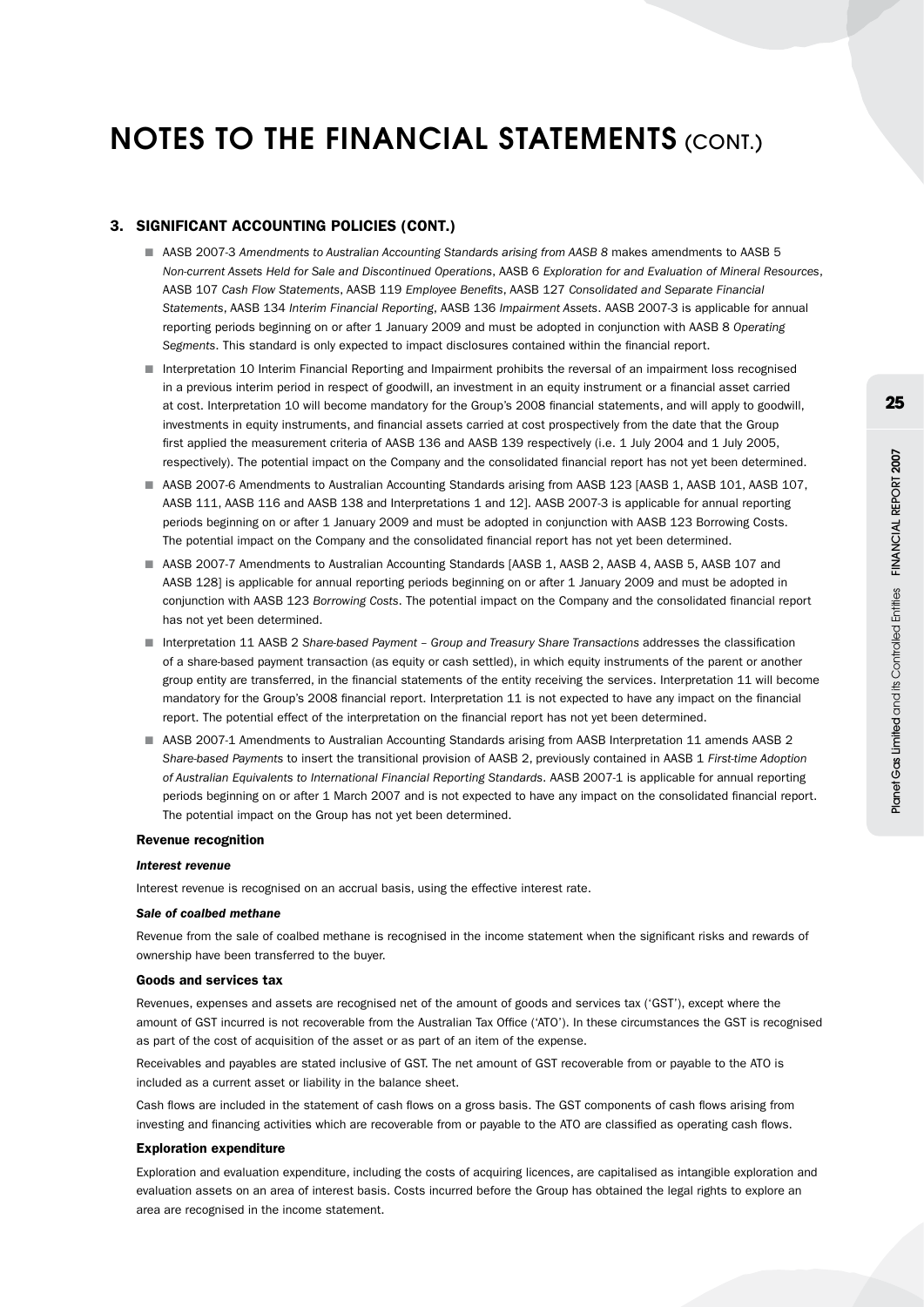### 3. Significant accounting policies (CONT.)

Exploration and evaluation assets are only recognised if the rights of the area of interest are current and either:

- the expenditures are expected to be recouped through successful development and exploitation of the area of interest; or
- activities in the area of interest have not at the reporting date, reached a stage which permits a reasonable assessment of the existence or other wise of economically recoverable reserves and active and significant operations in, or in relation to, the area of interest are continuing.

 Exploration and evaluation assets are assessed for impairment if sufficient data exists to determine technical feasibility and commercial viability and facts and circumstances suggest that the carrying amount exceeds the recoverable amount. For the purposes of impairment testing, exploration and evaluation assets are allocated to cash-generating units to which the exploration activity relates. The cash generating unit shall not be larger than the area of interest.

 Once the technical feasibility and commercial viability of the extraction of mineral resources in an area of interest are demonstrable, exploration and evaluation assets attributable to that area of interest are first tested for impairment and then reclassified to developing mine properties.

#### Property, plant and equipment

#### *Developing mine properties*

 Developing mine properties represents the accumulation of all exploration and evaluation expenditure and development expenditure incurred by or on behalf of the entity in relation to its area of interest.

 Amortisation is not charged on costs carried forward in respect of areas of interest in the development phase until production commences.

#### *Producing mine properties*

 Producing mine properties represents the accumulation of all exploration and evaluation expenditure and development expenditure incurred by or on behalf of the entity in relation to an area of interest that has commenced production.

 When further development expenditure is incurred in respect of a mine property after the commencement of production, such expenditure is carried forward as part of the cost of that mine property only when substantial future economic benefits are established, otherwise such expenditure is expensed.

Producing mine properties are amortised on a units of production basis over the life of the mine properties' reserves.

#### *Depreciation*

 Items of plant and equipment are initially recorded at cost and are depreciated over their estimated useful lives using the declining balance method from the date of acquisition.

Office equipment is depreciated at rates between 30% and 60% per annum.

#### Acquisition of assets

 Assets acquired are recorded at the cost of acquisition, being the purchase consideration determined as at the date of acquisition plus costs incidental to the acquisition.

#### Non-current assets held for sale

 Non-current assets that are expected to be recovered primarily through sale rather than through continuing use are classified as held for sale. Immediately before classification as held for sale, the assets are remeasured at the lower of their carrying amount and fair value less cost to sell. Impairment losses on initial classification as held for sale and subsequent gains or losses on remeasurement are recognised in profit or loss. Gains are not recognised in excess of any cumulative impairment loss.

### Rehabilitation costs

 In accordance with applicable legal requirements, a provision for the estimated cost of rehabilitation has been made for all areas disturbed during operations based on the current estimates of costs to rehabilitate such areas, discounted to their present value. Significant uncertainty exists as to the amount of rehabilitation obligation which will be incurred due to the impact of changes in environmental legislation.

The provision is recognised as a liability with the corresponding asset included in exploration and evaluation expenditure.

 The amount of the provision relating to rehabilitation is recognised at the commencement of the development project where a legal or constructive obligation exists at that time. At each reporting date, the rehabilitation liability is remeasured and changes in the liability are added to or deducted from the related asset.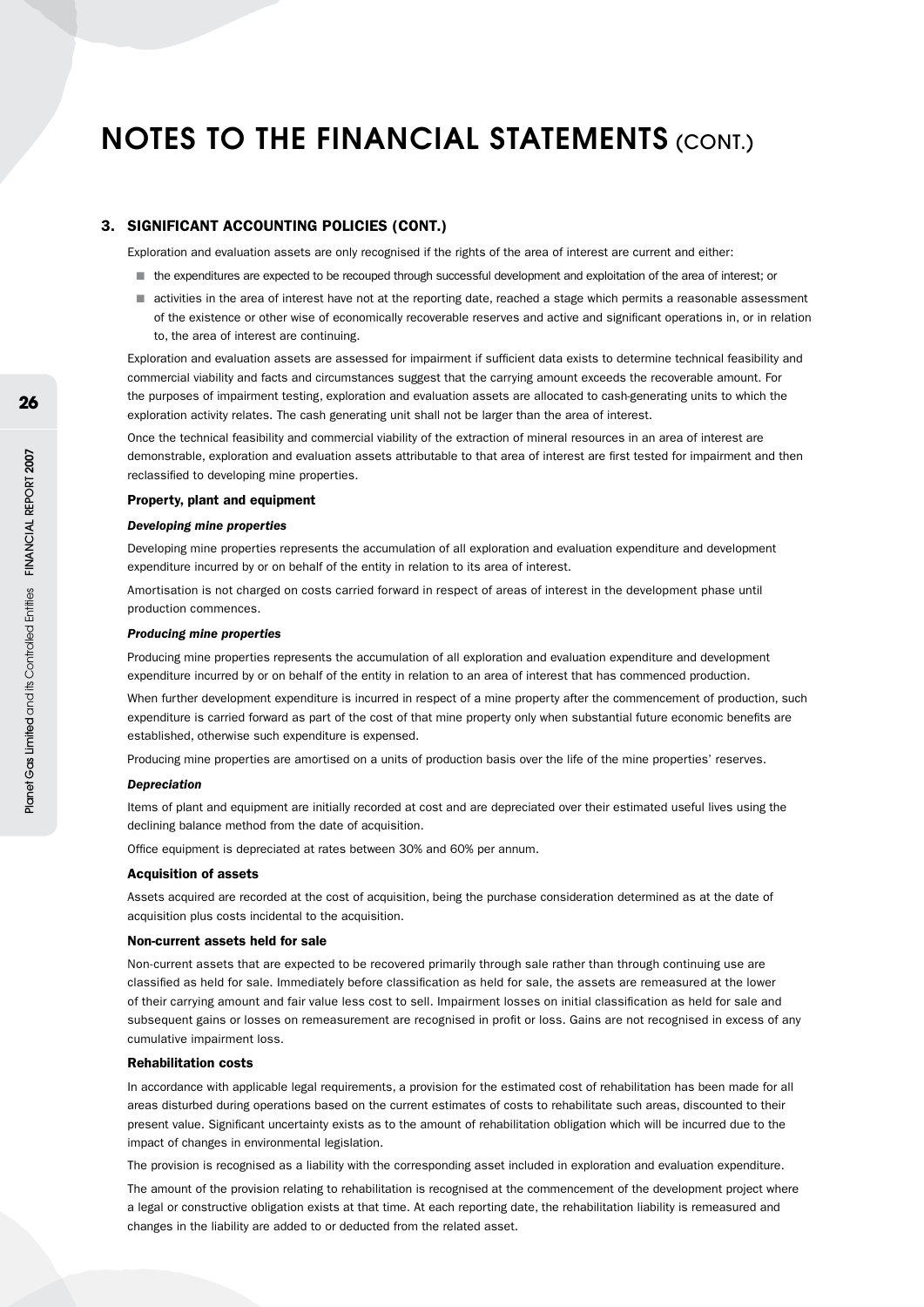### 3. Significant accounting policies (CONT.)

#### Financial instruments issued by the Company

 Debt and equity instruments are classified as either liabilities or equity in accordance with the substance of the contractual arrangement. Interest and dividends are classified as expenses or as distributions of profit, consistent with the balance sheet classification of the related debt or equity instruments. Costs associated with the issue of equity are offset against equity.

### Basis of consolidation

### *Subsidiaries*

 Subsidiaries are entities controlled by the Company. Control exists when the Company has the power, directly or indirectly, to govern the financial and operating policies of an entity so as to obtain benefits from its activities. In assessing control, potential voting rights that presently are exercisable or convertible are taken into account. The financial statements of subsidiaries are included in the financial report from the date that control commences until the date that control ceases. The accounting policies of the subsidiaries have been changed when necessary to align them with the policies adopted by the Group.

Investments in subsidiaries are carried at their cost of acquisition in the Company's financial statements, less impairment losses.

#### *Joint ventures*

Joint ventures are those entities over whose activities the Group has joint control, established by contractual agreement.

#### *Jointly controlled operations*

 The interest of the Group in unincorporated joint ventures and jointly controlled assets are brought to account by recognising in its financial statements the assets it controls and the liabilities that it incurs, and the expenses it incurs and its share of income that it earns from the sale of goods or services by the joint venture.

#### *Transactions eliminated on consolidation*

 Intragroup balances, and any unrealised gains and losses or income and expenses arising from intragroup transactions, are eliminated in preparing the consolidated financial statements.

 Unrealised gains arising from transactions with associates and jointly controlled entities are eliminated to the extent of the Group's interest in the entity with adjustments made to the 'Investment in associates' and 'Share of associates net profits' accounts.

 Unrealised losses are eliminated in the same way as unrealised gains, but only to the extent that there is no evidence of impairment.

 Gains and losses are recognised as the contributed assets are consumed or sold by the associates and jointly controlled entities or, if not consumed or sold by the associate or jointly controlled entity, when the Group's interest in such entities is disposed.

#### Impairment

 The carrying amounts of the Group's assets are reviewed at each reporting date to determine whether there is any indication of impairment. If any such indication exists, the asset's recoverable amount is estimated.

 An impairment loss is recognised whenever the carrying amount of an asset or its cash generating unit exceeds its recoverable amount. Impairment losses are recognised in the income statement unless the asset has previously been revalued, in which case the impairment loss is recognised as a reversal to the extent of that previous revaluation with any excess recognised through the income statement.

 Impairment losses recognised in respect of cash generating units are allocated first to reduce the carrying amount of any goodwill allocated to the cash generating unit (group of units) and then, to reduce the carrying amount of the other assets in the unit (group of units) on a pro rata basis.

#### Calculation of recoverable amount

 The recoverable amount of the Group's investments in receivables carried at amortised cost are calculated as the present value of estimated future cash flows, discounted at the original effective interest rate (i.e., the effective interest rate computed at initial recognition of these financial assets). Receivables with a short duration are not discounted.

 Impairment of receivables is not recognised until objective evidence is available that a loss event has occurred. Significant receivables are individually assessed for impairment.

 The recoverable amount of other assets is the greater of their fair value less costs to sell and value in use. In assessing value in use, the estimated future cash flows are discounted to their present value using a pre-tax discount rate that reflects current market assessments of the time value of money and the risks specific to the asset. For an asset that does not generate largely independent cash inflows, the recoverable amount is determined for the cash-generating unit to which the asset belongs.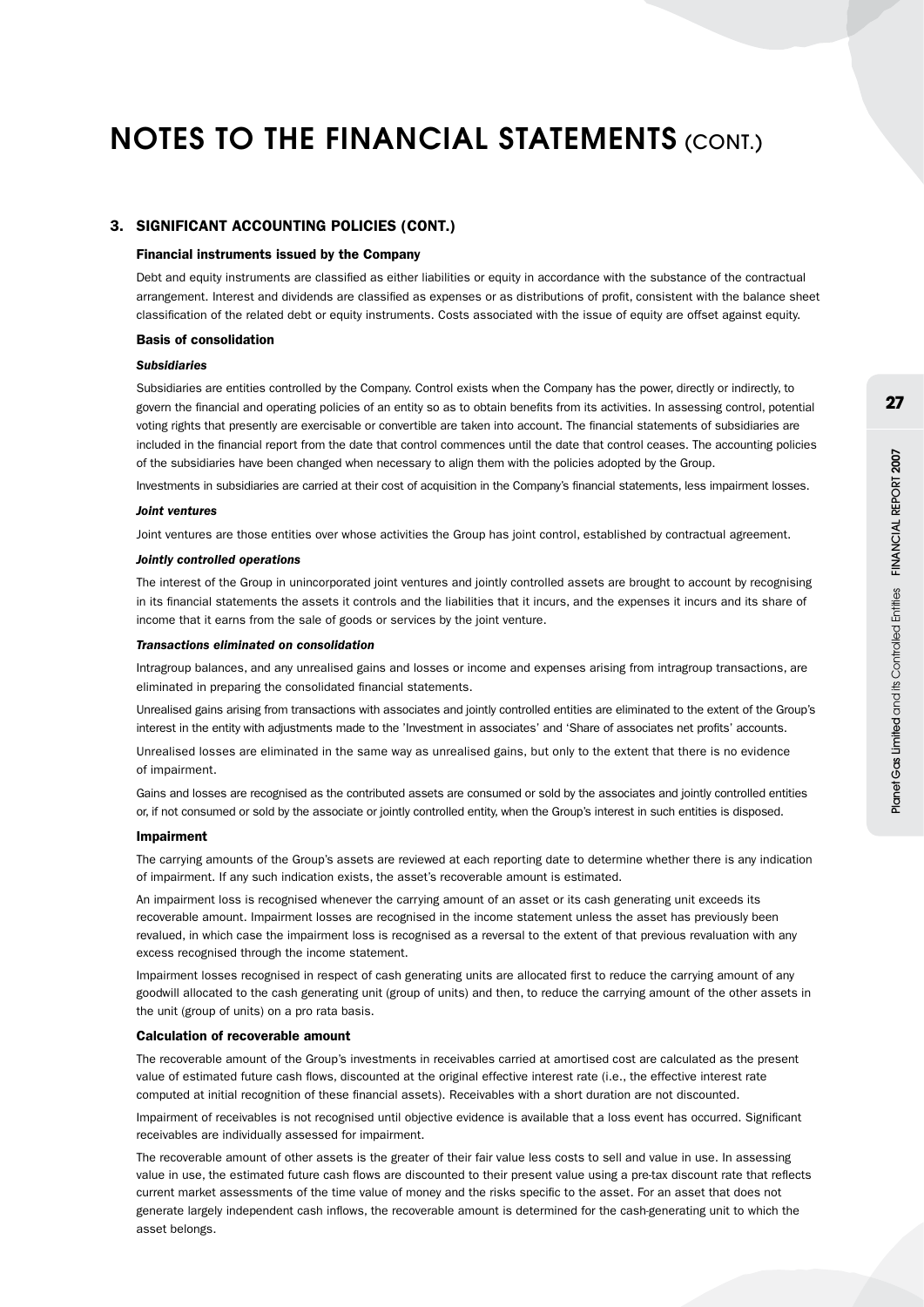### 3. Significant accounting policies (CONT.)

#### Reversals of impairment

 An impairment loss in respect of a receivable carried at amortised cost is reversed if the subsequent increase in recoverable amount can be related objectively to an event occurring after the impairment loss was recognised.

An impairment loss in respect of goodwill is not reversed.

 In respect of other assets, an impairment loss is reversed if there has been a change in the estimates used to determine the recoverable amount.

 An impairment loss is reversed only to the extent that the asset's carrying amount does not exceed the carrying amount that would have been determined, net of depreciation or amortisation, if no impairment loss had been recognised.

#### Foreign currency transactions

 Transactions in foreign currencies are translated at the foreign exchange rate ruling at the date of the transaction. Monetary assets and liabilities denominated in foreign currencies at the balance sheet date are translated to Australian dollars at the foreign exchange rate ruling at that date. Foreign exchange differences arising on translation are recognised in the income statement. Non-monetary assets and liabilities that are measured in terms of historical cost in a foreign currency are translated using the exchange rate at the date of the transaction. Non-monetary assets and liabilities denominated in foreign currencies that are stated at fair value are translated to Australian dollars at foreign exchange rates ruling at the dates the fair value was determined.

### Financial statements of foreign operations

 The assets and liabilities of foreign entities are translated to Australian dollars at foreign exchange rates ruling at the balance sheet date. The revenues and expenses of foreign operations are translated to Australian dollars at rates approximating the foreign exchange rates ruling at the dates of the transactions. Foreign exchange differences arising on retranslation are recognised directly in foreign currency translation reserve, a separate component of equity.

 Foreign exchange gains and losses arising from a monetary item receivable or payable to a foreign operation, the settlement of which is neither planned nor likely in the foreseeable future, are considered to form part of a net investment in a foreign operation and are recognised directly in the FCTR.

 Any references to functional currency, unless otherwise stated, are to the functional currency of the Company and Group, Australian dollars.

### Trade and other receivables/payables

 Trade receivables/payables are carried at amortised cost. For receivables/payables with a remaining life of less than one year, the notional amount is deemed to reflect the fair value. All other receivables/payables are discounted to determine the fair value.

#### Income tax

 Income tax on the income statement for the periods presented comprises current and deferred tax. Income tax is recognised in the income statement except to the extent that it relates to items recognised directly in equity, in which case it is recognised in equity.

 Current tax is the expected tax payable on the taxable income for the year, using tax rates enacted or substantially enacted at the balance sheet date, and any adjustment to tax payable in respect of previous years.

 Deferred tax is provided using the balance sheet liability method, providing for temporary differences between the carrying amounts of assets and liabilities for financial reporting purposes and the amounts used for taxation purposes.

 The following temporary differences are not provided for: goodwill not deductible for tax purposes, the initial recognition of assets or liabilities that affect neither accounting nor taxable profit, and differences relating to investments in subsidiaries to the extent that they will probably not reverse in the foreseeable future. The amount of deferred tax provided is based on the expected manner of realisation or settlement of the carrying amount of assets and liabilities, using tax rates enacted or substantively enacted at the balance sheet date.

 A deferred tax asset is recognised only to the extent that it is probable that future taxable profits will be available against which the asset can be utilised. Deferred tax assets are reduced to the extent that it is no longer probable that the related tax benefit will be realised.

#### Intercompany loans

 Loans made to controlled entities which are interest free, unsecured, of no fixed term, and repayable only out of potential future profits are classified as investments.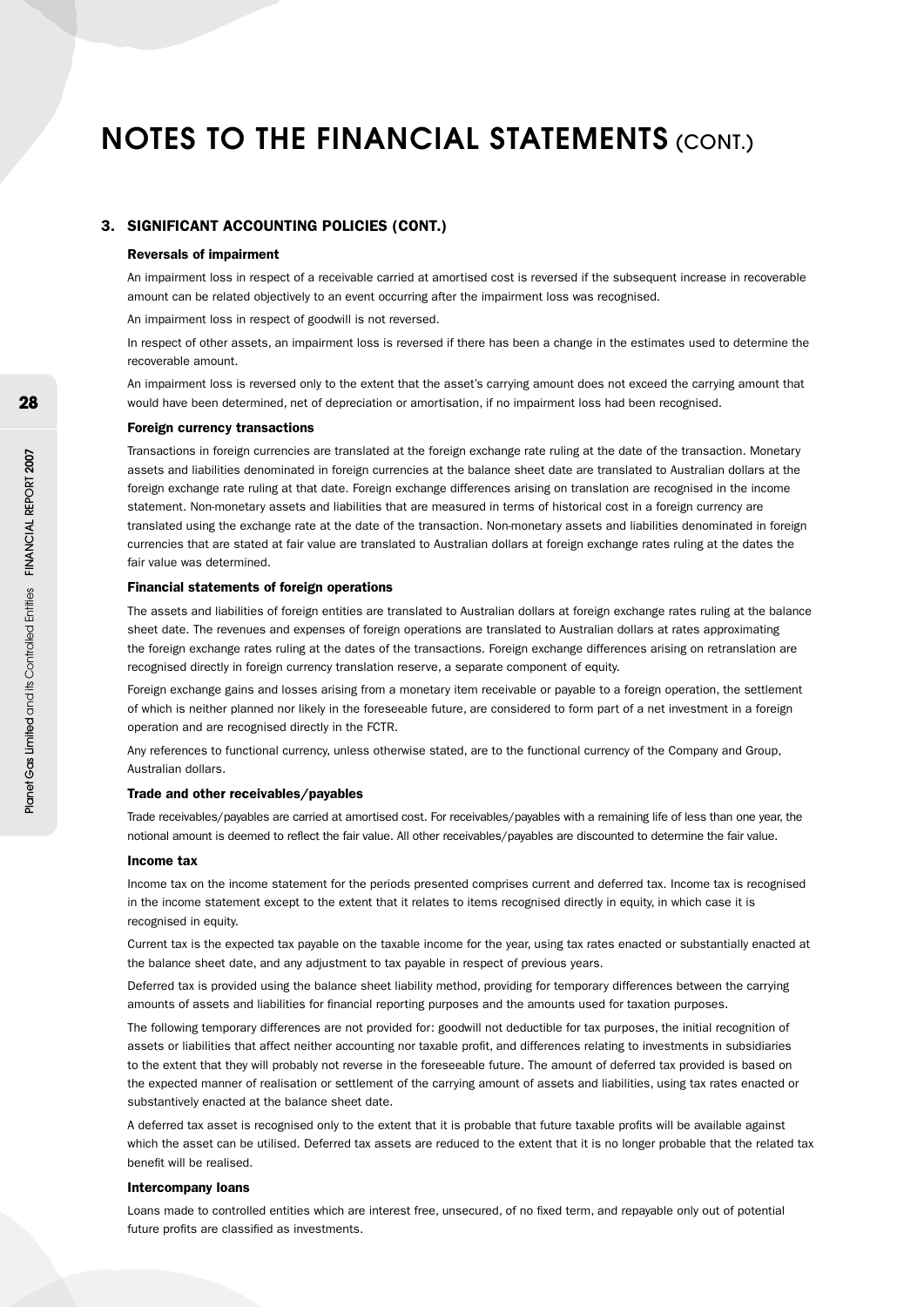## 3. Significant accounting policies (CONT.)

### Investments in controlled entities

 The recoverability of investments in controlled entities is assessed using a discounted cash flow model of the underlying properties held by the relevant entity.

 Due to inherent uncertainty over the ultimate recovery of exploration assets, the Company has impaired intercompany investments in exploration and evaluation expenditure, until such time that there is conclusive evidence that the impairment loss may no longer exist, at which time the loss is partially or fully reversed.

#### Cash and cash equivalents

Cash and cash equivalents comprise cash balances and call deposits with an original maturity of three months or less.

#### Rehabilitation costs

 Estimates are made regarding the costs associated with rehabilitating areas disturbed by operations. Whilst significant uncertainty exists as to the amount of rehabilitation obligations which will ultimately be incurred the Group considers, based on its calculations of the expected liability, that these amounts will not be material.

### Compound financial instruments

 Compound financial instruments issued by the Group comprise a convertible loan facility that can be converted to share capital at the option of either the Group or the holder.

 The liability has been recognised at the face value of a convertible note that does not have an equity conversion option as the option available to the noteholder is not considered material. Up front costs associated with the liability have been capitalised and amortised over the period of the liability.

#### Borrowings

Borrowing costs are expensed as incurred.

 Interest costs associated with the Company's convertible loan facility were deducted up front from the actual amount received by the Company. The borrowings are stated at the amortised cost with the interest being recognised in the income statement over the period of the borrowings on an effective interest basis.

|                                                                                              | <b>Consolidated</b> |            | Company   |           |
|----------------------------------------------------------------------------------------------|---------------------|------------|-----------|-----------|
|                                                                                              | 2007                | 2006       | 2007      | 2006      |
|                                                                                              | \$                  | \$         | \$        | \$.       |
| PROFIT/LOSS FROM OPERATING ACTIVITIES<br>2.                                                  |                     |            |           |           |
| Profit/loss from ordinary activities includes the<br>following items of revenue and expense: |                     |            |           |           |
| <b>Financial income and expense</b>                                                          |                     |            |           |           |
| Interest revenue                                                                             | 42,925              | 60,030     | 41,604    | 59,496    |
| Interest expense                                                                             | (55,693)            | (53, 248)  | (52, 658) | (53, 248) |
| Unwind of discount on development expenditure liability                                      | (126, 361)          | (254, 227) |           |           |
| <b>Expenses</b>                                                                              |                     |            |           |           |
| Amortisation of producing mine properties                                                    | 428,800             | 170,175    |           |           |
| Auditors' remuneration                                                                       |                     |            |           |           |
| - Audit and review of financial reports                                                      | 47,158              | 49,985     | 47,158    | 54,854    |
| - Other services                                                                             |                     | 4,500      |           | 4,500     |
| Depreciation of plant and equipment                                                          |                     |            |           |           |
| - Office equipment                                                                           | 2,513               | 3,827      | 2,513     | 3,827     |
| - Plant and equipment                                                                        | 3,688               | 6,030      | 738       | 1,106     |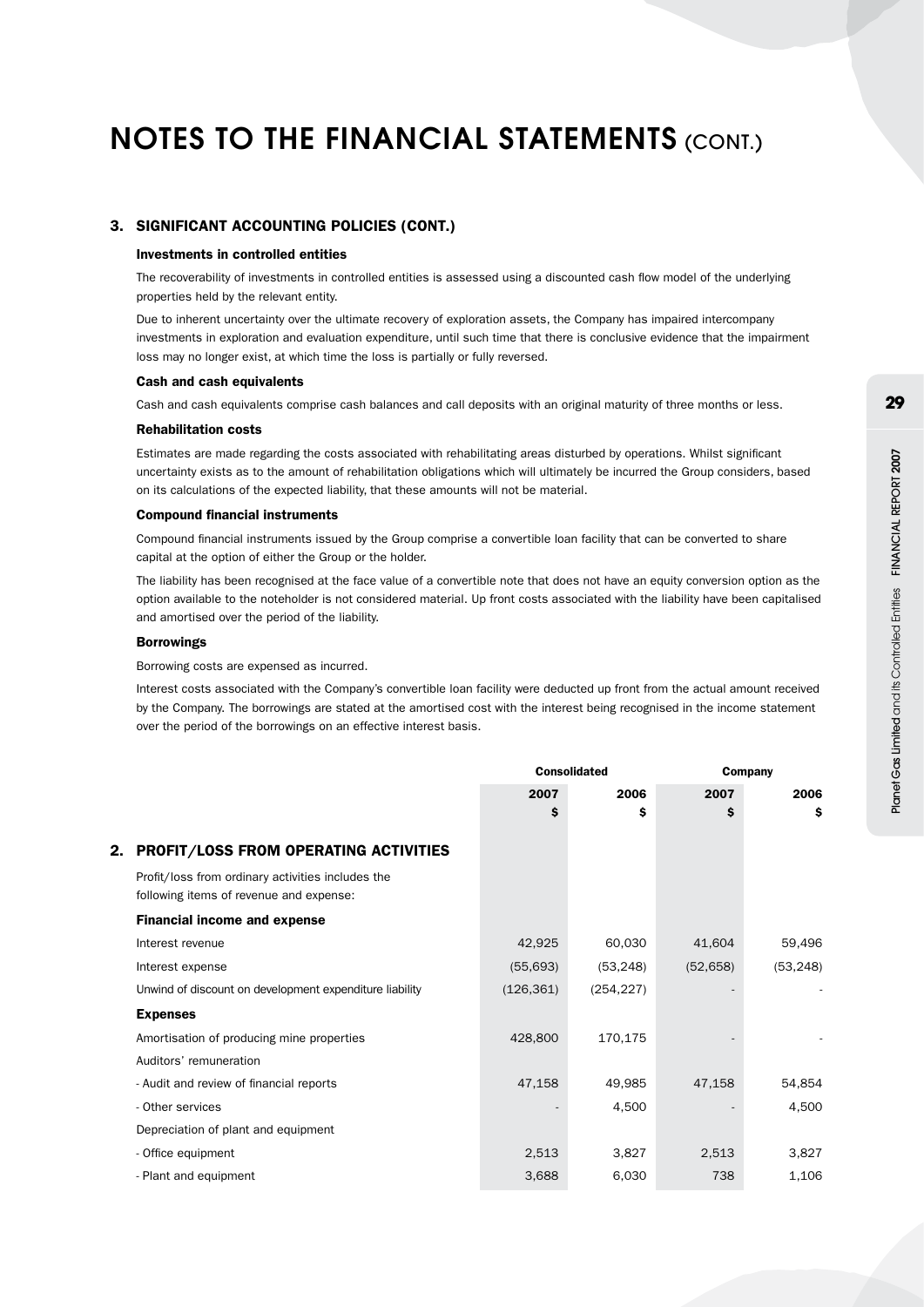|    |                                                                                            | <b>Consolidated</b> |             | Company     |             |  |
|----|--------------------------------------------------------------------------------------------|---------------------|-------------|-------------|-------------|--|
|    |                                                                                            | 2007                | 2006        | 2007        | 2006        |  |
|    |                                                                                            | \$                  | \$          | \$          | \$          |  |
| 3. | <b>INCOME TAX EXPENSE</b>                                                                  |                     |             |             |             |  |
|    | <b>Current tax expense</b>                                                                 |                     |             |             |             |  |
|    | Current year                                                                               | (546, 114)          | (503, 965)  | (304, 982)  | (298, 804)  |  |
|    | Adjustments for prior year                                                                 | (4, 498)            | (400, 746)  | (4, 498)    | (495, 529)  |  |
|    | De-recognition of losses                                                                   | 550,612             | 904,711     | 309,480     | 794,333     |  |
|    |                                                                                            |                     |             |             |             |  |
|    | Numerical reconciliation of income tax expense to<br>prima facie tax payable               |                     |             |             |             |  |
|    | Profit/(loss) before tax                                                                   | (1,867,776)         | (1,684,394) | (2,860,463) | 8,961,209   |  |
|    | Prima facie income tax expense/(benefit) at the<br>Australian tax rate of 30% (2006 - 30%) | (560, 333)          | (505, 318)  | (858, 139)  | 2,688,363   |  |
|    | Increase/(decrease) in income tax expense due to:                                          |                     |             |             |             |  |
|    | - non-deductible expenses                                                                  | 3,488               | 4,740       | 44,747      | 4,740       |  |
|    | - net loss of tax group                                                                    |                     |             | (693)       | 41,672      |  |
|    | - effect of net deferred tax assets not brought                                            |                     |             |             |             |  |
|    | to account                                                                                 | 556,845             | 500,578     | 814,085     | (2,734,775) |  |
|    | Income tax expense                                                                         |                     |             |             |             |  |
|    | <b>Unrecognised deferred tax assets</b>                                                    |                     |             |             |             |  |
|    | Deferred tax assets have not been recognised in<br>respect of the following items:         |                     |             |             |             |  |
|    | Tax losses                                                                                 | 4,162,569           | 3,611,957   | 1,441,119   | 1,131,639   |  |
|    | Net deductible temporary differences                                                       | (2,930,242)         | (2,940,943) | 1,761,559   | 546,052     |  |
|    | Potential tax benefit at 30%                                                               | 1,232,327           | 671,014     | 3,202,678   | 1,677,691   |  |

 The deductible temporary differences and tax losses do not expire under current tax legislation. Deferred tax assets have not been recognised in respect of these items because it is not probable that future taxable profit will be available against which the Group can utilise the benefits therefrom.

## 4. RECEIVABLES

| Other debtors         | 78.184 | 137.507 |        | 16,382 |
|-----------------------|--------|---------|--------|--------|
| <b>GST</b> receivable | 21.711 | 16.033  | 21,710 | 16,033 |
|                       | 99,895 | 153.540 | 21.711 | 32.415 |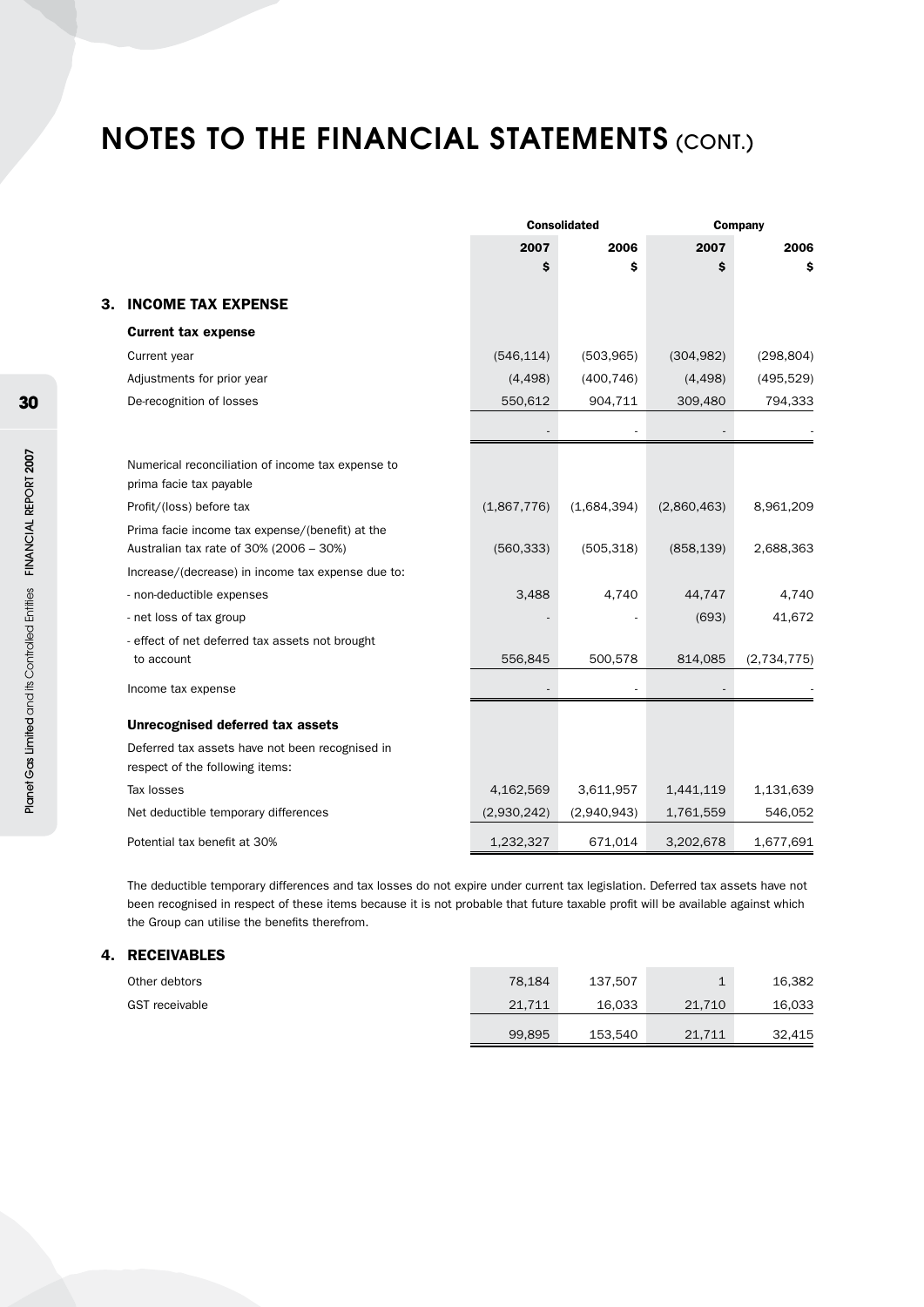|    |                                                          | <b>Consolidated</b>      |      |             |             | Company |  |
|----|----------------------------------------------------------|--------------------------|------|-------------|-------------|---------|--|
|    |                                                          | 2007                     | 2006 | 2007        | 2006        |         |  |
|    |                                                          | \$                       | \$   | Ş           | \$          |         |  |
| 5. | <b>INVESTMENTS</b>                                       |                          |      |             |             |         |  |
|    | Investment in controlled entities                        | $\overline{\phantom{a}}$ |      | 25,311,413  | 22,342,159  |         |  |
|    | Less cumulative impairment losses                        | $\overline{\phantom{0}}$ |      | (8,406,215) | (6,492,319) |         |  |
|    | Investment in controlled entities, at recoverable amount |                          |      | 16.905.198  | 15,849,840  |         |  |

 Due to inherent uncertainty over the ultimate recovery of exploration and evaluation assets, the Company has impaired all intercompany investments in respect of exploration and evaluation expenditure, until such time as there is conclusive evidence the impairment has reversed. In 2006 the Company reversed an amount of \$11,833,696, in relation to the provision for impairment in respect of all intercompany investments where the underlying assets are classified as development or production assets. This decision was based on the greater degree of confidence of the recoverability of investments in these areas following the preparation of a resource estimate and an estimate of reserves and future revenues by independent experts.

## 6. PROPERTY, PLANT AND EQUIPMENT

| Office equipment – at cost           | 43,551     | 43.551     | 43.551   | 43,551    |
|--------------------------------------|------------|------------|----------|-----------|
| Accumulated depreciation             | (38,940)   | (36, 427)  | (38,940) | (36, 427) |
| Net book value                       | 4,611      | 7,124      | 4,611    | 7,124     |
| Plant and equipment – at cost        | 17,059     | 18,507     | 3,985    | 3,985     |
| Accumulated depreciation             | (9,926)    | (6,875)    | (2,507)  | (1,769)   |
| Net book value                       | 7,133      | 11,632     | 1,478    | 2,216     |
| Developing mine properties – at cost | 14,183,000 | 12,726,604 |          |           |
| Producing mine properties – at cost  | 3,227,430  | 3,528,922  |          |           |
| Accumulated amortisation             | (761, 554) | (405, 686) |          |           |
| Net book value                       | 2,465,876  | 3,123,236  |          |           |
| Total property, plant and equipment  | 16,660,620 | 15,868,596 | 6,089    | 9,340     |

 Expenditure in respect of exploration and evaluation expenditure that was transferred to developing mine properties in previous years was subject to impairment testing to ensure the carrying value was not in excess of the present value of estimated future cash flows. Key assumptions when conducting the impairment testing were recoverable reserves which are based on third party estimates, a discount rate of 15% and a gas price of US\$5.85/Mcf, an estimate of the open market price.

 Additional impairment testing was conducted in 2007 in relation to producing assets following the delay in completing the dewatering program and it was determined that the carrying value of producing mine assets was not in excess of the present value of estimated future cash flows. Key assumptions when conducting the impairment testing were recoverable reserves which are based on third party estimates, a discount rate of 15% and a gas price of US\$5.85/Mcf, an estimate of the open market price.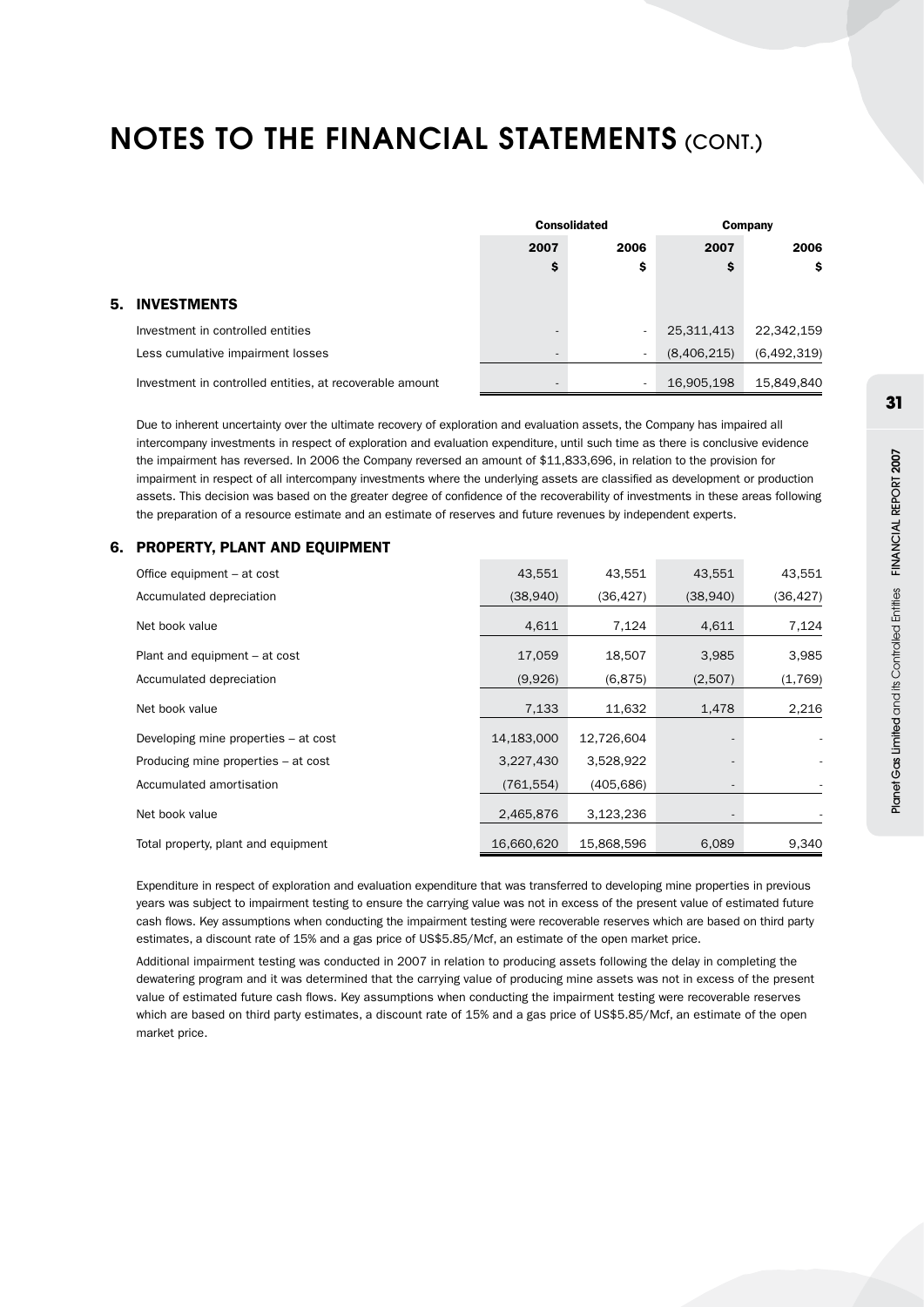|                                                                                                     | <b>Consolidated</b> |            | <b>Company</b> |         |
|-----------------------------------------------------------------------------------------------------|---------------------|------------|----------------|---------|
|                                                                                                     | 2007                | 2006       | 2007           | 2006    |
|                                                                                                     | \$                  | Ś          | Ś              | \$      |
| 6. PROPERTY, PLANT AND EQUIPMENT (CONT.)                                                            |                     |            |                |         |
| Reconciliations of the carrying amounts for each<br>class of plant and equipment are set out below: |                     |            |                |         |
| <b>Office equipment</b>                                                                             |                     |            |                |         |
| Carrying amount at beginning of year                                                                | 7,124               | 9,401      | 7,124          | 9,401   |
| Additions                                                                                           |                     | 1,550      |                | 1,550   |
| Depreciation                                                                                        | (2,513)             | (3,827)    | (2,513)        | (3,827) |
| Net book value                                                                                      | 4,611               | 7,124      | 4,611          | 7,124   |
| <b>Plant and equipment</b>                                                                          |                     |            |                |         |
| Carrying amount at beginning of year                                                                | 11,632              | 18,586     | 2,216          | 3,322   |
| Depreciation                                                                                        | (3,688)             | (6,030)    | (738)          | (1,106) |
| Net foreign currency differences on translation                                                     | (811)               | (924)      |                |         |
| Net book value                                                                                      | 7,133               | 11,632     | 1,478          | 2,216   |
| <b>Developing mine properties</b>                                                                   |                     |            |                |         |
| Carrying amount at beginning of year                                                                | 12,726,604          | 3,594,317  |                |         |
| Additions                                                                                           | 2,505,014           | 4,907,785  |                |         |
| Provision for rehabilitation                                                                        | 49,201              |            |                |         |
| Reclassification from capitalised exploration and<br>evaluation expenditure                         |                     | 4,721,953  |                |         |
| Net foreign currency adjustment on translation                                                      | (1,097,819)         | (497, 451) |                |         |
| Net book value                                                                                      | 14,183,000          | 12,726,604 |                |         |
| <b>Producing mine properties</b>                                                                    |                     |            |                |         |
| Carrying amount at beginning of year                                                                | 3,123,236           | 3,517,426  |                |         |
| Additions                                                                                           | 25,340              | 41,861     |                |         |
| Provision for rehabilitation                                                                        | 39,023              |            |                |         |
| Net foreign currency adjustment on translation                                                      | (292, 923)          | (265, 876) |                |         |
| Amortisation                                                                                        | (428, 800)          | (170, 175) |                |         |
| Net book value                                                                                      | 2,465,876           | 3,123,236  |                |         |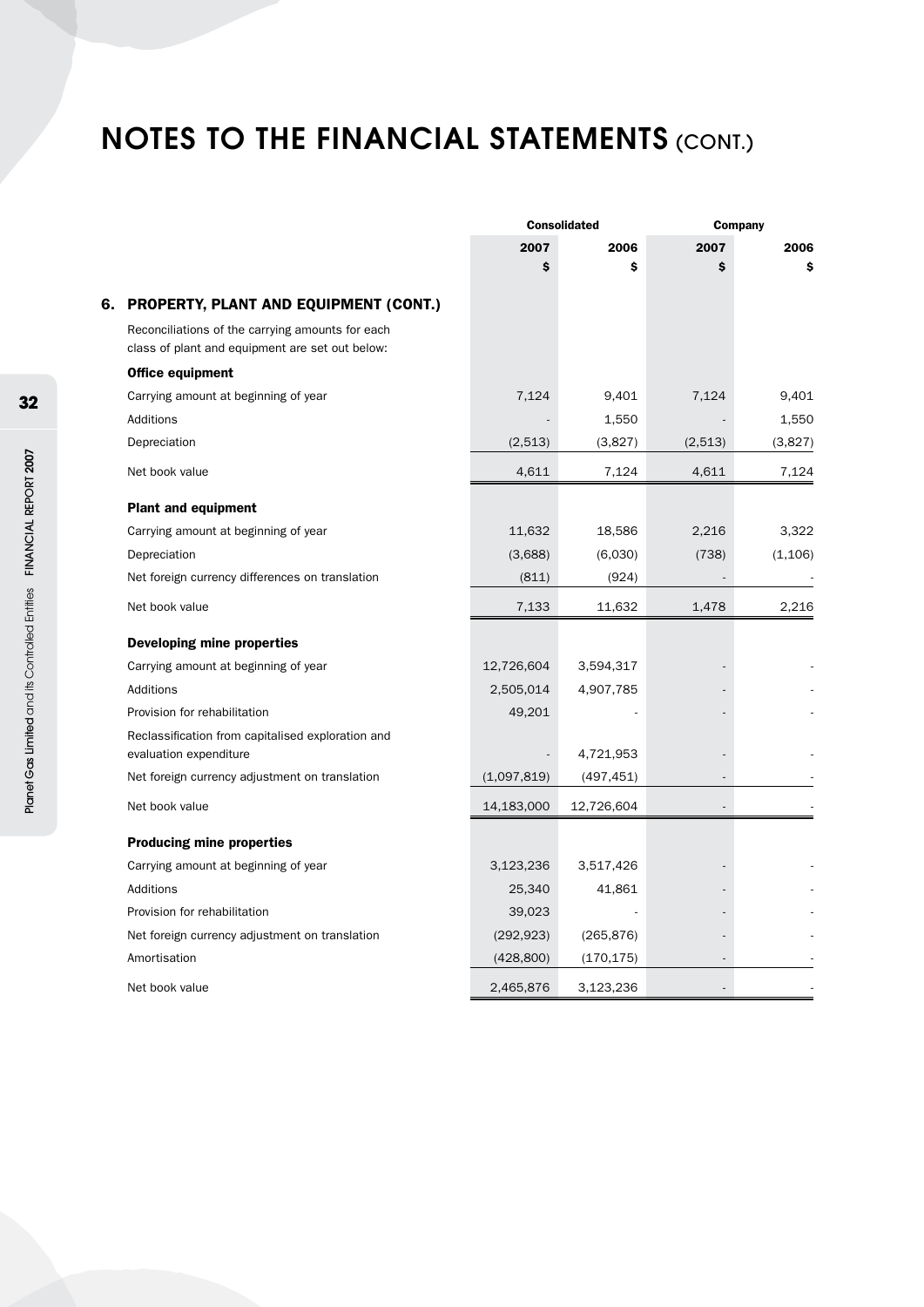|    |                                                                              | <b>Consolidated</b>      |             | Company   |        |
|----|------------------------------------------------------------------------------|--------------------------|-------------|-----------|--------|
|    |                                                                              | 2007                     | 2006        | 2007      | 2006   |
|    |                                                                              | \$                       | S           | \$        | s      |
| 7. | <b>EXPLORATION AND EVALUATION EXPENDITURE</b>                                |                          |             |           |        |
|    | Areas of Interest - Exploration/Evaluation Phase                             |                          |             |           |        |
|    | Skull Creek - Cherokee Basin, Ks, USA                                        | 2,332,747                | 2,713,429   |           |        |
|    | Gippsland Basin - Victoria (ELs 4500, 4807, 4858)<br>to 4862, 4877 and 4902) | $\overline{\phantom{0}}$ | 1,960,410   |           |        |
|    | Otway Basin - Victoria (ELs 4368, 4369 and 4811)                             |                          | 101,160     |           | 66,663 |
|    | Willochra Basin - SA (PELA 145)                                              |                          | 8,953       |           | 8,953  |
|    | Eromanga Basin - SA (PELA 146)                                               |                          | 9,166       |           | 9,166  |
|    | Gunnedah Basin - NSW (PEL 428)                                               |                          | 274,738     |           |        |
|    | Beetaloo - NT (ELs 25956, 25957 and ELA 25958)                               | 20,509                   |             |           |        |
|    |                                                                              | 2,353,256                | 5,067,856   |           | 84,872 |
|    | Reconciliations of exploration and evaluation areas<br>of interest:          |                          |             |           |        |
|    | <b>Exploration and evaluation</b>                                            |                          |             |           |        |
|    | Carrying amount at beginning of year                                         | 5,067,856                | 9,791,857   | 84,872    | 76,609 |
|    | <b>Additions</b>                                                             | 92,814                   | 212,605     | 7,569     | 8,263  |
|    | Reclassification to developing and producing mine properties                 | $\overline{\phantom{a}}$ | (4,721,953) |           |        |
|    | Net foreign currency adjustment on translation                               | (380, 805)               | (214, 653)  |           |        |
|    | Transfer to assets classified as held for sale                               | (2,426,609)              |             | (92, 441) |        |
|    | Net book value                                                               | 2,353,256                | 5,067,856   |           | 84,872 |

 Ultimate recoupment of these costs is dependent on successful development and commercial exploitation, or alternatively sale of the respective areas of interest.

## 8. ASSETS CLASSIFIED AS HELD FOR SALE

| Assets classified as held for sale – exploration |           |         |  |
|--------------------------------------------------|-----------|---------|--|
| and evaluation                                   | 2.506.609 | 112.441 |  |

 During 2007 the Company entered into an agreement with Greenpower Energy Limited ('Greenpower') to sell the Company's Australian CBM projects to Greenpower for 12.5 million fully paid ordinary shares at an issue price of \$0.20 each, upon successful completion of ASX listing. The Company has been advised that the ASX listing of Greenpower is to occur in March 2008 at which point these assets held for sale will transfer to Greenpower.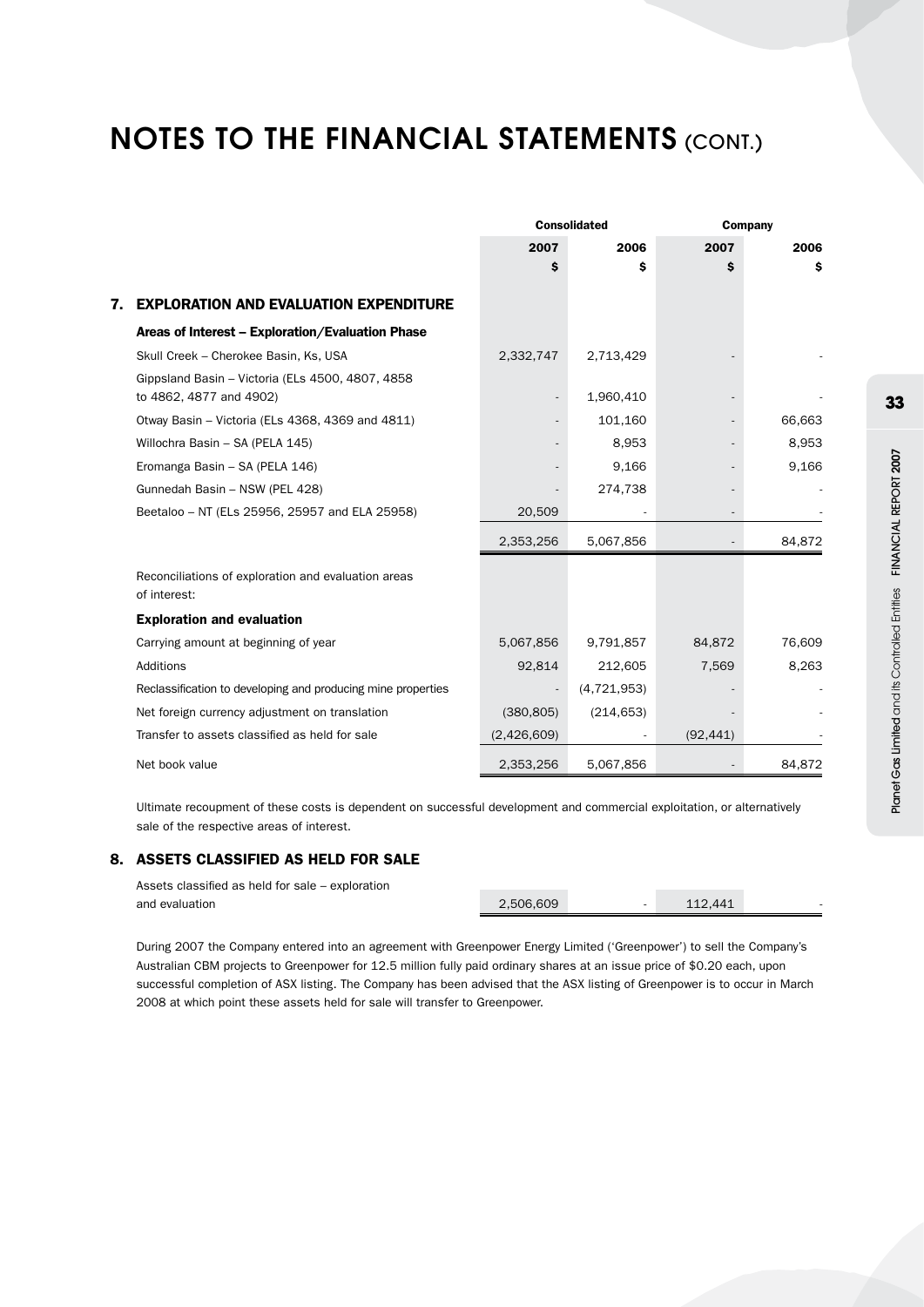|                                                   |              | <b>Consolidated</b>      | Company   |        |  |
|---------------------------------------------------|--------------|--------------------------|-----------|--------|--|
|                                                   | 2007<br>2006 |                          | 2007      | 2006   |  |
|                                                   | \$           | \$                       | \$        | \$.    |  |
| 9. OTHER NON-CURRENT ASSETS                       |              |                          |           |        |  |
| Security deposits                                 | 157,974      | 189.515                  |           | 20,000 |  |
| Deferred expenditure - Callabonna Uranium Limited | 1,029,997    | $\overline{\phantom{a}}$ | 1,029,997 |        |  |
|                                                   | 1,187,971    | 189.515                  | 1,029,997 | 20,000 |  |

 Non-interest bearing security deposits have been fair valued over the period which the deposit is expected to remain outstanding. A discount rate of 10% has been used.

 During the year the Company issued 4,000,000 ordinary shares at 22.5 cents to nominees of Touchstone Management Pty Ltd as part consideration for Touchstone's exploration licences that go to form part of the suite of properties for the Callabonna Uranium IPO ("Callabonna"). Additionally the Company reimbursed Touchstone \$120,000 for expenditure undertaken on Callabonna's behalf, and undertook \$9,997 of expenditure itself on behalf of Callabonna. The Company and Touchstone are co-sponsoring the IPO of Callabonna. Following successful completion of the Callabonna IPO, expenditure undertaken by the Company beyond the \$120,000 reimbursed to Touchstone will be refunded and the Company will receive shares in Callabonna equivalent to approximately 23.3% of Callabonna's issued capital, based on an IPO of \$10 million. If the Callabonna IPO does not raise the minimum and a listing of Callabonna does not occur, the Company and Touchstone have agreed to form a joint venture for the exploration of minerals in the project areas.

### 10. TRADE AND OTHER PAYABLES

# Current Creditors and accruals 870,565 852,583 646,703 775,803 Non-current Share of East Esponda development expenditure 1,560,807 1,502,689

 The amount payable in relation to East Esponda Development expenditure represents the Company's share (40%) of development expenditure which was incurred by Kennedy Oil at the East Esponda project. There are no other assets, liabilities or expenses of the joint venture operation.

 In June 2003, the Group entered into a farmout agreement with Kennedy Oil of Wyoming, USA whereby Kennedy Oil committed to sole fund twelve wells within part of the Group's East Esponda Project in the Powder River Basin in return for a 50% – 60% working interest depending on the location. The Group is obligated to reimburse 125% of the costs incurred on its behalf from production. Prior to capital payback, the Group will receive a 1.5% gross royalty. Kennedy Oil has completed its drilling program with 12 wells as future production wells. The Group holds a 40% free carried interest in these wells.

 In March 2006 Western Gas acquired Kennedy Oil's interest in East Esponda. The Group's obligation in regards to East Esponda development expenditure is unchanged but is now owing to Western Gas.

## 11. PROVISIONS

| Rehabilitation provision | 224<br>88 |  |  |
|--------------------------|-----------|--|--|
|                          |           |  |  |

 A provision of \$88,224 was made during the year in respect of the Group's obligation to rectify any environmental footprint left following the shut down of any of its wells. The provision has been calculated using a discount rate of 10%. The Group has assumed that the sites will be restored with technology and materials that are currently available.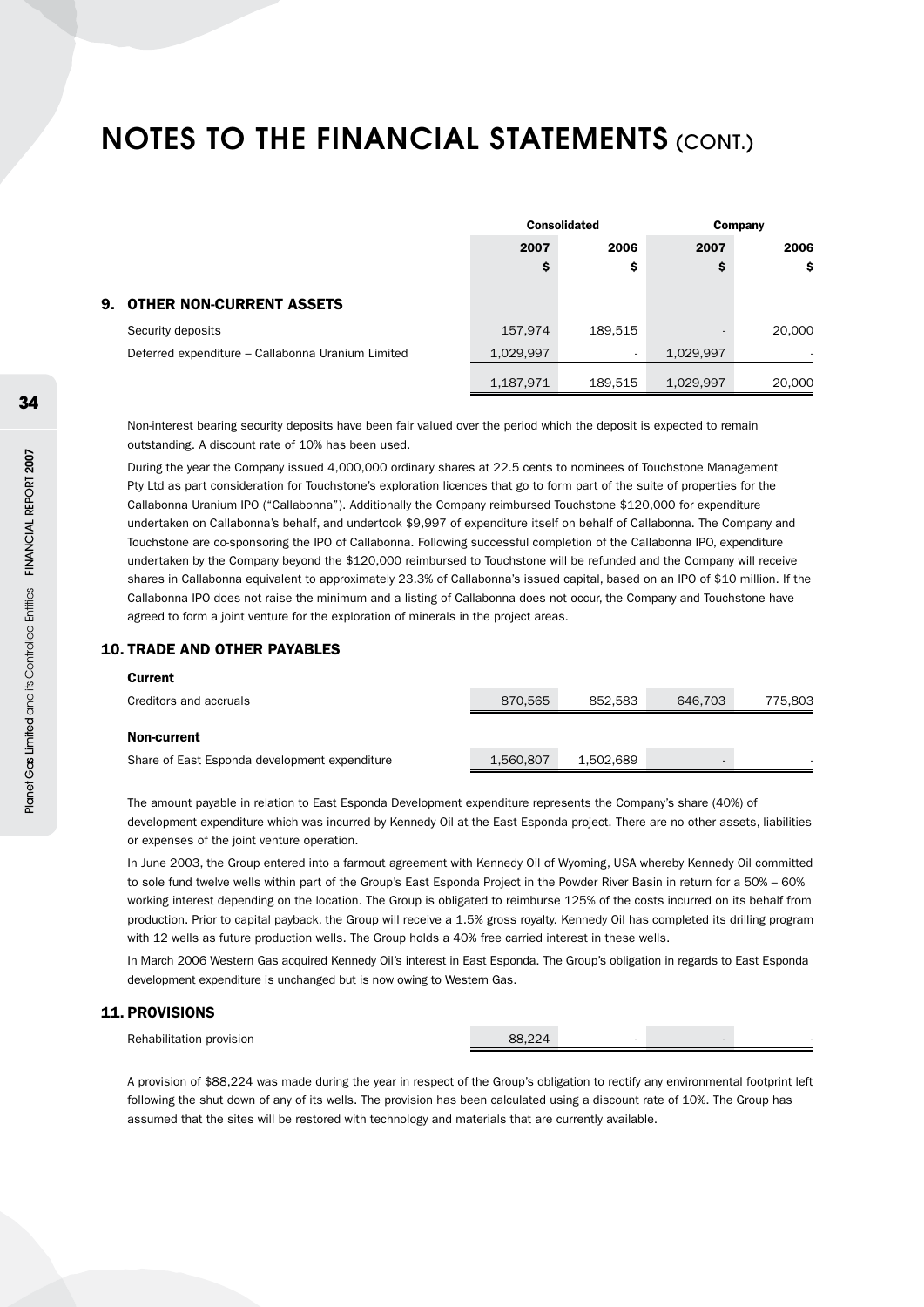|                       | <b>Consolidated</b>      |                          | Company      |           |
|-----------------------|--------------------------|--------------------------|--------------|-----------|
|                       | 2006<br>2007             |                          | 2007<br>2006 |           |
|                       | \$                       | \$                       | \$           | \$        |
| <b>12. BORROWINGS</b> |                          |                          |              |           |
| <b>Current</b>        |                          |                          |              |           |
| Convertible note      | $\overline{\phantom{a}}$ | 1,900,418                |              | 1,900,418 |
| Other                 | 250,000                  | $\overline{\phantom{a}}$ | 250,000      |           |
|                       | 250,000                  | 1,900,418                | 250,000      | 1,900,418 |

 As part of an A\$8,000,000 Equity Line of Credit Facility established in November 2006, the Company secured a Convertible Loan Facility with USA based Investment Fund, Cornell Capital Partners, LP. At 31 December 2006 the facility was drawn to A\$1,900,418 and this amount was subsequently repaid during the year in full by the issue of 6,664,817 shares. As part of the Equity Line of Credit Facility the Company may draw down up to A\$250,000 in any 10 day trading period, in return for issuing to Cornell the equivalent value of the Company's shares, based on the lowest daily volume weighted average price during the 10 days after a draw down. The remaining balance of the facility at 31 December 2007 was \$5.75 million.

 On 10 December 2007 Norman Seckold, a director, advanced \$250,000 to the Company to fund ongoing working capital requirements. The loan is interest free and with no set date for repayment.

### 13. ISSUED CAPITAL

| 202,384,903 (2006 - 182,720,086)       |                          |            |             |            |
|----------------------------------------|--------------------------|------------|-------------|------------|
| fully paid ordinary shares             | 28,539,389               | 22.988.889 | 28.539.389  | 22,988,889 |
|                                        |                          |            |             |            |
|                                        |                          | 2007       |             | 2006       |
|                                        | No.                      | \$         | No.         | \$         |
| <b>Fully paid ordinary shares</b>      |                          |            |             |            |
| Balance at beginning of financial year | 182,720,086              | 22.988.889 | 168,800,005 | 18.765.014 |
| Issue of shares                        | 19,664,817               | 5,690,000  | 13.920.081  | 4,430,000  |
| Less costs of issue                    | $\overline{\phantom{a}}$ | (139,500)  |             | (206, 125) |
| Balance at end of financial year       | 202,384,903              | 28,539,389 | 182,720,086 | 22,988,889 |

Fully paid ordinary shares carry one vote per share and carry the right to dividends. During the year:

- The Company issued 9,000,000 ordinary shares for cash totalling \$2,790,000. There were no amounts unpaid on shares issued. Transaction costs of \$139,500 were recognised as a reduction of the proceeds of issue of these shares.
- The Company issued 6,664,817 ordinary shares in ten tranches at an average fair value of \$0.30 per share to Cornell Capital Partners, ("Cornell") LP for cash equivalent \$2.0 million as repayment of the convertible loan facility taken as part of the \$8.0 million equity line of credit facility established with Cornell during 2006.
- The Company issued 4,000,000 ordinary shares at a fair value of 22.5 cents per share to nominees of Touchstone Management Pty Ltd as part consideration for Touchstone's exploration licences that go to form part of the suite of properties for the Callabonna Uranium IPO.

There were no amounts unpaid on shares issued.

 Holders of ordinary shares are entitled to receive dividends as declared from time to time and are entitled to one vote per share at the shareholders meetings. In the event of winding up of the Company, ordinary shareholders rank after creditors and are fully entitled to any proceeds of liquidation.

 On 6 December 2006 as part of the convertible note facility 1,000,000 options were issued, each exercisable at 45 cents each to acquire one fully paid ordinary share at any time up to 11 December 2008.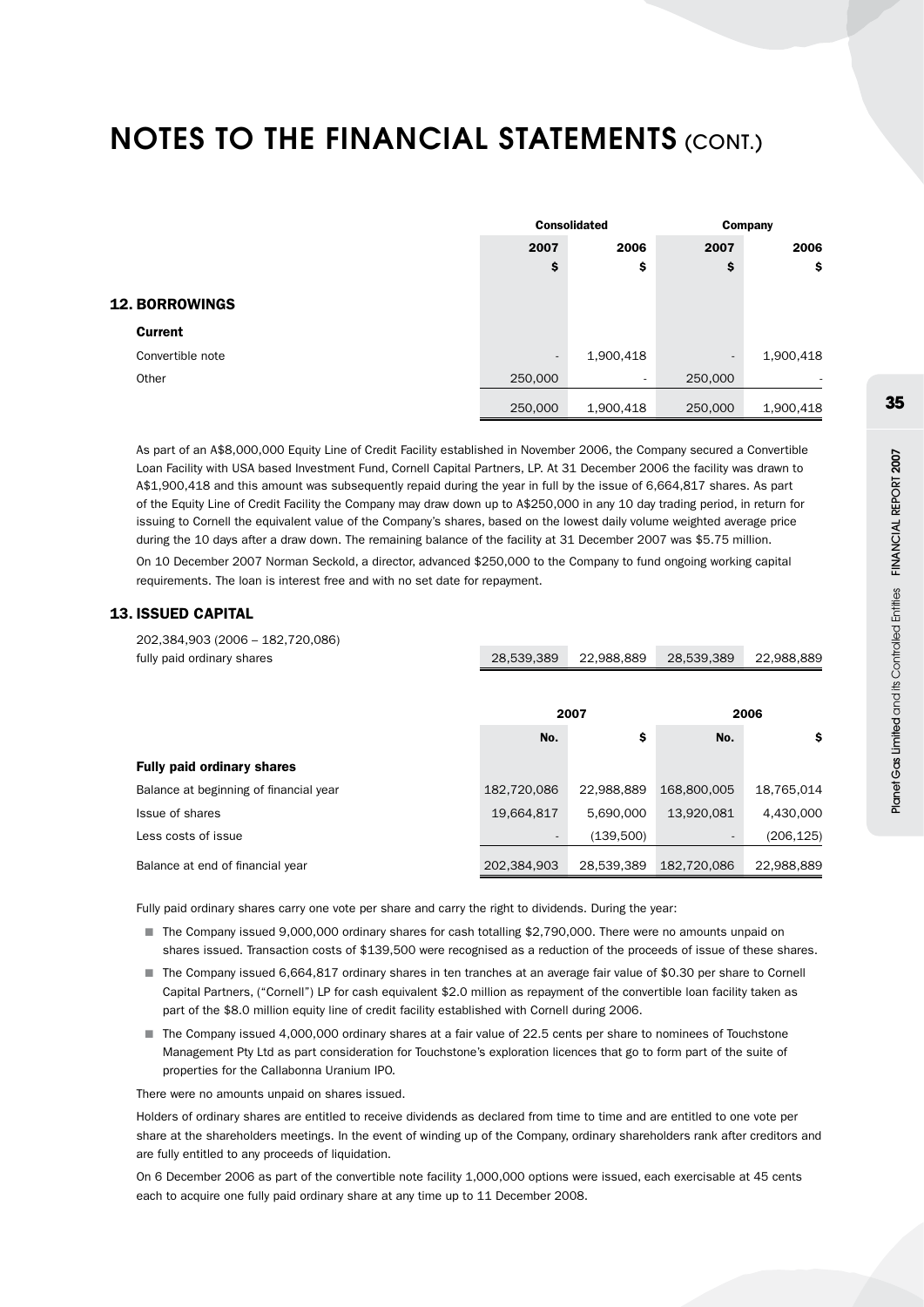|                               |                 | <b>Consolidated</b> | Company |        |  |
|-------------------------------|-----------------|---------------------|---------|--------|--|
|                               | 2007<br>2006    |                     | 2007    | 2006   |  |
|                               | \$              | \$                  | \$      | \$.    |  |
| <b>14. RESERVES</b>           |                 |                     |         |        |  |
| <b>Option premium reserve</b> |                 |                     |         |        |  |
| Opening balance               | 46,058          |                     | 46,058  |        |  |
| Issue of options at a premium | $\qquad \qquad$ | 46,058              |         | 46,058 |  |
| Closing balance               | 46,058          | 46,058              | 46,058  | 46,058 |  |

 The issue of Company options results in a credit to the option premium reserve to the fair value of consideration received by the Company for issued options. During the year ended 31 December 2007, 0 (2006 – 1,000,000) options were granted.

| Foreign currency translation reserve                                                            |             |             |  |
|-------------------------------------------------------------------------------------------------|-------------|-------------|--|
| Opening balance                                                                                 | (1,620,248) | (366, 552)  |  |
| Translation adjustment on a controlled foreign entity's<br>financial statements during the year | (1,790,565) | (1,253,696) |  |
| Closing balance                                                                                 | (3,410,813) | (1,620,248) |  |
|                                                                                                 |             |             |  |

 The foreign currency translation reserve records the foreign currency differences arising from the translation of the financial statements of foreign operations where their functional currency is different to the presentation currency of the reporting entity.

### 15. LOSS PER SHARE

 The calculation of basic loss per share at 31 December 2007 was based on the loss attributable to ordinary shareholders of \$1,867,776 (2006 – \$1,684,394) and a weighted average number of ordinary shares outstanding during the financial year ended 31 December 2007 of 193,530,542 (2006 – 178,195,685), calculated as follows:

| Net loss for the year                                  | 1,867,776     | 1.684.394     |
|--------------------------------------------------------|---------------|---------------|
|                                                        |               |               |
|                                                        | <b>Number</b> | <b>Number</b> |
| Weighted average number of ordinary shares             |               |               |
| Issued ordinary shares at beginning of year            | 182,720,086   | 168,800,005   |
| Effect of shares issued in April 2006                  |               | 9,246,575     |
| Effect of shares issued in November 2006               |               | 76.549        |
| Effect of shares issued in December 2006               |               | 72,556        |
| Effect of shares issued in May 2007                    | 5,942,466     |               |
| Effect of shares issued under convertible              |               |               |
| note agreement                                         | 4,867,990     |               |
| Weighted average number of ordinary shares at year end | 193,530,542   | 178,195,685   |

All potential shares on issue are anti-dilutive.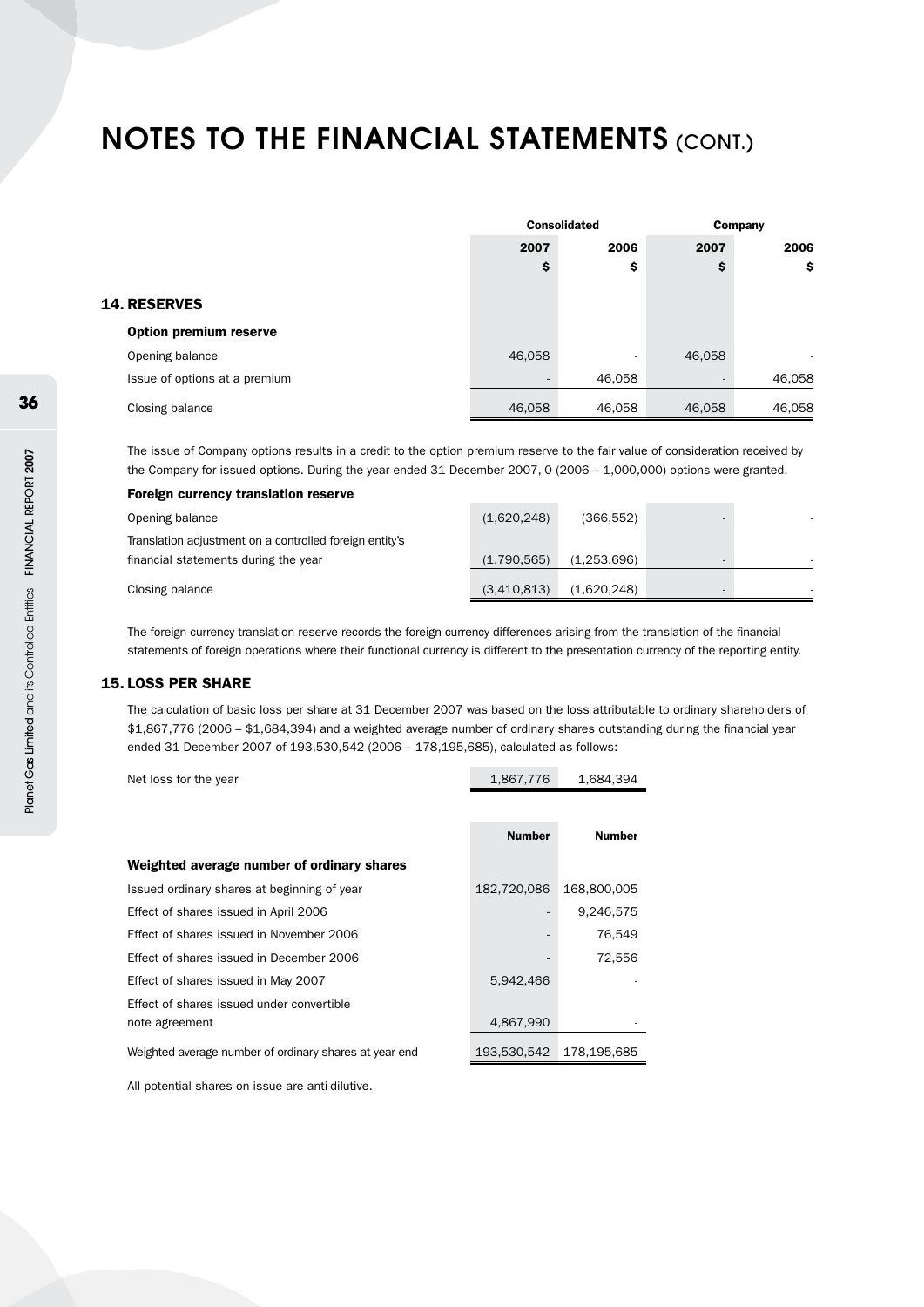|                                                                                                                        | <b>Consolidated</b> |             | Company     |             |
|------------------------------------------------------------------------------------------------------------------------|---------------------|-------------|-------------|-------------|
|                                                                                                                        | 2007<br>\$          | 2006<br>\$  | 2007<br>\$  | 2006<br>\$  |
| <b>16. ACCUMULATED LOSSES</b>                                                                                          |                     |             |             |             |
| Accumulated losses at the beginning of the year                                                                        | 3,183,618           | 1,499,224   | 8,508,191   | 17,469,400  |
| Net (profit)/loss attributable to members of the                                                                       |                     |             |             |             |
| parent entity                                                                                                          | 1,867,776           | 1,684,394   | 2,860,463   | (8,961,209) |
| Accumulated losses at the end of the year                                                                              | 5,051,394           | 3,183,618   | 11,368,654  | 8,508,191   |
| <b>17. STATEMENTS OF CASH FLOWS</b>                                                                                    |                     |             |             |             |
| Reconciliation of net profit/(loss) from operating<br>activities after tax to net cash used in<br>operating activities |                     |             |             |             |
| Profit/(loss) from operating activities after tax                                                                      | (1,867,776)         | (1,684,394) | (2,860,463) | 8,961,209   |
| Items classified as investing/financing activities                                                                     |                     |             |             |             |
| Borrowing costs                                                                                                        | 55,693              | 7,190       | 52,658      | 7,190       |
| <b>Non-cash items</b>                                                                                                  |                     |             |             |             |
| Depreciation of plant and equipment                                                                                    | 6,201               | 9,857       | 3,251       | 4,933       |
| Amortisation of areas in production                                                                                    | 428,800             | 170,175     |             |             |
| Foreign exchange gain on cash                                                                                          | 55,853              | (7, 352)    | 55,853      | (7, 352)    |
| Impairment loss/(reversal)                                                                                             |                     |             | 1,913,896   | (9,813,220) |
| Borrowing costs - non-cash                                                                                             | 126,361             | 300,285     |             | 46,058      |
| <b>Changes in assets and liabilities</b>                                                                               |                     |             |             |             |
| (Increase)/decrease in receivables                                                                                     | 53,645              | 177,836     | 10,705      | (764)       |
| Increase/(decrease) in other assets                                                                                    | 141,485             | (138, 766)  | 141,485     | (141, 485)  |
| Increase/(decrease) in accounts payable                                                                                | 165,239             | (68, 560)   | 134,336     | 49,871      |
| Net cash used in operating activities                                                                                  | (834, 499)          | (1,233,729) | (548, 279)  | (893, 560)  |
| <b>Reconciliation of cash</b>                                                                                          |                     |             |             |             |
| For the purposes of the Statement of Cash Flows,                                                                       |                     |             |             |             |
| cash includes cash on hand and at bank and cash                                                                        |                     |             |             |             |
| on deposit net of bank overdrafts and excluding                                                                        |                     |             |             |             |
| security deposits. Cash at the end of the financial                                                                    |                     |             |             |             |
| year as shown in the Statement of Cash Flows is<br>reconciled to the related items in the Balance Sheet                |                     |             |             |             |
| as follows:                                                                                                            |                     |             |             |             |
| Cash                                                                                                                   | 84,485              | 1,065,779   | 38,060      | 1,065,115   |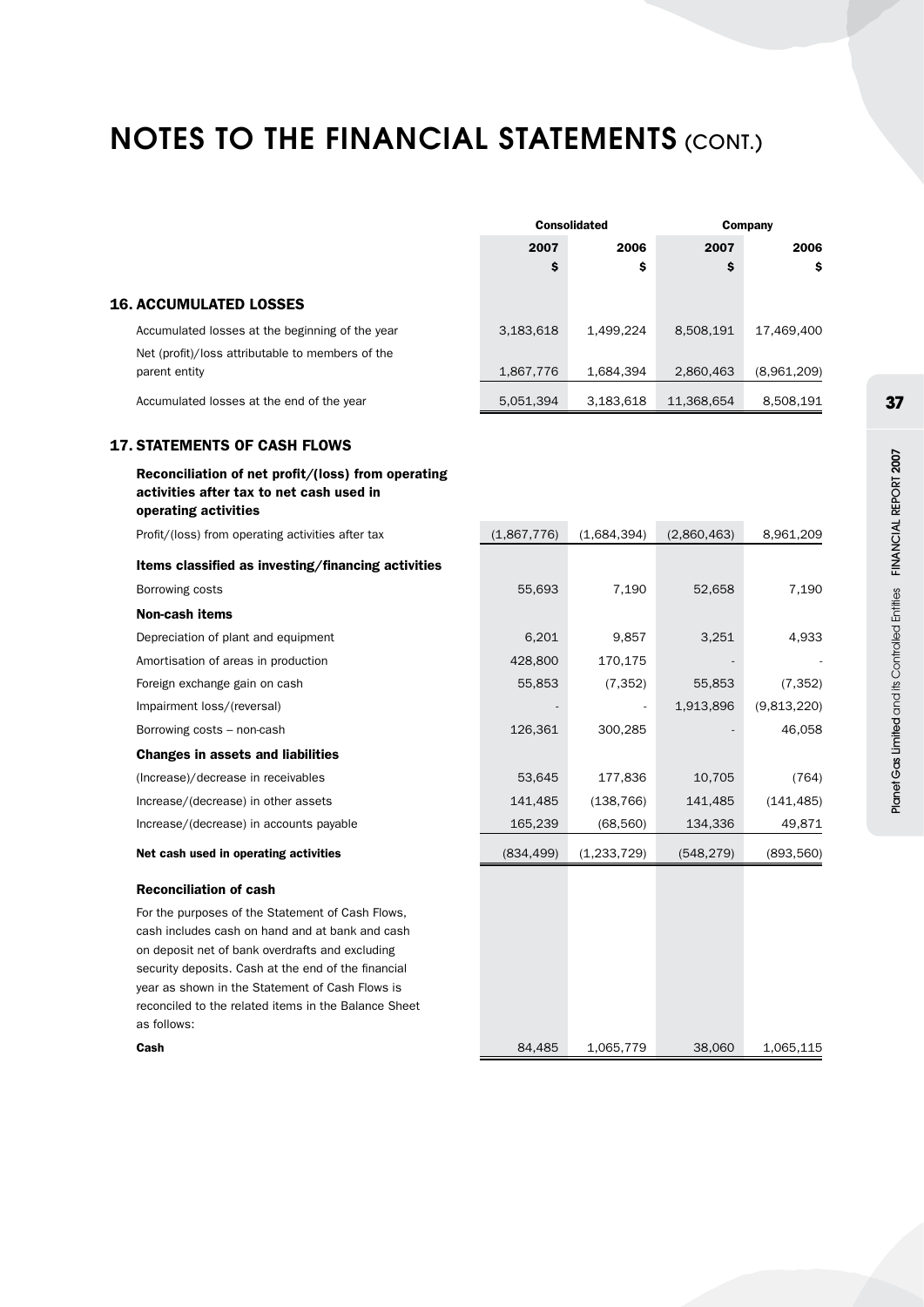### 18. KEY MANAGEMENT PERSONNEL DISCLOSURES

 The broad remuneration policy is to ensure the remuneration package properly reflects the persons' duties and responsibilities, and that remuneration is competitive in attracting, retaining and motivating people of the highest quality.

 The directors are not employed directly by the Company. Their services are compensated by way of informal fee arrangements with related parties. No options or bonuses were granted to directors or executives as part of their remuneration, and no performance related remuneration was paid.

 The following table provides the details of all key management personnel of the Company and Group for the entire reporting period. There are no key management personnel of the Company or Group that are not directors.

|                                                             |      | <b>Primary Fees</b> |         |  |
|-------------------------------------------------------------|------|---------------------|---------|--|
|                                                             | Year | \$                  | \$      |  |
| <b>Executive directors</b>                                  |      |                     |         |  |
| Norman A. Seckold (Chairman and CEO)                        | 2007 | 90,000              | 90,000  |  |
|                                                             | 2006 | 90,000              | 90,000  |  |
| Peter J. Nightingale (Director, Secretary and CFO)          | 2007 | 67,500              | 67,500  |  |
|                                                             | 2006 | 60,000              | 60,000  |  |
| Bruce F. Riederer (Director of Exploration and Development) | 2007 | 164,482             | 164,482 |  |
|                                                             | 2006 | 183,488             | 183,488 |  |
| <b>Non-executive directors</b>                              |      |                     |         |  |
| Anthony J. McClure                                          | 2007 | 35,417              | 35,417  |  |
|                                                             | 2006 | 35,000              | 35,000  |  |
| Anthony J. McDonald                                         | 2007 | 66,000              | 66,000  |  |
|                                                             | 2006 | 60,000              | 60,000  |  |
| Robert M. Bell                                              | 2007 | 4,000               | 4,000   |  |
|                                                             | 2006 |                     |         |  |
| Norman J. Zillman                                           | 2007 |                     |         |  |
|                                                             | 2006 | 24,000              | 24,000  |  |
| Total, all specified directors                              | 2007 | 427,399             | 427,399 |  |
|                                                             | 2006 | 452,488             | 452,488 |  |

 During the year ended 31 December 2007, Norman A. Seckold and Peter J. Nightingale had an interest in an entity, Mining Services Trust, which provided full administrative services, including rental accommodation, administrative staff, services and supplies, to the Group. Fees paid to Mining Services Trust during the year, which were in the ordinary course of business and on normal terms and conditions, amounted to \$141,381 (2006 – \$124,428).

The board reviews remuneration arrangements annually based on services provided.

 On 10 December 2007 Norman Seckold advanced \$250,000 to the Company to fund ongoing working capital requirements. The loan is interest free and with no set date for repayment.

On 30 October 2007 Robert M. Bell was appointed as a non-executive director of the Company.

On 9 January 2008 Bruce F. Riederer resigned as a director of the Company.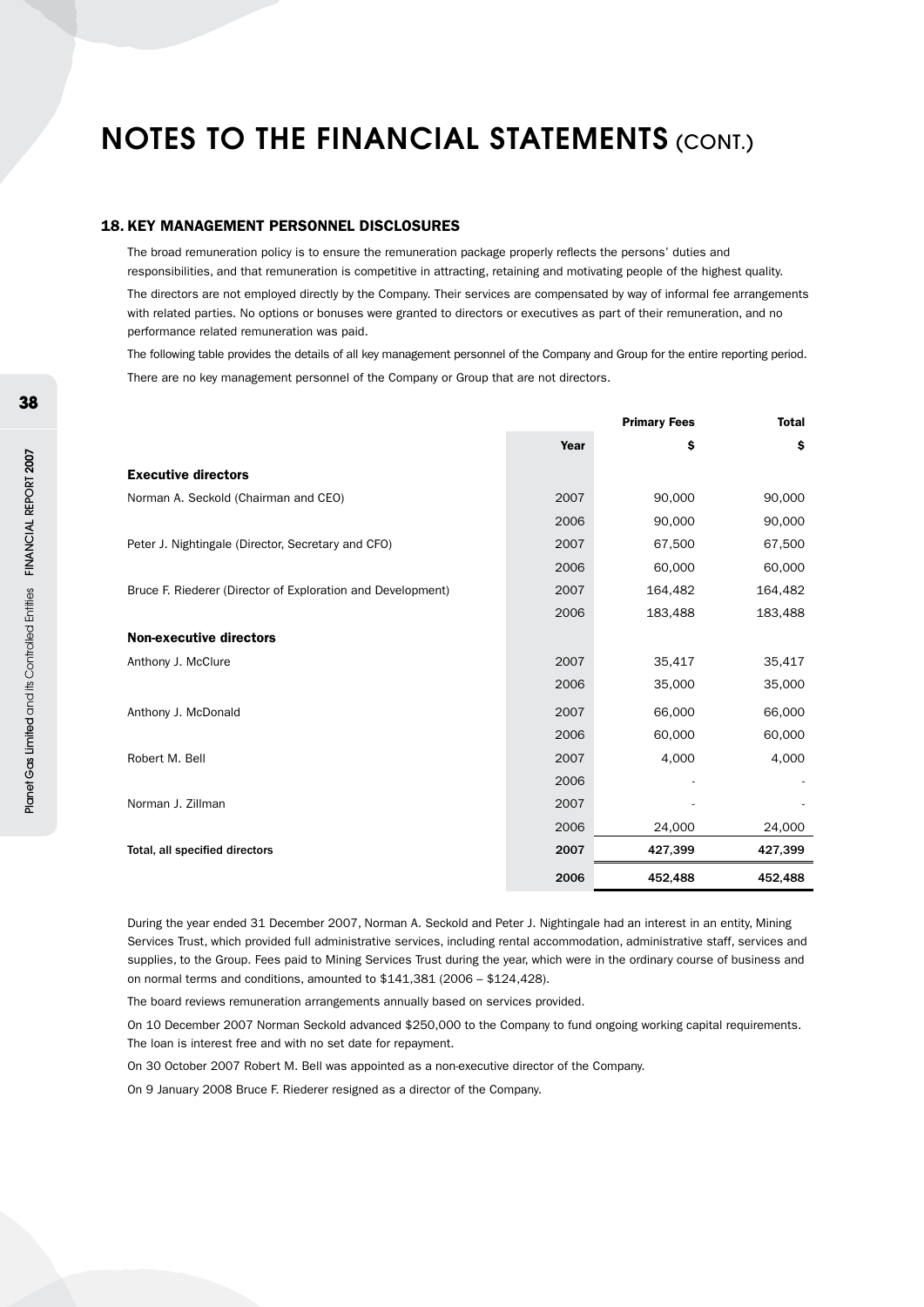### 19. RELATED PARTY DISCLOSURES

### **Directors**

 The names of each person holding the position of director of the Company during the year are Norman A. Seckold, Peter J. Nightingale, Bruce F. Riederer, Anthony J. McClure, Anthony J. McDonald, Robert M. Bell and Norman J. Zillman. Details of directors' remuneration are set out in Note 18.

 Details of relevant interests of directors of the Company and their director-related entities in shares of Planet Gas Limited are as follows:

| <b>Director</b>      | <b>Held at</b> | <b>Purchased</b> | <b>Sales</b>             | Held at     |
|----------------------|----------------|------------------|--------------------------|-------------|
|                      | 31 December    | shares           |                          | 31 December |
|                      | 2006           |                  |                          | 2007        |
| Norman A. Seckold    | 23,250,003     |                  | $\overline{\phantom{a}}$ | 23,250,003  |
| Peter J. Nightingale | 3,625,001      |                  | $\overline{\phantom{a}}$ | 3,625,001   |
| Bruce F. Riederer    | 4,000,000      |                  | $\overline{\phantom{a}}$ | 4,000,000   |
| Anthony J. McClure   | 3,000,000      |                  |                          | 3,000,000   |
| Anthony J. McDonald  | 3,000,000      |                  | $\overline{\phantom{a}}$ | 3,000,000   |
| Robert M. Bell       |                |                  |                          |             |
| Norman J. Zillman    | 4.000.000      | ٠                | $\overline{\phantom{a}}$ | 4,000,000*  |

\* Number held at the date of ceasing to be a director.

 Apart from the details disclosed in this note, no director has entered into a contract with the Company during the year and there were no contracts involving directors' interests subsisting at year end. Informal fee arrangements were entered into between the directors and the Company as set out in Note 18.

### Controlled entities

 At 31 December 2007 the Company had amounts receivable from Beetaloo Uranium Pty Limited totalling \$20,509 (2006 – \$0), Davidson Prospecting Pty Limited totalling \$275,268 (2006 – \$274,738), Greenpower Pty Ltd totalling \$1,396,110 (2006 – \$1,361,314), Pauper's Dream Company totalling \$20,167,933 (2006 – \$17,206,698), Planet Gas Resources, LLC totalling \$2,700,511 (2006 – \$2,830,122), Planet Gas Properties, LLC totalling \$953 (2006 – \$953) and Sawells Pty Ltd totalling \$199,920 (2006 – \$117,225). These amounts are classified as investments as they are interest free, unsecured, there is no fixed term of repayment, and they are repayable out of profits.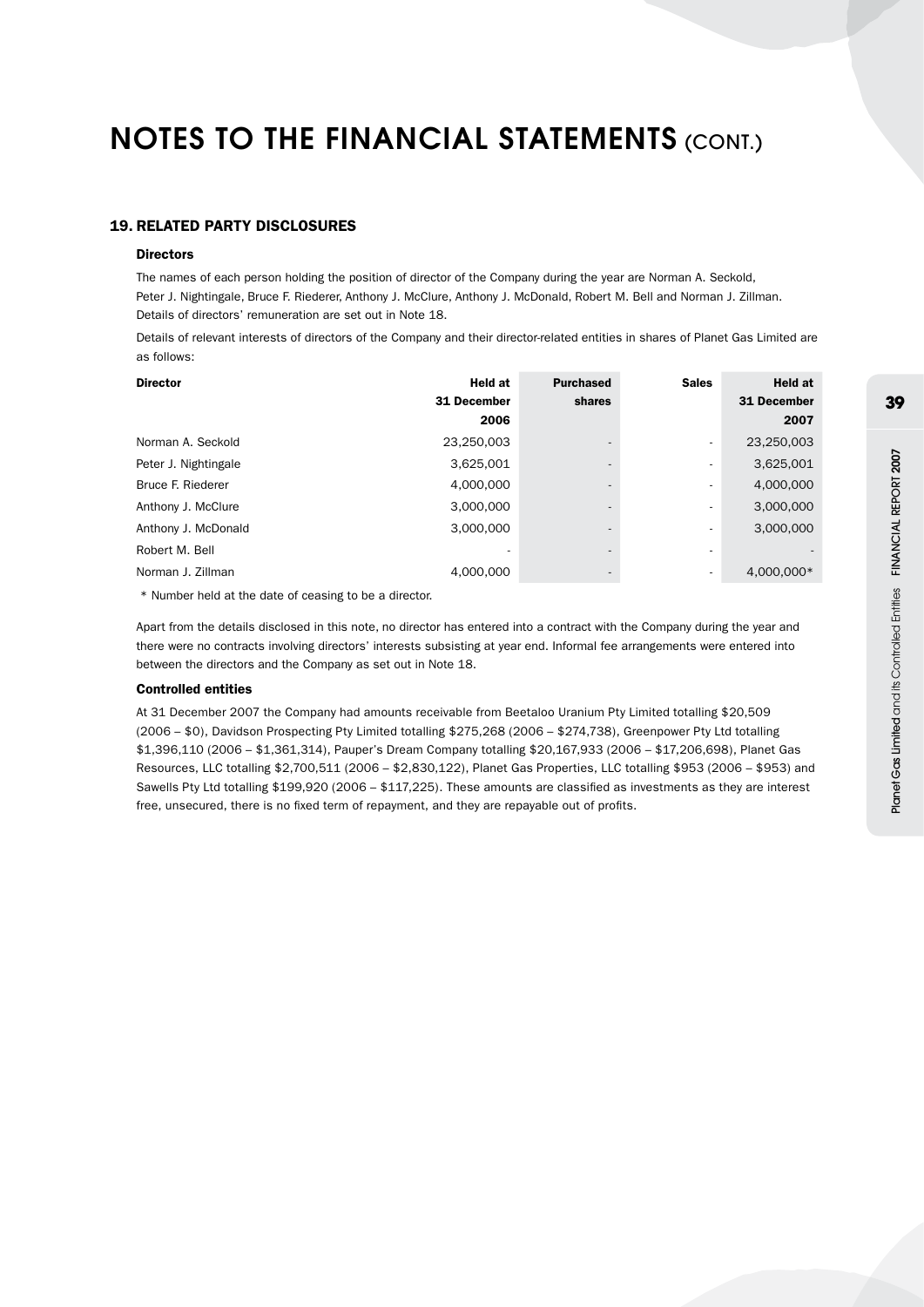### 20. FINANCIAL RISK MANAGEMENT AND FINANCIAL INSTRUMENTS DISCLOSURE

The activities of the Group expose it to the following financial risks:

- Credit risk
- Liquidity risk
- Market risk

 This note presents information about the Company's and Group's exposure to each of the above risks, their objectives, policies and processes for measuring and managing risk, the management of capital and financial instruments.

 The Board of Directors has overall responsibility for the establishment and oversight of the risk management framework. Risk management policies are established to identify and analyse the risks faced by the Company and Group, to set appropriate risk limits and controls, and to monitor risks and adherence to limits. These policies are reviewed regularly to reflect changes in market conditions and the Company's and Group's activities.

### Credit risk

#### *Exposure to credit risk*

 Credit risk is the risk of financial loss to the Group if a customer or counterparty to a financial instrument fails to meet its contractual obligation, and arises principally from the Group's receivables from customers. For the Company it arises from receivables due from subsidiaries. The Group mitigates credit risk on cash balances by dealing with regulated banks in western countries.

#### *Trade and other receivables*

 The Group's exposure to credit risk for trade receivables is mitigated by the fact that any revenues arising from production at its producing assets at Oriva Throne are paid by Sabine Pipeline Company, an affiliated company of Chevron Corporation to the Group's joint operating partners Emerald Operating Company and Rocky Mountain Exploration. Sabine Pipeline Company is the pipeline operator into which production from Oriva Throne is pumped. Additionally revenues from the Oriva Federal Conventional Oil and Gas project are also first collected by Carpenter and Sons and North Finn, the Group's partner in a farmout agreement, prior to being collected by the Group.

 The carrying amount of the Group's financial assets represents the maximum credit exposure. The Group's maximum exposure to credit risk at the reporting date as a result of trade receivables was \$78,185 (2006 – \$121,124).

#### *Impairment losses*

None of the Company's receivables are past due (2007 – \$0). No impairment has been taken up against trade receivables.

#### Liquidity risk

 Liquidity risk is the risk that the Group will not be able to meet its financial obligation as they fall due. The Group's approach to managing liquidity is to ensure, as far as possible, that it will always have sufficient liquidity to meet its liabilities when due, under both normal and stressed conditions, without incurring unacceptable losses or risking damage to the Group's reputation.

 The Company's and the Group's interest bearing financial liabilities consist of the convertible note, to which a fixed rate of interest of 8% was charged on the outstanding balance. At reporting date the balance outstanding on the convertible note was \$0 (2006 – \$1,900,418). The following are the contractual maturities of financial liabilities:

|                    |           | <b>Consolidated</b> |         | Company                  |  |      |  |
|--------------------|-----------|---------------------|---------|--------------------------|--|------|--|
|                    | 2007      | 2006                |         | 2007                     |  | 2006 |  |
|                    | s         |                     | s       | s                        |  |      |  |
| Six months or less | 1,120,565 | 2,753,001           | 896,703 | 2,676,221                |  |      |  |
| One to three years | 1,560,807 | 1,502,689           |         | $\overline{\phantom{0}}$ |  |      |  |

 Ultimate responsibility for liquidity management rests with the Board of Directors. The Group manages liquidity risk by maintaining adequate banking and borrowing facilities and through the monitoring of future rolling cash flow forecasts of its operations, which reflect management's expectations of the settlement of financial assets and liabilities.

The Group maintains the following line of credit:

■ \$8 million equity line of credit facility of which \$5.75 million is currently available. The Company may draw down up to \$250,000 in any 10 day trading period, in return for issuing the equivalent value of the Company's shares, based on the lowest daily volume weighted average price during the 10 days after a draw down.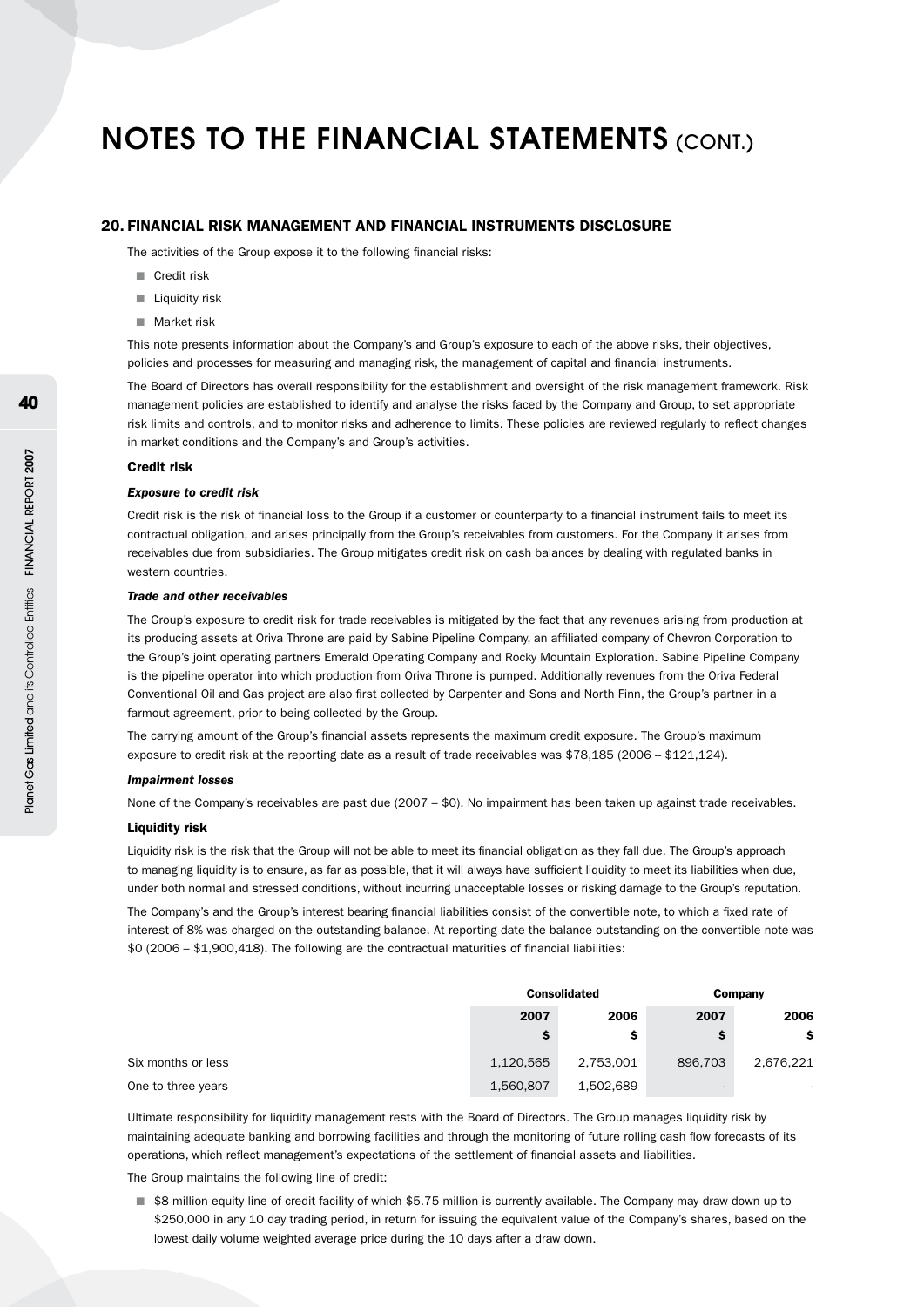### 20. FINANCIAL RISK MANAGEMENT AND FINANCIAL INSTRUMENTS DISCLOSURE (CONT.)

#### Market risk

 Market risk is the risk that changes in market prices, such as foreign exchange rates, interest rates and equity prices will affect the Group's income or the value of its holdings of financial instruments. The objective of market risk management is to manage and control market risk exposures within acceptable parameters, while optimising the return.

#### *Currency risk*

 The Group is exposed to currency risk on sales, purchases and borrowings that are denominated in a currency other than Australian dollars, the functional currency of the Group.

#### Sensitivity analysis

 A 10 percent strengthening of the Australian dollar against the United States dollar at 31 December would have decreased the net assets of the Group by \$1,581,456. A 10 percent weakening of the Australian dollar against the United States dollar at 31 December would have increased the net assets of the Group by \$1,932,891.

 The Group has not entered into derivative financial instruments to hedge purchases and sales denominated in foreign currencies. The Group's exposure to foreign currency risk at balance date was as follows, based on notional amounts:

|                              | 31 December 2007 |                          | <b>31 December 2006</b> |             |
|------------------------------|------------------|--------------------------|-------------------------|-------------|
|                              | <b>AUD</b>       | <b>USD</b>               |                         | <b>USD</b>  |
|                              | \$               | \$                       | \$                      | \$          |
| Trade receivables            |                  | 78.185                   |                         | 121,124     |
| Trade payables               | (646, 703)       | (223, 862)               | (775, 803)              | (76, 780)   |
| <b>Borrowings</b>            | (250,000)        | $\overline{\phantom{a}}$ | (1,900,418)             |             |
| Other payables               |                  | (1,560,807)              |                         | (1,502,689) |
| Gross balance sheet exposure | (896, 703)       | (1,706,484)              | (2,676,221)             | (1,458,345) |

The following significant exchange rates applied during the year:

| Average rate |        | Reporting date spot rate |        |
|--------------|--------|--------------------------|--------|
| 2007         | 2006   | 2007                     | 2006   |
| 0.839        | 0.7536 | 0.8767                   | 0.7893 |
|              |        |                          |        |

### *Interest rate risk*

 With the exception of cash and convertible notes, all the Company's and Group's financial assets and liabilities are noninterest bearing. The cash balance earns interest at an average of 6.67% (2006 – 3.0%) and are at call while interest was charged on the balance of the convertible note at a fixed rate of 8% per annum. At the reporting date the interest rate profile of the Company's and the Group's interest bearing financial liabilities was:

| <b>Consolidated</b><br><b>Carrying amount</b> |           | Company<br><b>Carrying amount</b> |           |
|-----------------------------------------------|-----------|-----------------------------------|-----------|
| 2008                                          | 2007      | 2008                              | 2007      |
| -                                             | 1,900,418 |                                   | 1,900,418 |

#### Capital Management

 The Board's policy is to maintain a strong capital base so as to maintain investor, creditor and market confidence and to sustain future development of the business.

There were no changes in the Group's approach to capital management during the year.

Neither the Company nor any of its subsidiaries are subject to externally imposed capital requirements.

#### Net fair values of financial assets and liabilities

 The carrying amounts of financial assets and liabilities approximate their net fair values, given the short time frames to maturity and or variable interest rates.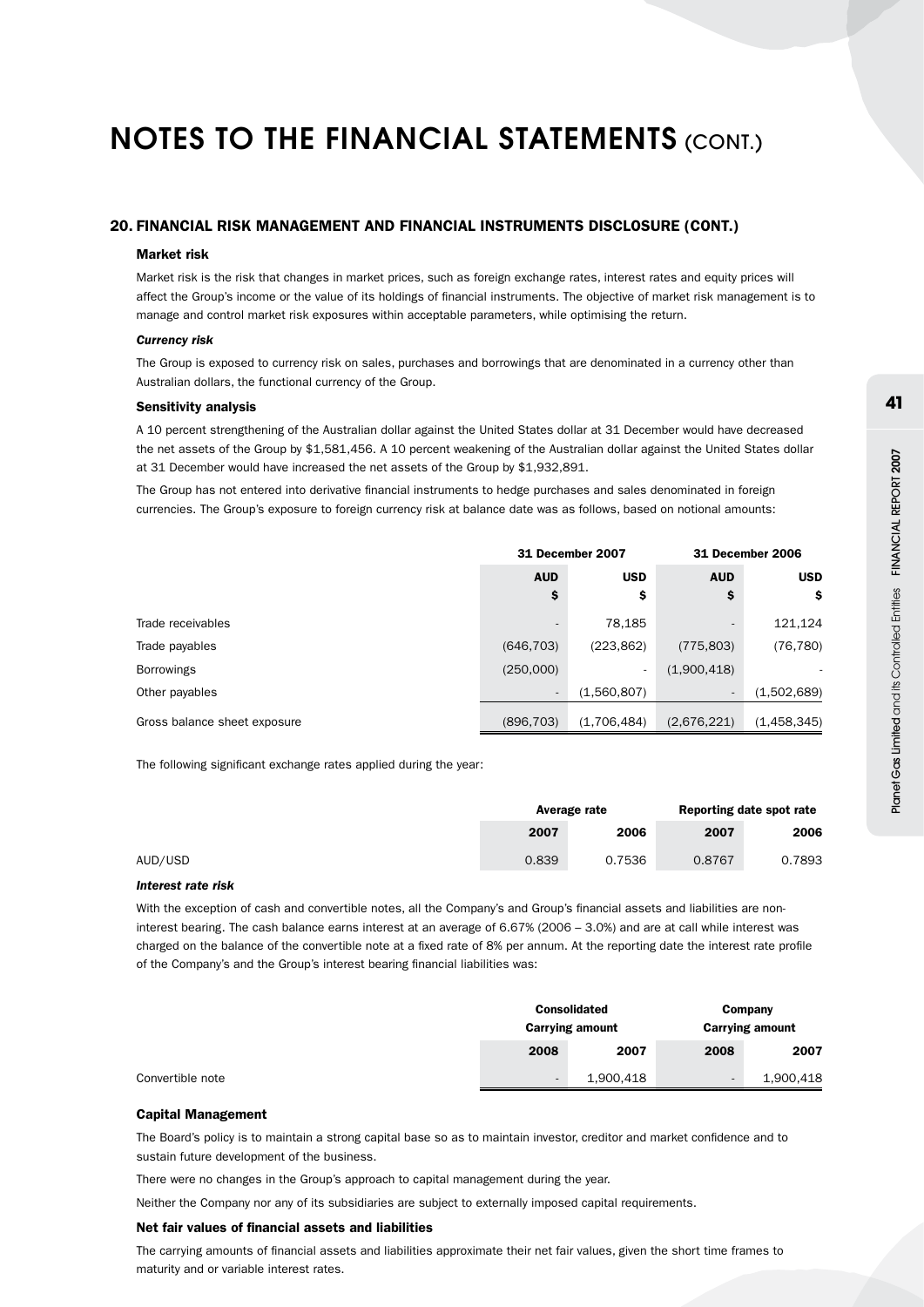### 21. JOINT VENTURE OPERATIONS

|                                                        | Area       | <b>Output Interest</b> |      |  |
|--------------------------------------------------------|------------|------------------------|------|--|
|                                                        |            | 2007                   | 2006 |  |
|                                                        |            | %                      | %    |  |
| East Esponda - Sections 9, 10, 11 and 15 (Western Gas) | USA        | 40                     | 40   |  |
| East Esponda - Section 2 (Western Gas)                 | <b>USA</b> | 20                     | 20   |  |
| Oriva Throne                                           | <b>USA</b> | 61                     | 61   |  |
| Davidson Prospecting (PEL 428)                         | Australia  | 20                     | 20   |  |

 The Group's interest in assets employed in the above joint venture operations includes capitalised exploration, evaluation and development expenditure totalling \$5,518,584 (2006 – \$6,260,324), and current accounts receivable totalling \$78,185 (2006 – \$121,124). The contingent liabilities and capital commitments arising from the Group's interest in joint venture operations, where applicable, are disclosed in Note 23 to the financial statements. All joint venture operations are engaged in the evaluation, exploration, development and production of oil and gas properties.

### 22. SEGMENT REPORTING

 Segment information is presented in respect of the Group's geographical segments. This is based on the Group's management and internal reporting structure.

Inter-segment pricing is determined on an arm's length basis.

 Segment results, assets and liabilities include items directly attributable to a segment as well as those that can be allocated on a reasonable basis. Unallocated items comprise mainly income-earning assets and revenue, interest-bearing loans, borrowings and expenses, and corporate assets and expenses.

 Segment capital expenditure is the total cost incurred during the period to acquire segment assets that are expected to be used for more than one period.

#### Geographical segments

The Group operates wholly within the mining industry in Australia and the USA.

 In presenting information on the basis of geographical segments, segment revenue is based on the geographical location of customers. Segment assets are based on the geographical location of the assets.

 Division of the Group's results and assets into geographical segments has been ascertained by direct identification of assets and revenue cost centres. There are no intersegment revenue transactions and the major product is coalbed methane.

|                                                        | <b>Australia</b> | <b>United States</b> | <b>Consolidated</b> |
|--------------------------------------------------------|------------------|----------------------|---------------------|
|                                                        |                  |                      | Total               |
|                                                        | \$               | \$                   | S                   |
| <b>31 DECEMBER 2007</b>                                |                  |                      |                     |
| Revenue                                                |                  |                      |                     |
| External segment revenue                               |                  | 261,069              | 261,069             |
| Unallocated revenue                                    |                  |                      | 42,925              |
| <b>Total revenue</b>                                   |                  |                      | 303,993             |
| Result                                                 |                  |                      |                     |
| Segment result                                         |                  | (918, 899)           | (918, 899)          |
| Unallocated corporate revenues and expenses            |                  |                      | (948, 877)          |
| Net loss                                               |                  |                      | (1,867,776)         |
| Assets                                                 |                  |                      |                     |
| Segment assets                                         | 3,617,835        | 19,268,912           | 22,886,747          |
| Unallocated corporate assets                           |                  |                      | 6,089               |
|                                                        |                  |                      | 22,892,836          |
| Including non-current assets acquired during the year: |                  |                      |                     |
| Exploration and evaluation                             | 92,814           |                      | 92,814              |
| Mining projects                                        |                  | 25,340               | 25,340              |
| Mine development                                       |                  | 2,505,014            | 2,505,014           |
|                                                        | 92,814           | 2,530,354            | 2,623,168           |
| <b>Segment liabilities</b>                             | 443,035          | 2,326,561            | 2,769,596           |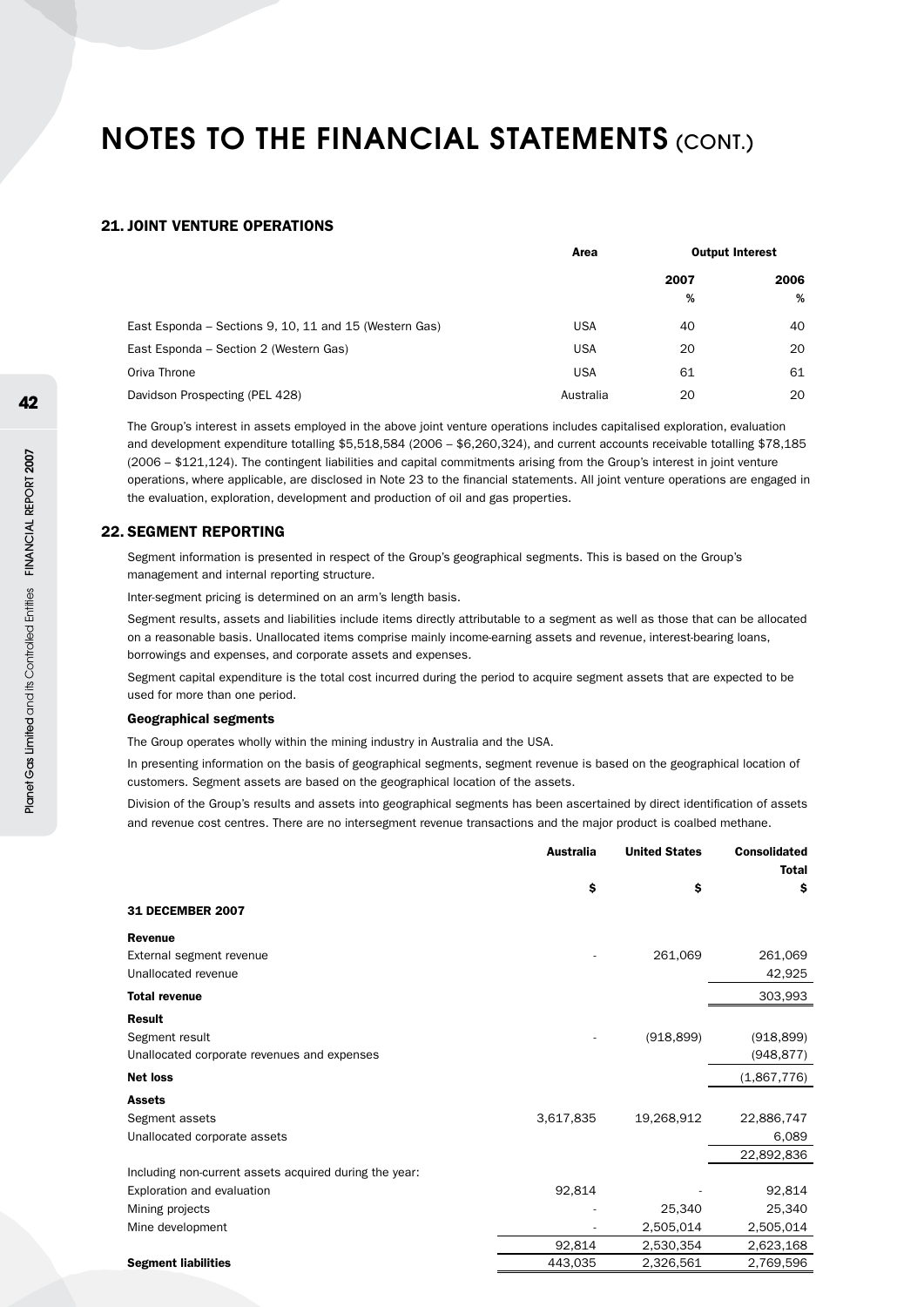## 22. SEGMENT REPORTING (CONT.)

|                                                        | <b>Australia</b> | <b>United States</b> | <b>Consolidated</b> |
|--------------------------------------------------------|------------------|----------------------|---------------------|
|                                                        |                  |                      | <b>Total</b>        |
|                                                        | \$               | \$                   | \$                  |
| <b>31 DECEMBER 2006</b>                                |                  |                      |                     |
| Revenue                                                |                  |                      |                     |
| External segment revenue                               |                  | 486,456              | 486,456             |
| Unallocated revenue                                    |                  |                      | 60,030              |
| <b>Total revenue</b>                                   |                  |                      | 546,486             |
| <b>Result</b>                                          |                  |                      |                     |
| Segment result                                         |                  | (832, 440)           | (832, 440)          |
| Unallocated corporate revenues and expenses            |                  |                      | (851, 954)          |
| <b>Net loss</b>                                        |                  |                      | (1,684,394)         |
| <b>Assets</b>                                          |                  |                      |                     |
| Segment assets                                         | 3,624,108        | 18,853,323           | 22,477,431          |
| Unallocated corporate assets                           |                  |                      | 9,340               |
|                                                        |                  |                      | 22,486,771          |
| Including non-current assets acquired during the year: |                  |                      |                     |
| Exploration and evaluation                             | 146,423          | 66,182               | 212,605             |
| Mining projects                                        |                  | 41,861               | 41,861              |
| Mine development                                       |                  | 4,907,785            | 4,907,785           |
|                                                        | 146,423          | 5,015,828            | 5,162,251           |
| <b>Segment liabilities</b>                             | 2,024,033        | 2,231,657            | 4,255,690           |

## 23. COMMITMENTS AND CONTINGENCIES

 The Company is currently in dispute with its joint venture partner at its Skull Creek project as to the extent of work undertaken and the Company's obligations. The Company believes it has met its commitments under the joint venture agreement to earn a 50% working interest in the project and has no further obligations. Legal advice to this effect has been received. A proposal to resolve the dispute has been put to the joint venturer but there has been no response at this stage.

## 24. CONTROLLED ENTITIES

## Parent Entity

Planet Gas Limited is an Australian incorporated company listed on the Australian Stock Exchange.

| <b>Wholly Owned Controlled Entities</b> | <b>Country of Incorporation</b> | <b>Ownership Interest</b> |                          |
|-----------------------------------------|---------------------------------|---------------------------|--------------------------|
|                                         |                                 | 2007                      | 2006                     |
|                                         |                                 | %                         | %                        |
| Beetaloo Uranium Pty Limited            | Australia                       | 100                       | $\overline{\phantom{a}}$ |
| Davidson Prospecting Pty Limited        | Australia                       | 100                       | 100                      |
| Greenpower Energy Pty Limited           | Australia                       | 100                       | 100                      |
| Pauper's Dream Company                  | <b>USA</b>                      | 100                       | 100                      |
| Planet Gas Properties, LLC              | <b>USA</b>                      | 100                       | 100                      |
| Planet Gas Resources, LLC               | <b>USA</b>                      | 100                       | 100                      |
| Sawells Pty Limited                     | Australia                       | 100                       | 100                      |

 The functional currency for Pauper's Dream Company, Planet Gas Properties LLC and Planet Gas Resources LLC is United States Dollars.

 During the year, the Company acquired Beetaloo Uranium Pty Limited (formerly Indpro Consulting Pty Limited), an Australian wholly owned subsidiary, for an initial investment of \$100 and the fair value of the net assets acquired was \$100.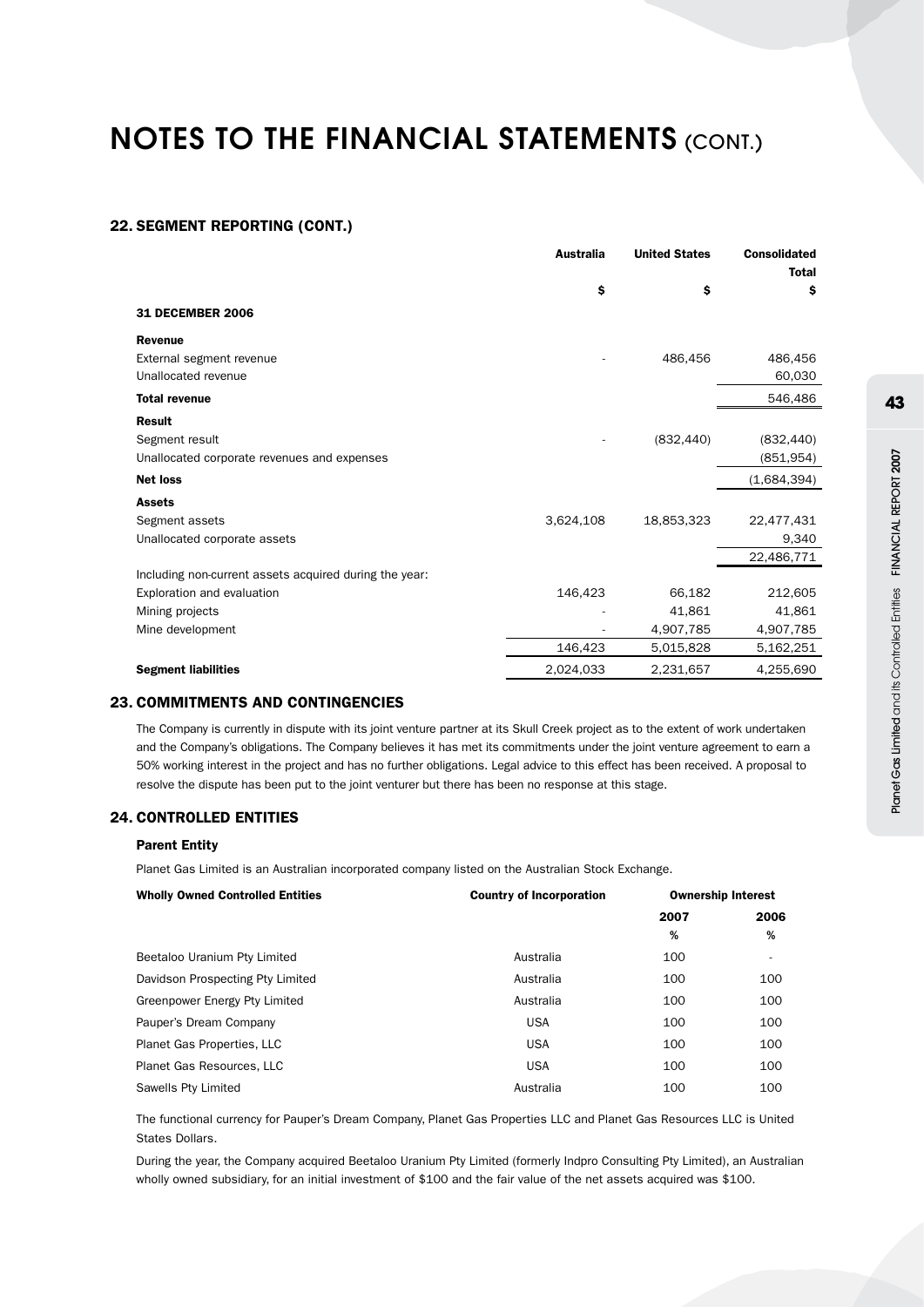# DIRECTORS' DECLARATION

In the opinion of the directors of Planet Gas Limited:

- (a) the financial statements and notes thereto, set out on pages 20 to 43, are in accordance with the Corporations Act 2001, including:
	- (i) giving a true and fair view of the financial position of the Company and Group as at 31 December 2007 and of their performance, for the year ended on that date; and
	- (ii) complying with Accounting Standards (including the Australian Accounting Interpretations) and the Corporations Regulations 2001; and
- (b) the financial report also complies with International Financial Reporting Standards as disclosed in Note 1.
- (c) there are reasonable grounds to believe that the company will be able to pay its debts as and when they become due and payable.
- (d) the directors have been given the declarations by the chief executive officer and chief financial officer for the financial year ended 31 December 2007 pursuant to Section 295A of the Corporations Act 2001.

Signed at Sydney this 29th day of February 2008 in accordance with a resolution of the Board of Directors:

Norman A. Seckold Director

Peter J. Nightingale Director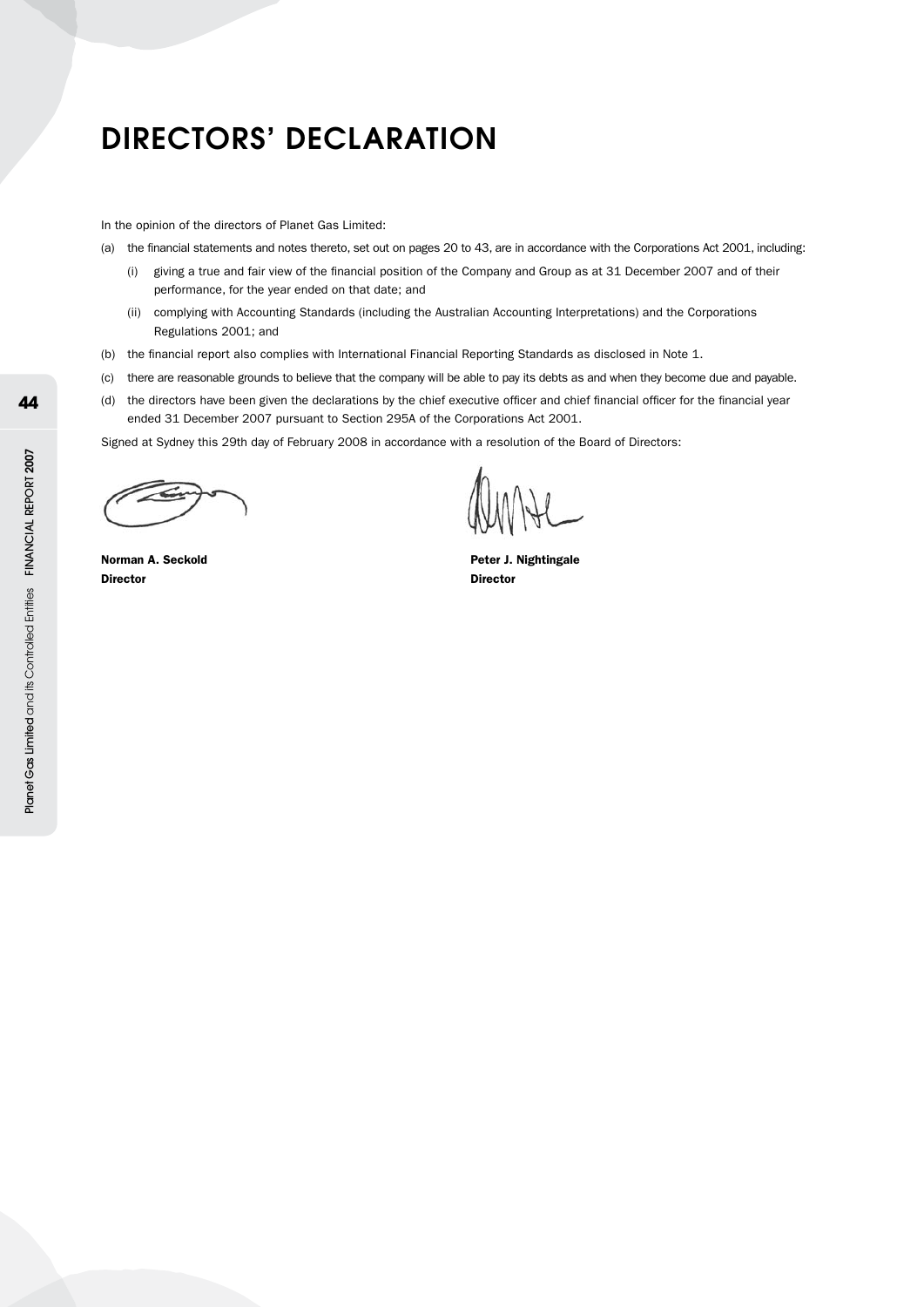# INDEPENDENT AUDIT REPORT TO THE MEMBERS OF PLANET GAS LIMITED



### Report on the financial report

We have audited the accompanying financial report of Planet Gas Limited (the "Company"), which comprises the balance sheets as at 31 December 2007, and the income statements, statements of recognised income and expense and cash flow statements for the year ended on that date, a description of significant accounting policies and other explanatory notes 1 to 24 and the directors' declaration of the Group comprising the Company and the entities it controlled at the year's end or from time to time during the financial year.

### *Directors' responsibility for the financial report*

The directors of the Company are responsible for the preparation and fair presentation of the financial report in accordance with Australian Accounting Standards (including the Australian Accounting Interpretations) and the Corporations Act 2001. This responsibility includes establishing and maintaining internal control relevant to the preparation and fair presentation of the financial report that is free from material misstatement, whether due to fraud or error; selecting and applying appropriate accounting policies; and making accounting estimates that are reasonable in the circumstances. In Note 1, the directors also state, in accordance with Australian Accounting Standard AASB 101 Presentation of Financial Statements, that the financial report of the Group, comprising the financial statements and notes, complies with International Financial Reporting Standards.

### *Auditor's responsibility*

Our responsibility is to express an opinion on the financial report based on our audit. We conducted our audit in accordance with Australian Auditing Standards. These Auditing Standards require that we comply with relevant ethical requirements relating to audit engagements and plan and perform the audit to obtain reasonable assurance whether the financial report is free from material misstatement.

An audit involves performing procedures to obtain audit evidence about the amounts and disclosures in the financial report. The procedures selected depend on the auditor's judgement, including the assessment of the risks of material misstatement of the financial report, whether due to fraud or error. In making those risk assessments, the auditor considers internal control relevant to the entity's preparation and fair presentation of the financial report in order to design audit procedures that are appropriate in the circumstances, but not for the purpose of expressing an opinion on the effectiveness of the entity's internal control. An audit also includes evaluating the appropriateness of accounting policies used and the reasonableness of accounting estimates made by the directors, as well as evaluating the overall presentation of the financial report.

We performed the procedures to assess whether in all material respects the financial report presents fairly, in accordance with the Corporations Act 2001 and Australian Accounting Standards (including the Australian Accounting Interpretations), a view which is consistent with our understanding of the Company's and the Group's financial position and of their performance.

We believe that the audit evidence we have obtained is sufficient and appropriate to provide a basis for our audit opinion.

#### *Auditor's opinion*

In our opinion:

- (a) the financial report of Planet Gas Limited is in accordance with the Corporations Act 2001, including:
	- giving a true and fair view of the Company's and the Group's financial position as at 31 December 2007 and of their performance for the financial year ended on that date; and
	- (ii) complying with Australian Accounting Standards (including the Australian Accounting Interpretations) and the Corporations Regulations 2001.
- (b) the financial report of the Group and the financial report of the Company also complies with International Financial Reporting Standards as disclosed in Note 1.

KPMG 29 February 2008

S.J. Board Partner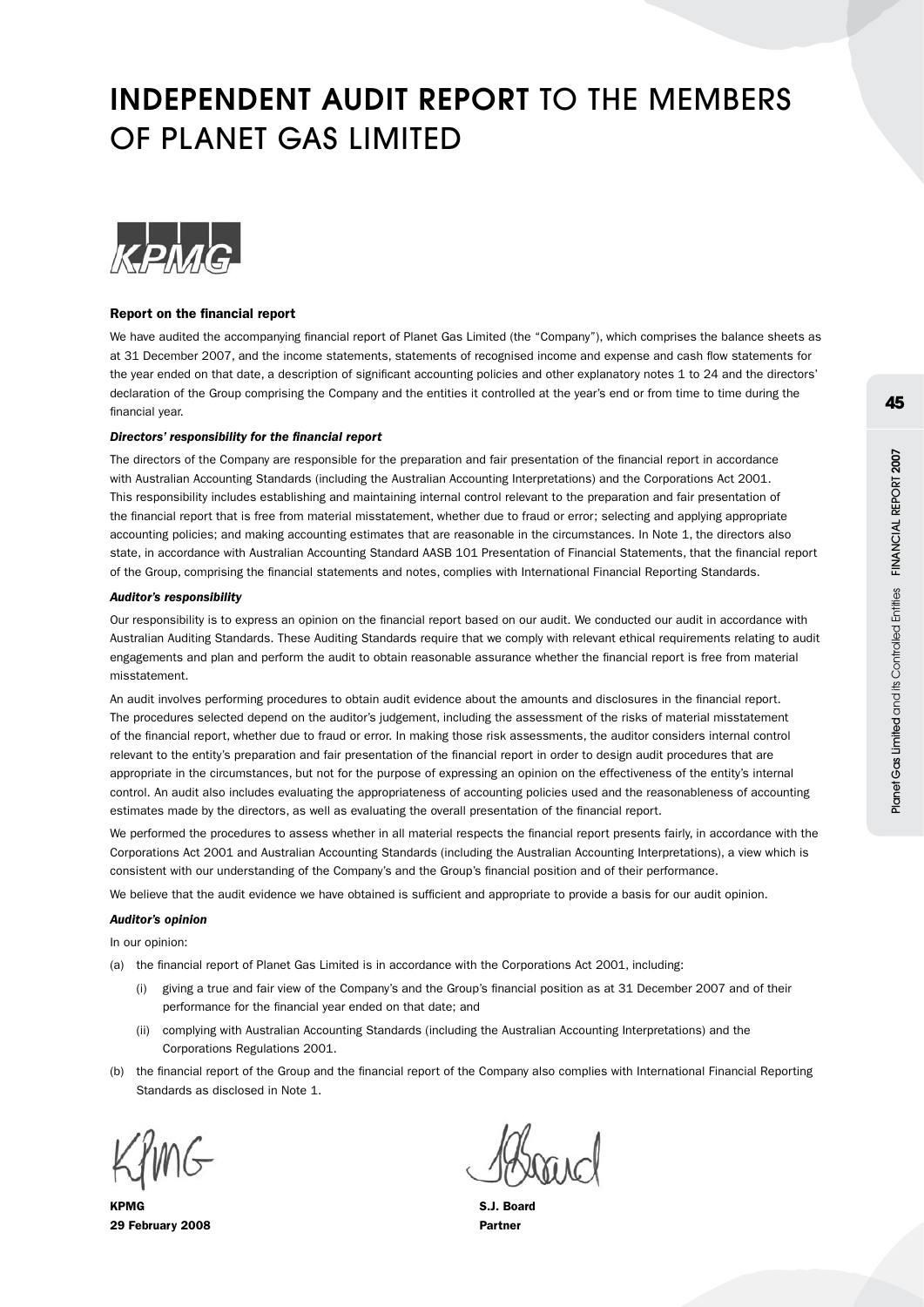# ADDITIONAL STOCK EXCHANGE INFORMATION

Additional information as at 31 January 2008 required by the Australian Stock Exchange Listing Rules and not disclosed elsewhere in this report.

## Home Exchange

The Company is listed on the Australian Stock Exchange. The Home Exchange is Sydney.

## Audit Committee

As at the date of the Directors' Report, there was no audit committee of the Board of Directors, because the small number of Directors comprising the Board does not warrant the formal constitution of such a committee.

### Substantial Shareholdings

At 31 January 2008 the Register of Substantial Shareholders showed the following:

| Altinova Nominees Pty Ltd | 23,250,001 fully paid ordinary shares |
|---------------------------|---------------------------------------|
|---------------------------|---------------------------------------|

#### Class of Shares and Voting Rights

The voting rights attached to ordinary shares, as set out in the Company's Constitution, are that every member in person or by proxy, attorney or representative, shall have one vote on a show of hands and one vote for each share held on a poll.

A member holding partly paid shares is entitled to a fraction of a vote equivalent to the proportion which the amount paid up bears to the issue price for the share.

As at 31 January 2008 the twenty largest quoted shareholders held 52.47% of the fully paid ordinary shares as follows:

|                | <b>Name</b>                          | <b>Number</b> | %    | <b>Name</b>                             | <b>Number</b> | %      |
|----------------|--------------------------------------|---------------|------|-----------------------------------------|---------------|--------|
| $\mathbf{1}$   | ANZ Nominees Ltd Cash Income A/C     | 17,401,897    | 8.60 | 11 Anthony J McClure                    | 3,000,000     | 1.48   |
| 2              | Permgold Pty Limited                 | 14,125,011    | 6.98 | 12 Trio Investments Pty Ltd             | 3,000,000     | 1.48   |
| 3              | <b>Citicorp Nominees Pty Limited</b> | 11,025,541    | 5.45 | 13 Umbiram Pty Ltd                      | 2,849,321     | -1.41  |
| $\overline{4}$ | Altinova Nominees Pty Ltd            | 9,750,001     | 4.82 | 14 Mrs Narelle Fay                      | 2,254,029     | - 1.11 |
| 5 <sup>5</sup> | Rigi Investments Pty Ltd             | 7,359,941     | 3.64 | 15 Bertney Pty Ltd                      | 2,207,000     | 1.09   |
| 6              | <b>Berpaid Pty Ltd</b>               | 6,000,000     | 2.96 | 16 Act 2 Pty Ltd                        | 2,200,000     | 1.09   |
|                | <b>Fortis Clearing Nominees</b>      | 5,335,011     | 2.64 | 17 All States Secretarial Pty Ltd       | 2,000,000     | 0.99   |
| 8              | <b>Removale Pty Ltd</b>              | 4,150,000     | 2.05 | 18 Bond Street Custodians Limited       | 2,000,000     | 0.99   |
| 9              | Mr. Bruce Riederer                   | 4,000,000     | 1.98 | 19 Predictive Mineral Discovery Pty Ltd | 2,000,000     | 0.99   |
| 10             | Rosignol Pty Ltd                     | 3,625,000     | 1.79 | 20 Paradyn Holdings Pty Ltd             | 1.875.000     | 0.93   |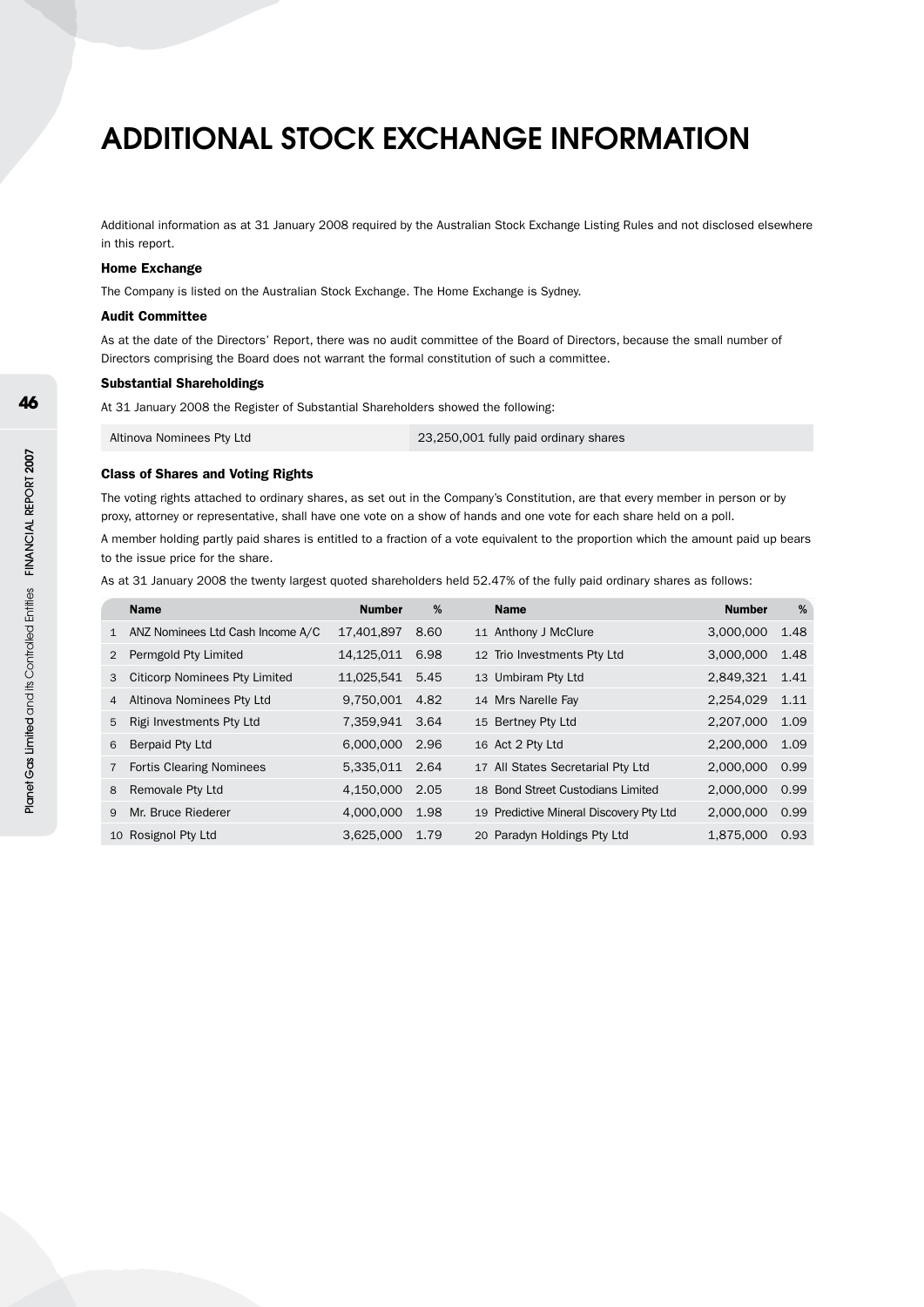# ADDITIONAL STOCK EXCHANGE INFORMATION (CONT.)

### Distribution of Shareholders

As at 31 January 2008, the total distribution of fully paid shareholders, being the only class of equity, was as follows:

| Range              | <b>Total Holders</b> | <b>Units</b> | % Issued Capital |
|--------------------|----------------------|--------------|------------------|
| $1 - 1,000$        | 38                   | 3,003        | 0.00%            |
| $1,001 - 5,000$    | 136                  | 417.852      | 0.21%            |
| $5,001 - 10,000$   | 163                  | 1.413.514    | 0.70%            |
| $10,001 - 100,000$ | 592                  | 24,798,913   | 12.25%           |
| 100,001 and over   | 197                  | 175,751,621  | 86.84%           |
| <b>Total</b>       | 1,126                | 202,384,903  | 100.00%          |

As at 31 January 2008, 82 shareholders held less than marketable parcels of 4,167 shares.

As at 31 January 2008 Cornell Capital Partners, LP was the holder of 1,000,000 11 December 2008 \$0.45 options.

## On Market Buy Back

There is no on market buy-back.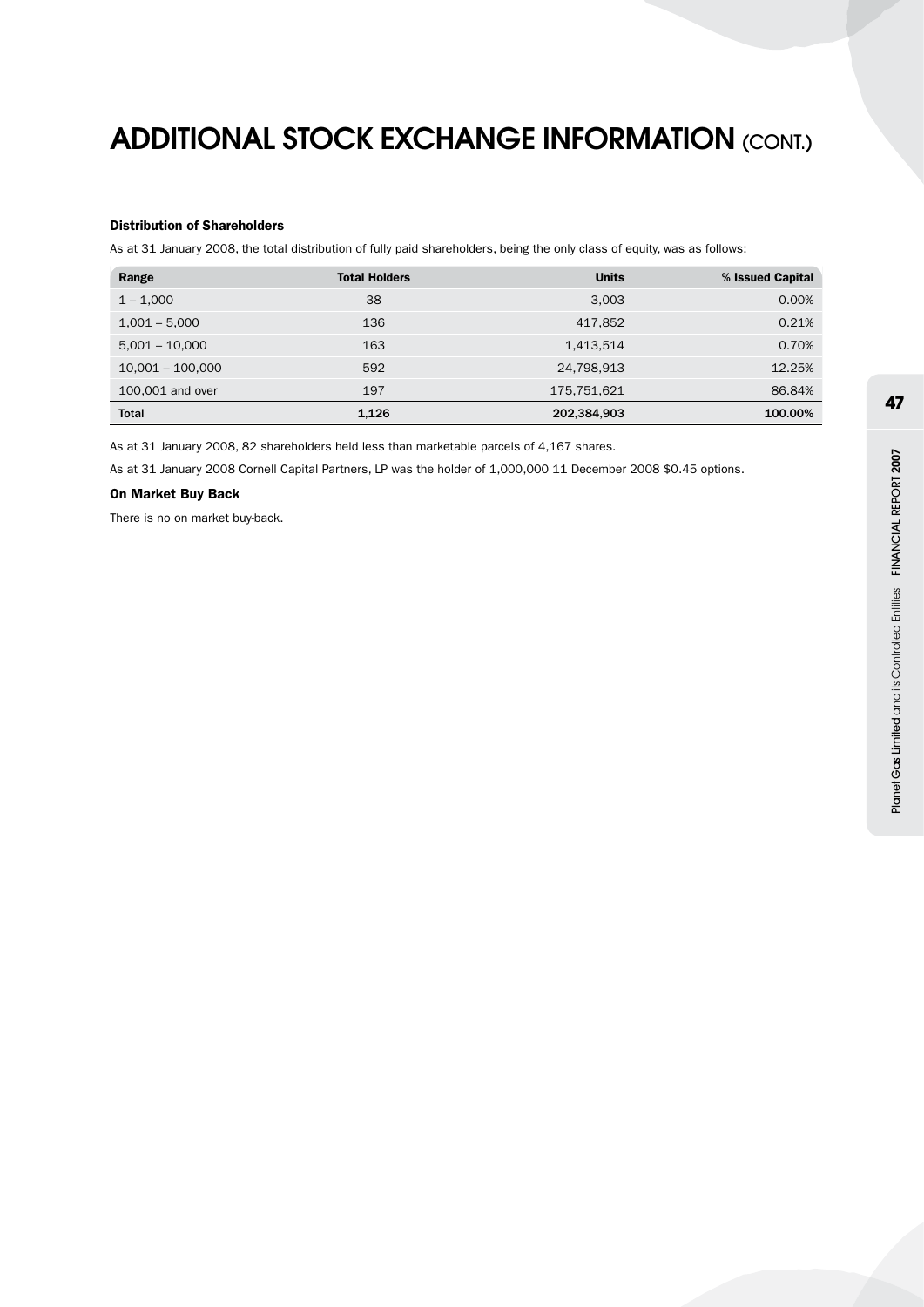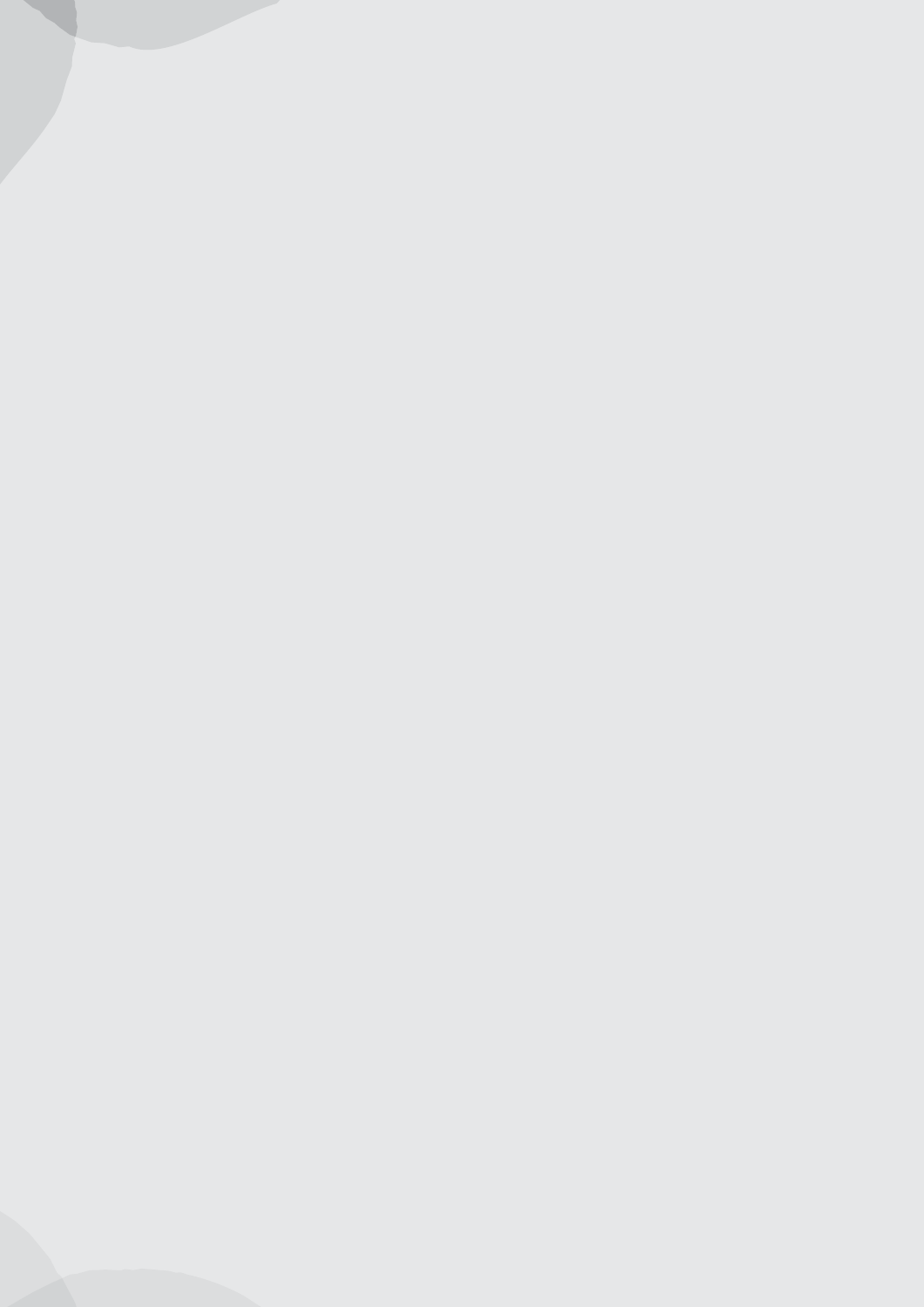# CORPORATE DIRECTORY

## **Directors**

Mr. Norman A. Seckold (Chairman) Mr. Peter J. Nightingale Mr. Robert M. Bell Mr. Anthony J. McClure Mr. Anthony J. McDonald

## Company Secretary

Mr. Peter J. Nightingale

## Principal Place of Business and Registered Office

Level 8, 261 George Street SYDNEY NSW 2000 Phone: 61-2 9247 5112 Fax: 61-2 9247 7273

## Auditors

## KPMG

Level 16, Riparian Plaza 71 Eagle Street BRISBANE QLD 4000

# **Solicitors**

Minter Ellison 88 Phillip Street SYDNEY NSW 2000

## Share Registrars

Computershare Investor Services Pty Limited PO Box 523 BRISBANE QLD 4001 Phone: 61-7 3237 2100 Fax: 61-7 3229 9860